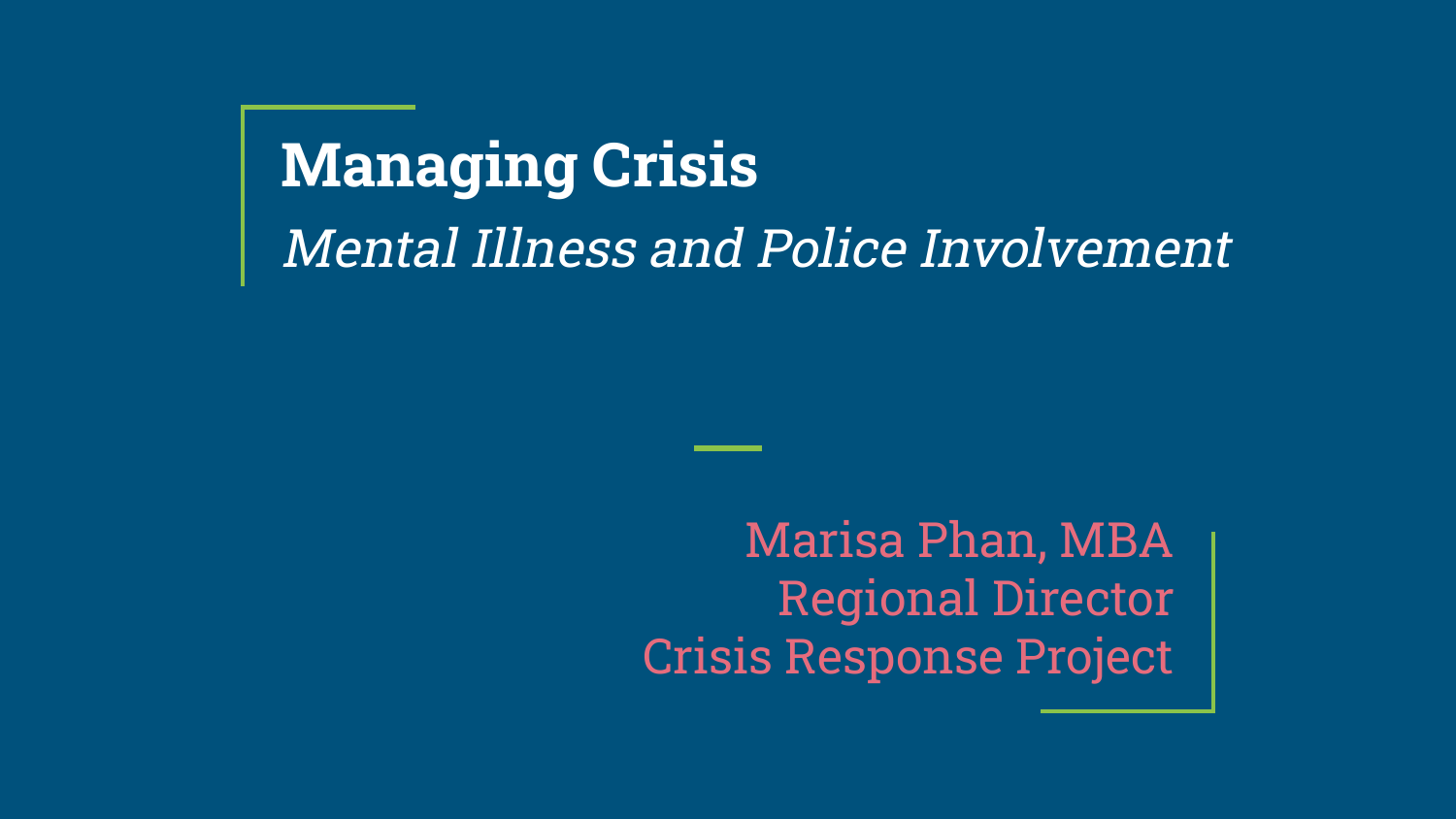#### **Overview**

- 1. Defining Crisis
- 2. Developmental Disabilities
- 3. Mental Illness
- 4. Crisis Prevention
- 5. De-Escalation Tips
- 6. Things to Avoid
- 7. Police Involvement
- 8. Self-Care
- 9. Regional Center Support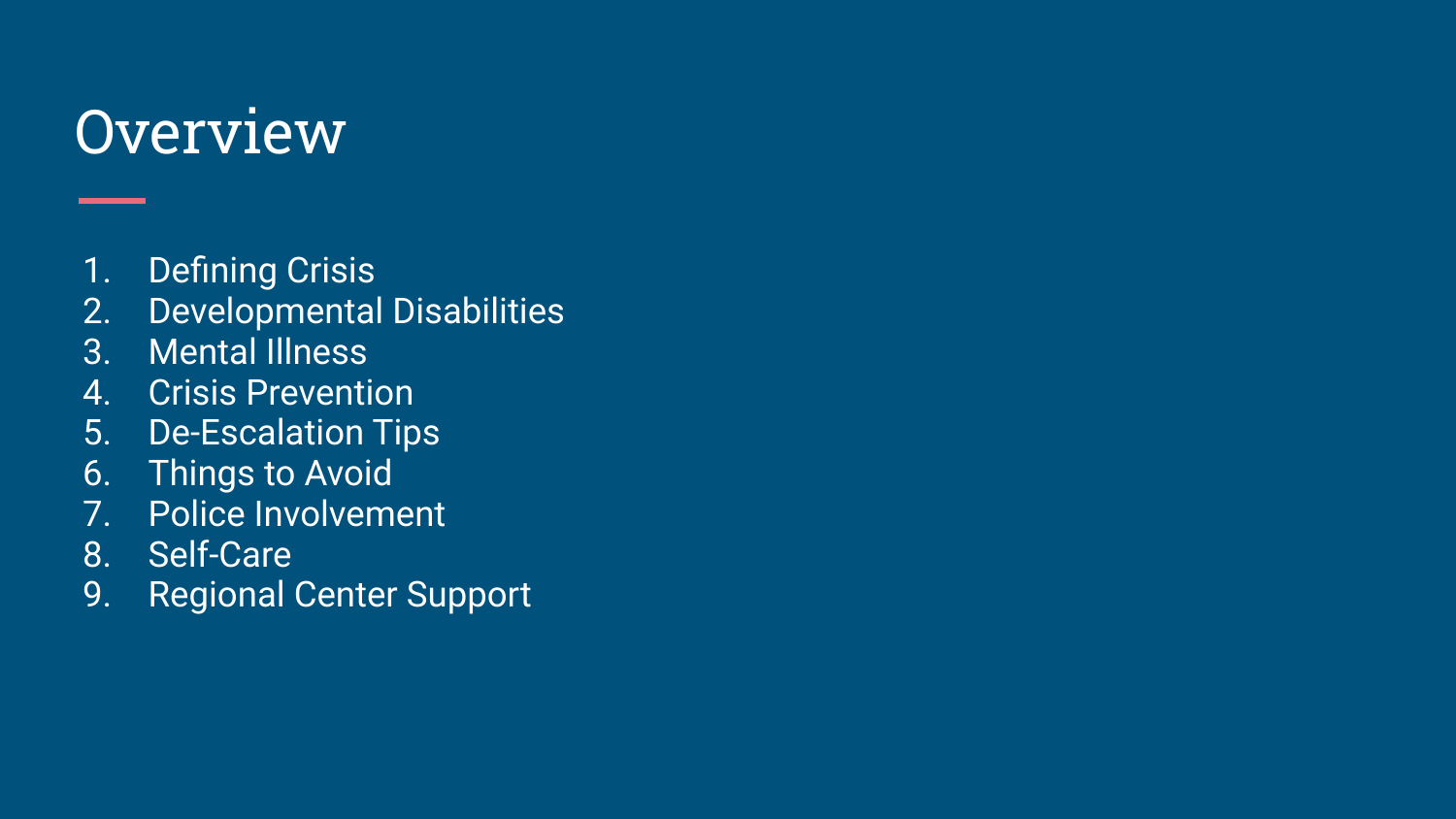# Defining Crisis

- Crisis Behavior
- Triggers/Stressors
- Precursors
- Redirectors
- $\rightarrow$ *Any situation that presents a danger to self or others*
- $\rightarrow$ *Crisis behavior for one could be baseline behavior for another*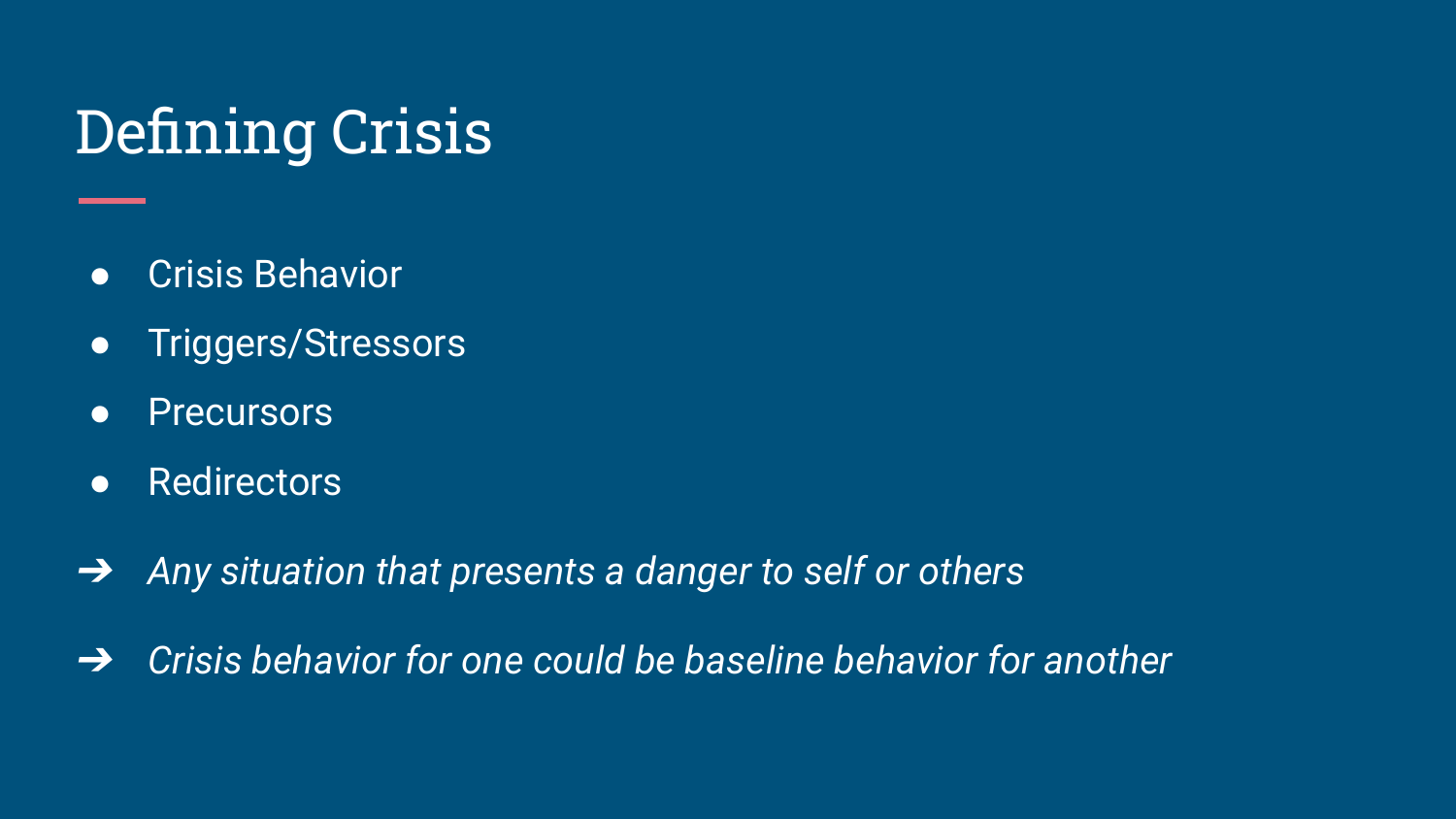# Developmental Disabilities

- Autism
- **•** Epilepsy
- Cerebral Palsy
- Intellectual Disability
	- Mild
	- Moderate
	- Severe
	- Profound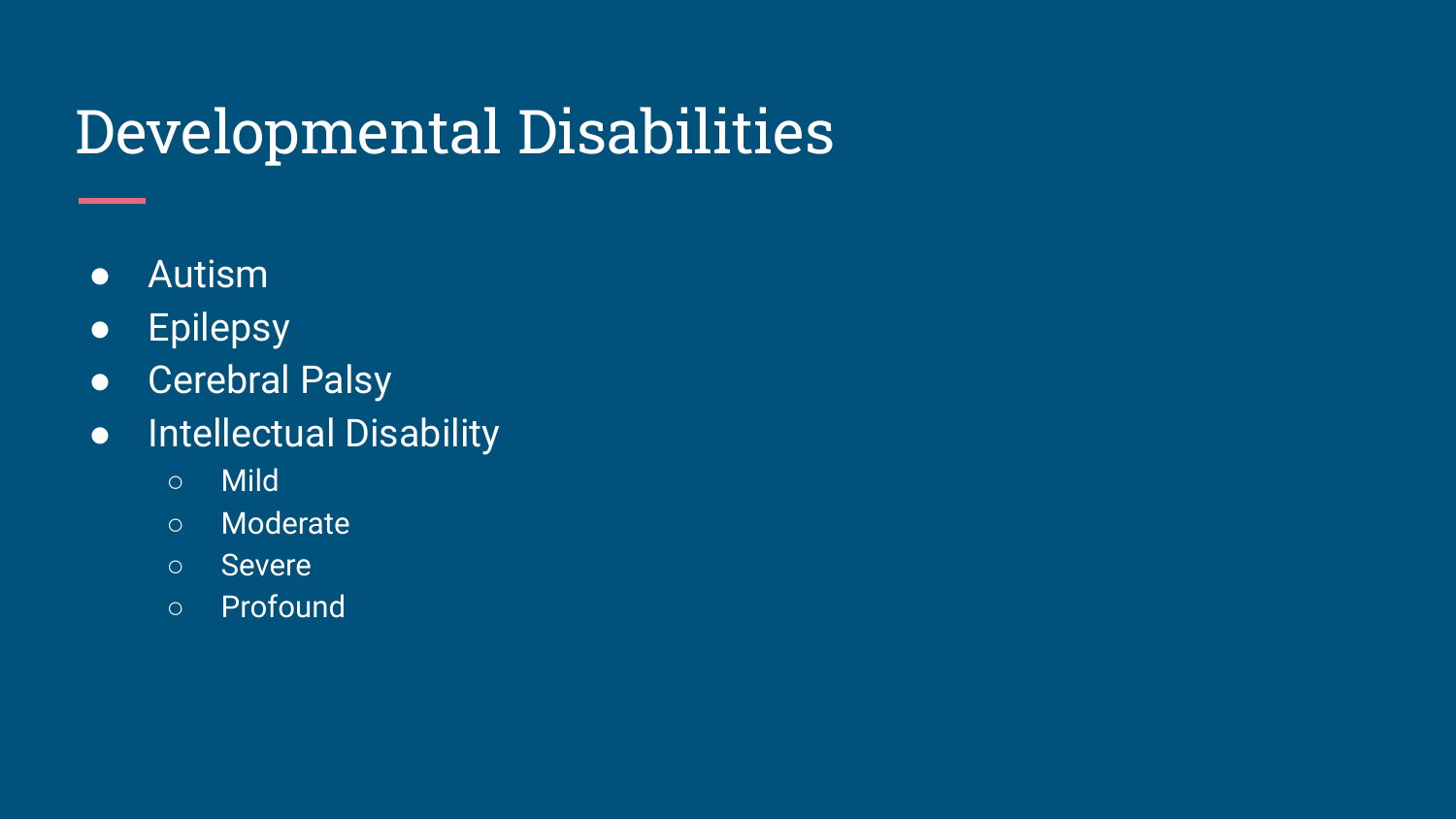### Intellectual Disability

- Mild: IQ of 50-55 to 70 (85% of ID population)
	- Learning between 3rd and 6th grade level; mental age: 8-12
- Moderate: IQ of 35-40 to 50-55 (10% of ID population)
	- Difficulty learning academics (less than 2nd grade level); mental age: 5-8
- Severe: IQ of 20-25 to 35-40 (3% 4% of ID population)
	- Little to no speech; pre-academic skills and supervision for self care
- Profound: IQ below 20-25 (1% 2% of ID population)
	- No language skills (most likely); constant care and supervision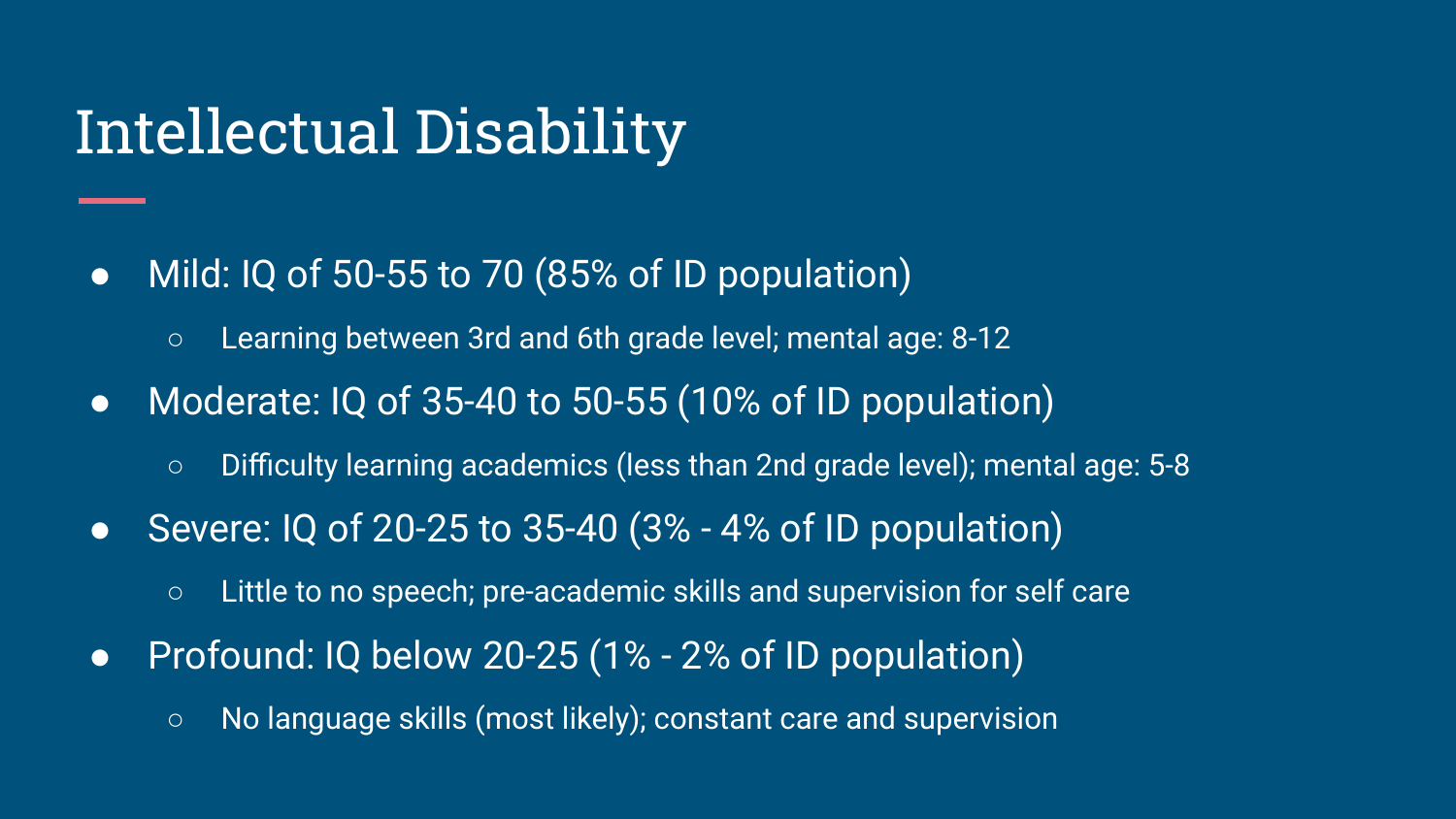#### Mental Illness

- Defined by the DSM-V
- The symptoms must cause *significant distress* or *impairment* in social, occupational, or other important areas of functioning.
- The symptoms must occur for a *specified* amount of time.
- A diagnosis is given by professionals who have received *training*.
- Prevalence in DD population is 3-4 times *more* than general population.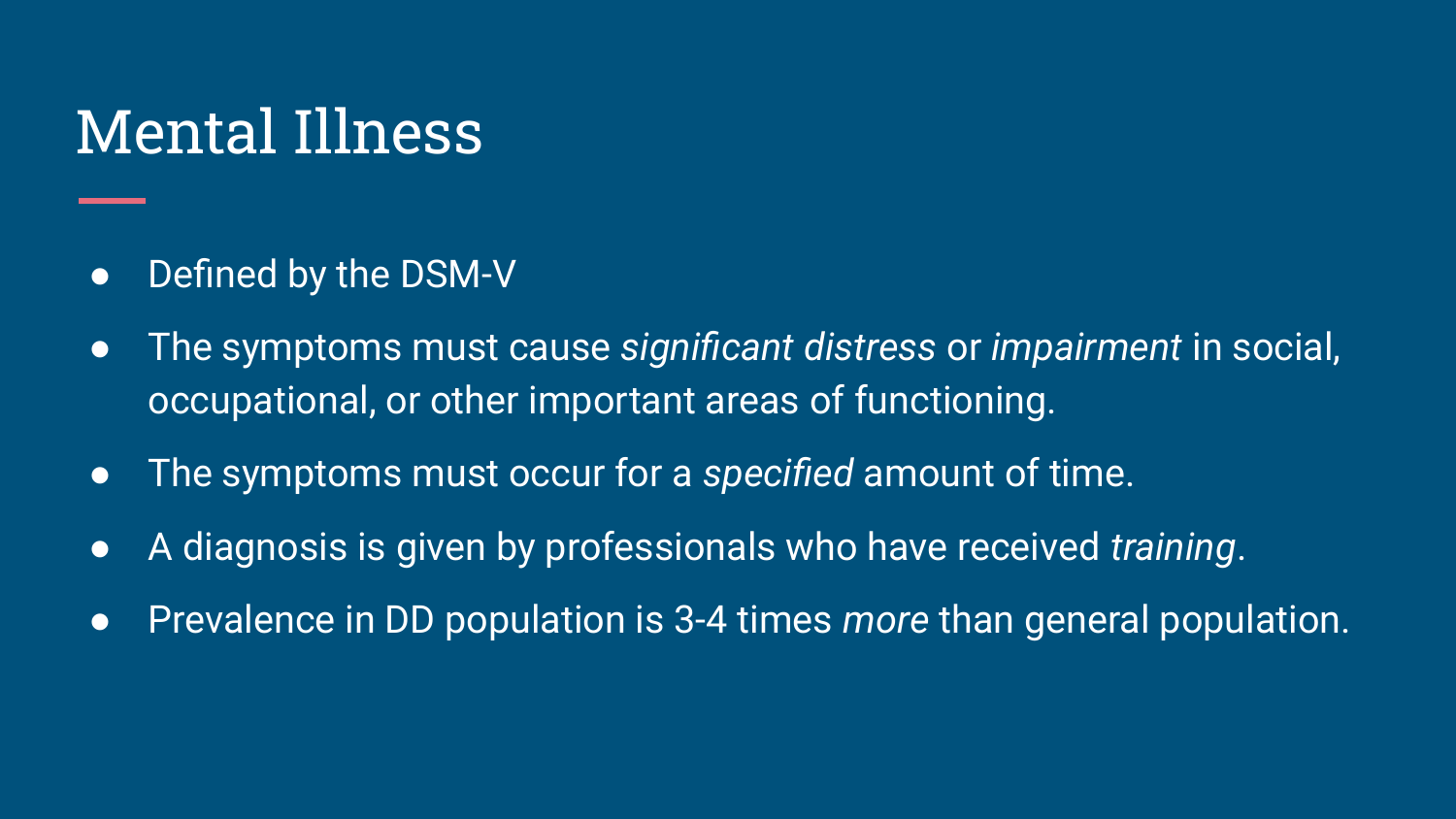# Common Mental Illness in DD

#### ● Mood Disorders

- Depression
- Bipolar

#### **•** Behavior Disorders

- Attention Deficit Hyperactivity Disorder (ADHD)
- Generalized Anxiety Disorder (GAD)
- Obsessive Compulsive Disorder (OCD)
- Psychotic Disorders
	- Schizophrenia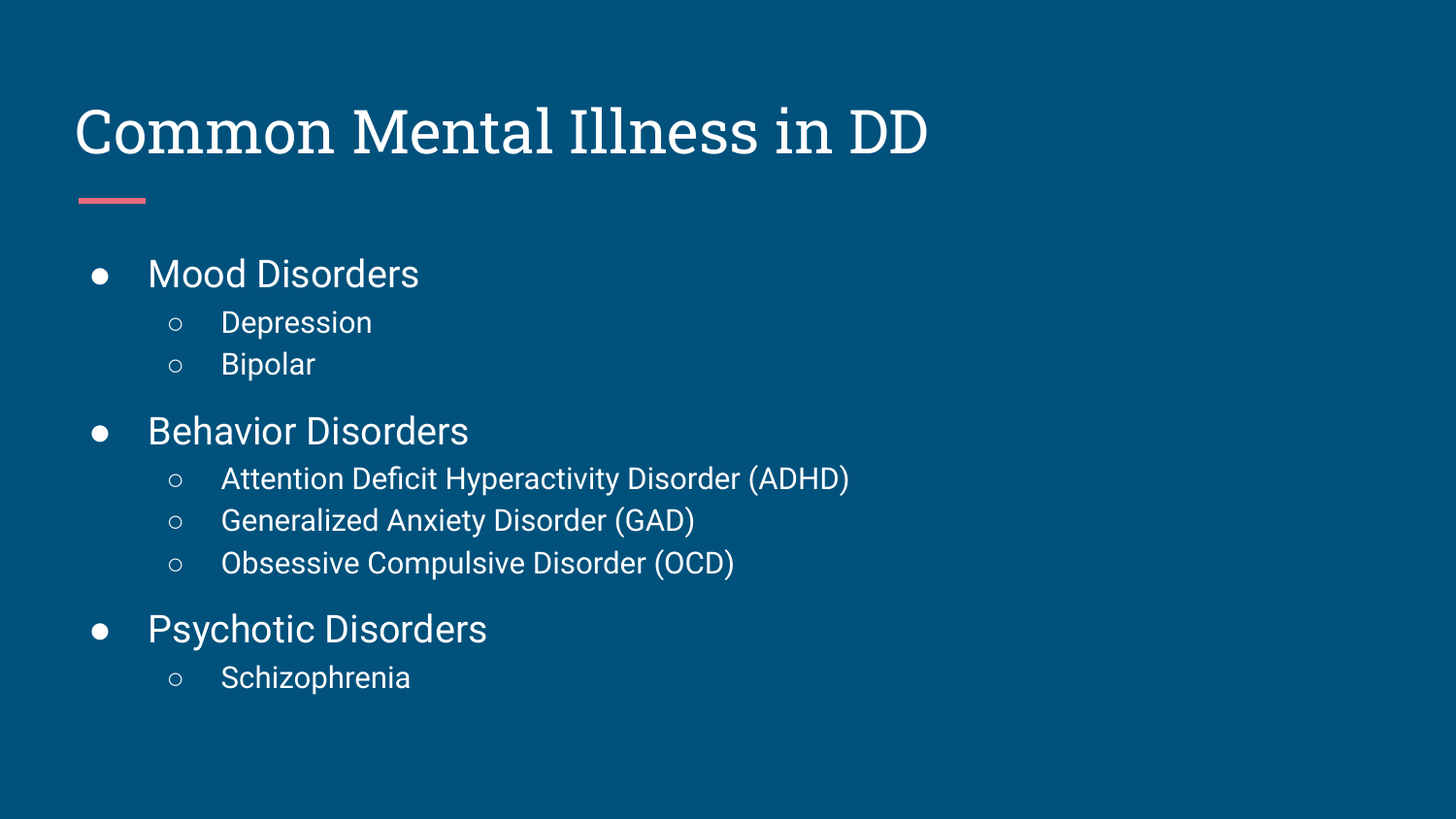#### Depression

#### ● Simple Definition

○ An extended period of sadness, emptiness, and hopelessness.

#### ● What can I look for?

- In individuals that are non-verbal or less verbal, depression can look like *agitation*  and *irritability*.
- If the individual appears irritable on a *regular basis* or seems irritable and agitated over situations that are not irritating, it might be depression.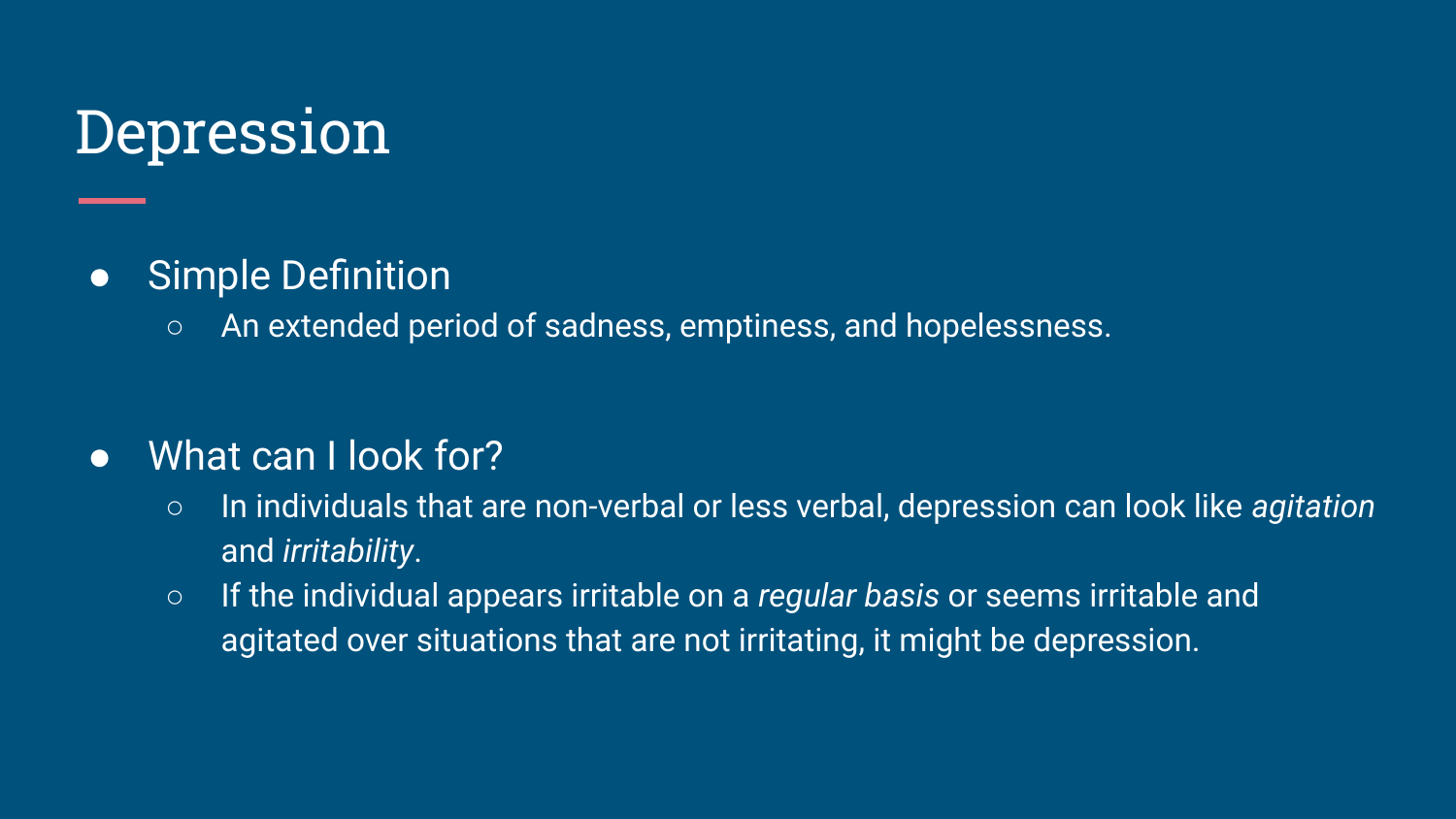#### Depression: What can I look for?

- Depression *Outward* Expression
	- Exhaustion, sleep trouble (over or under sleeping), appetite changes (over or under…more common to have under)
	- Crying spells, anger, sadness, lack of energy, running away
	- Not wanting to do things previously enjoyed, difficulty getting motivated or getting things done
	- Using drugs or alcohol, risk taking behaviors
	- Negative or morbid statements, talking about death and dying, giving away possessions, saying they want to "die/not live anymore"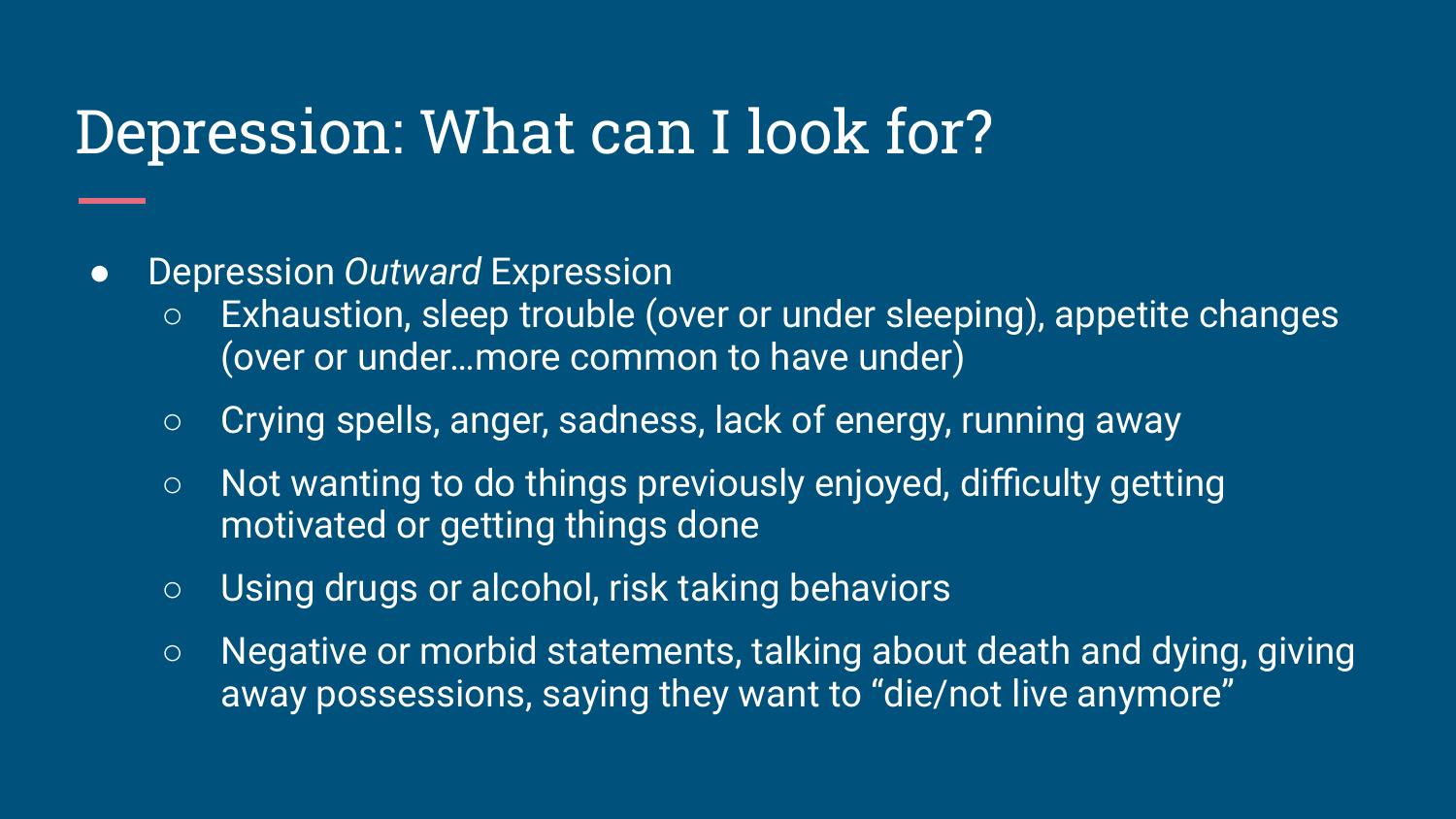#### Depression: What can I look for?

#### ● Depression *Inward* Expression

- Not wanting to be around people, friends and family, isolating, very quiet, not talking to others
- Suffering in silence
- Feeling worthless or guilty
- Difficulty concentrating, poor performance in school
- Complaining of stomach aches or headaches (somatic symptoms)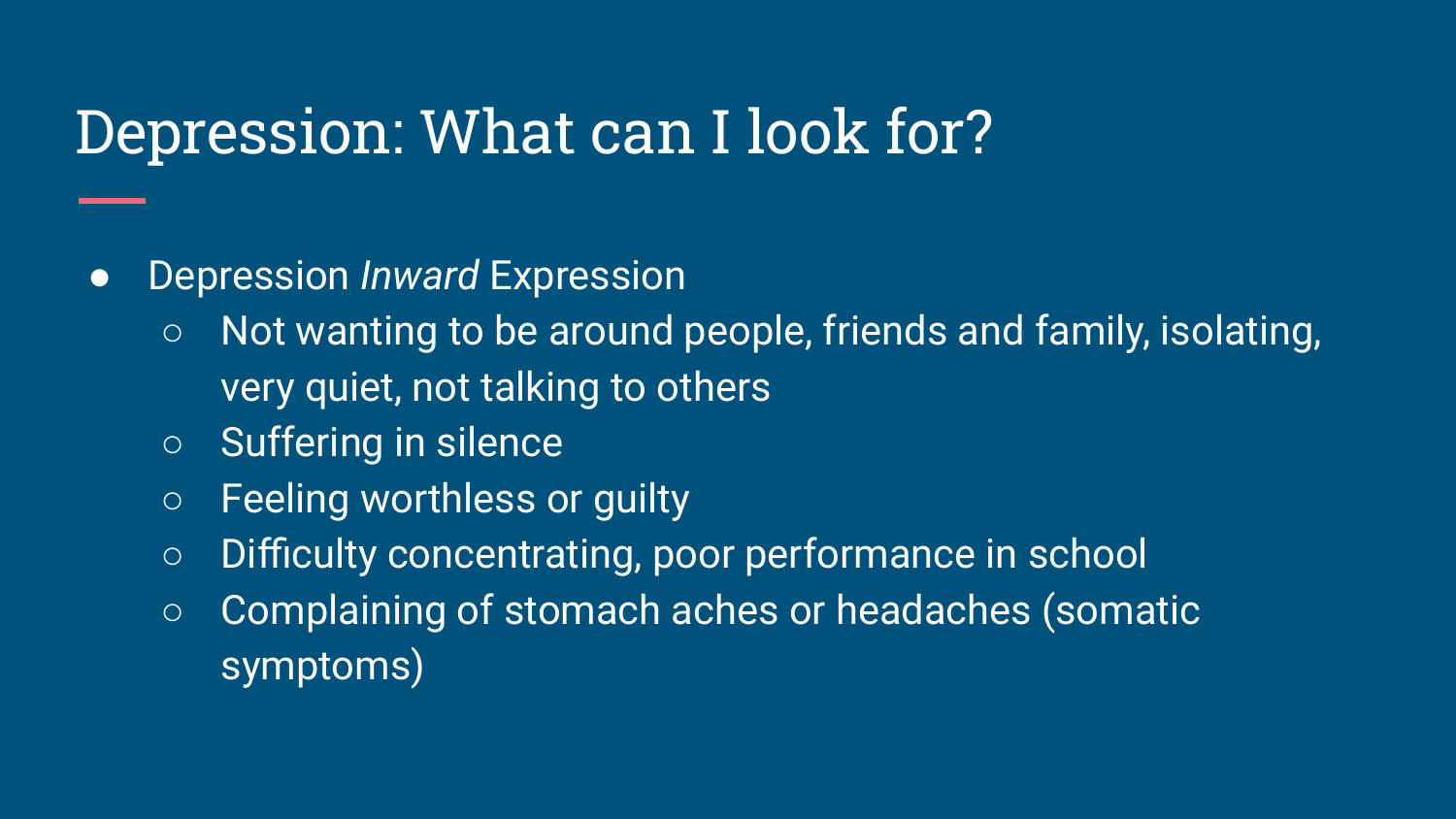#### Depression: What can I do?

- Individuals respond well to caregivers supporting them and to treatment. The prognosis is good if individuals are supported and treated.
- Try to identify if the individual has had a loss in their lives.
	- It is healthy and normal for individuals to appear depressed when they have experienced a death, a change of school or program, a loss of friends, and/or a move. When loss has occurred, try to create an environment of care and concern, without criticism or expecting the individual to "get over it." Give time to grieve.
- If it has been six months to one year and the symptoms persist, this might be related to depression.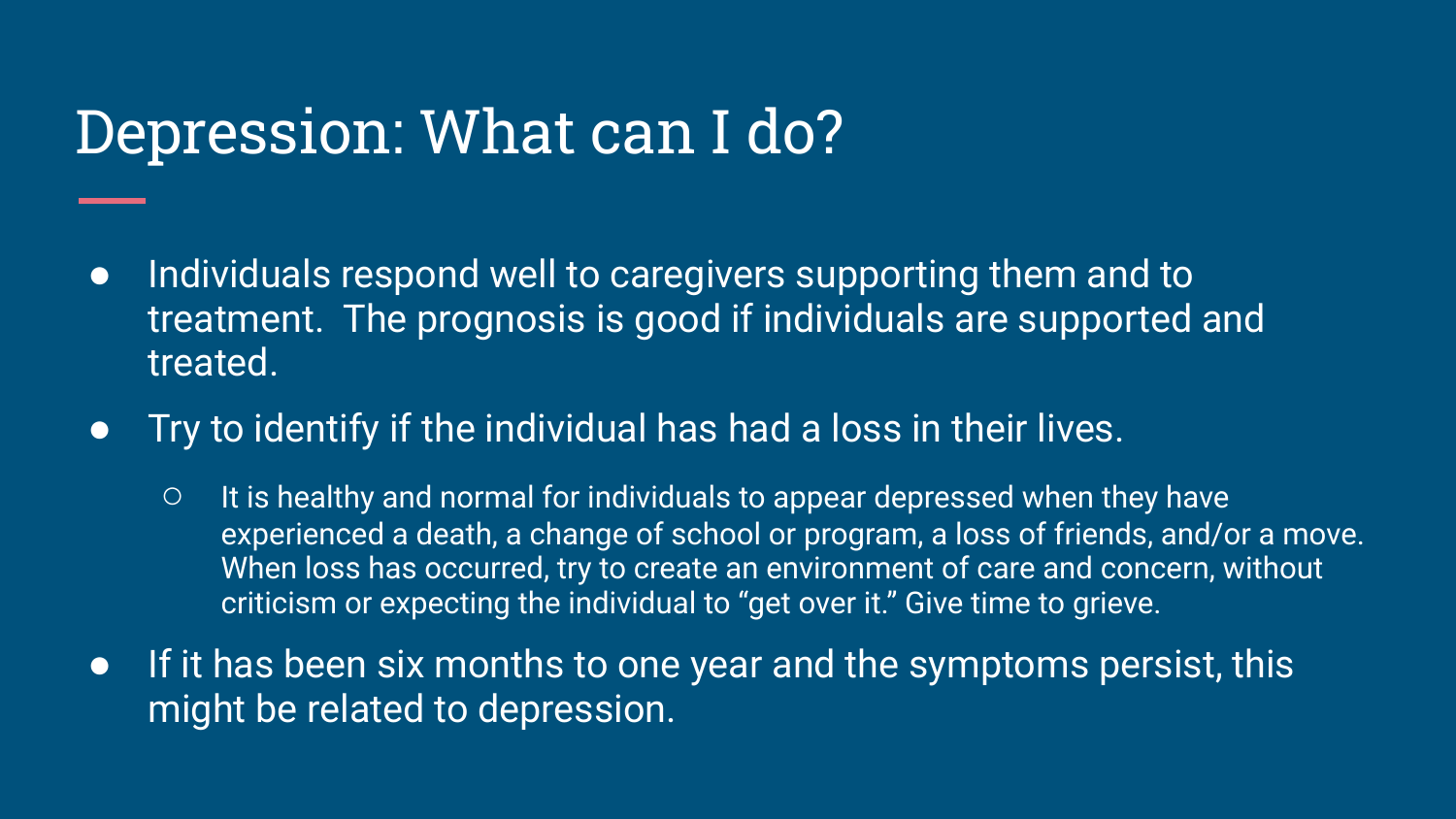#### Depression: What can I do?

- Make sure the individual is *eating* well. Too much sugar, soda, and unhealthy foods can cause "highs and lows."
- Make sure the individual has a regular *sleep* pattern and healthy sleeping routines.
- Evaluate the *home environment*. Is it safe?
	- Are caregivers or housemates arguing or being mean to each other in front of the individual?
	- Individuals thrive in a loving, safe environment, but will become depressed if there is emotional, physical, or any other types of abuse or threat.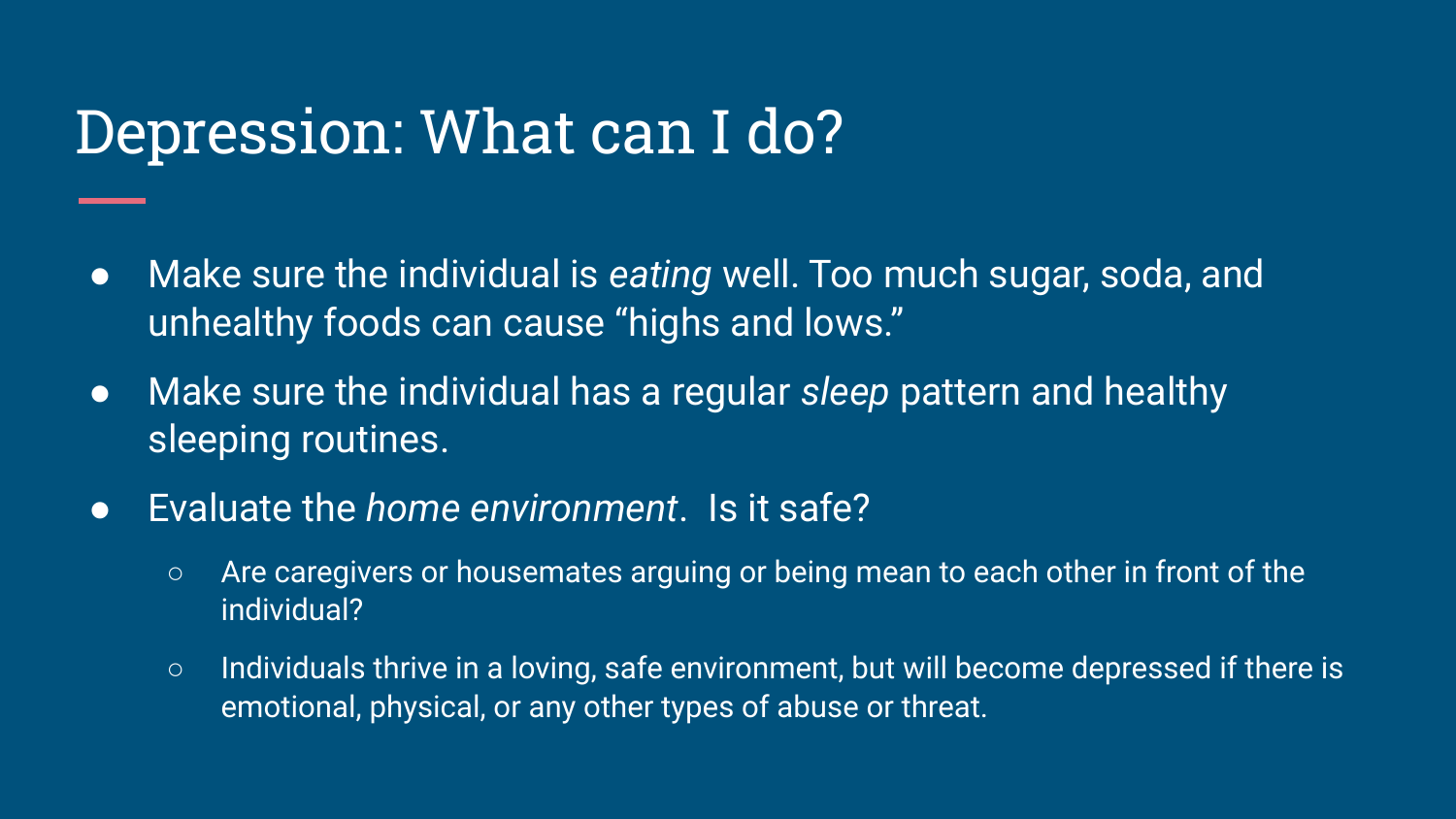#### Depression: What can I do?

- Check in with the *school or program*.
	- How is the individual's experience? Does the individual have friends? Are the connected to their peers? Are they learning and feeling good about their skills? Are they being bullied?
	- Individuals who are mastering academics, friendships, sports, activities, etc. are less depressed.
- If all of the above do not apply, the individual might need professional help. The best treatment approach is for an individual to first see a *psychotherapist*.
	- If symptoms persist, a combination of therapy and psychiatric evaluation for possible medication may be required.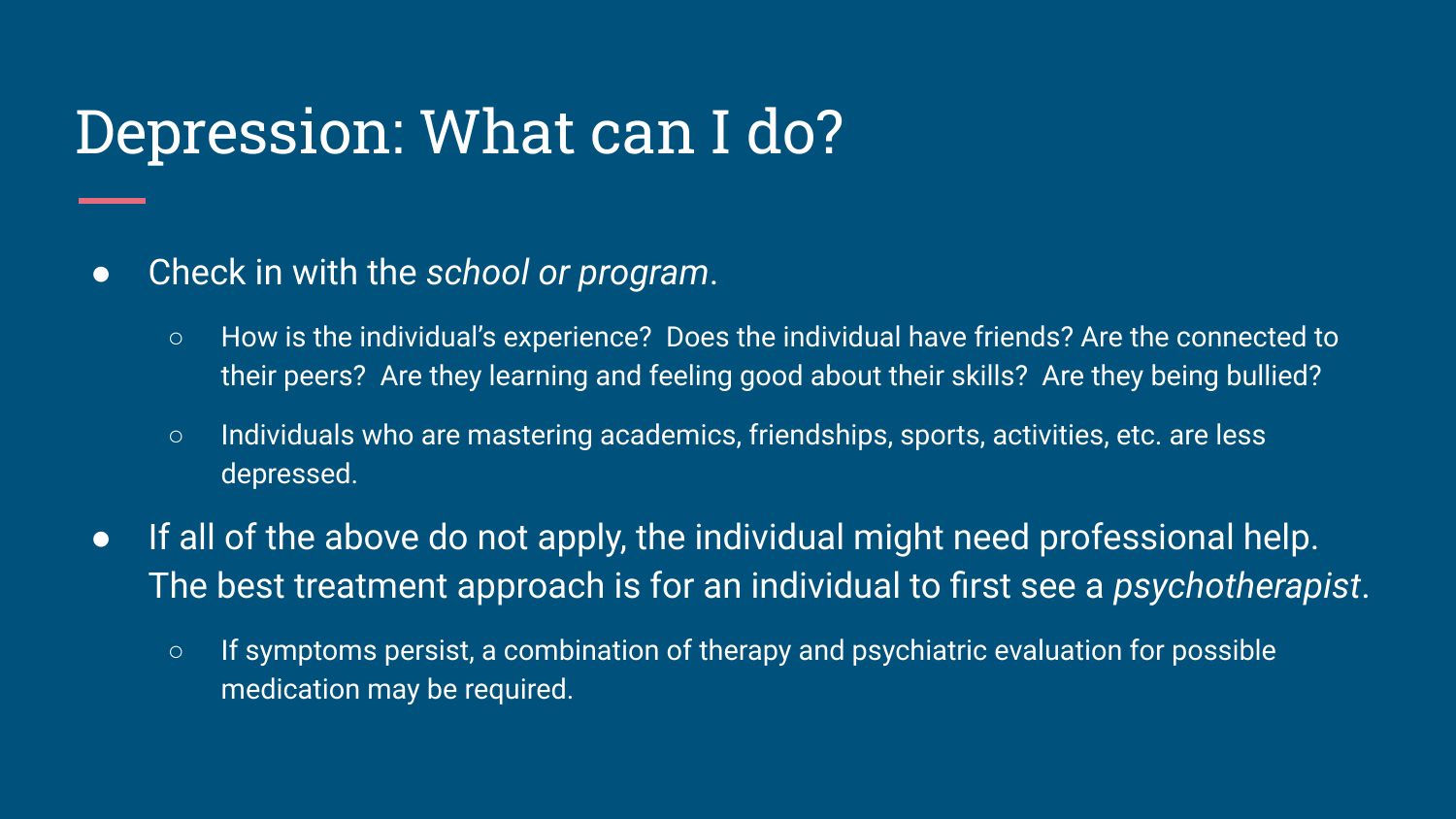#### Depression: When to seek help?

**Recommended for caregivers to seek psychiatric services (medication):**

 $\triangleright$  When the individual is suffering for long periods of time and therapy alone does not improve symptoms.

 $\triangleright$  If the individual is suicidal, this is not "normal" behavior. It is important to get the individual some help at this time.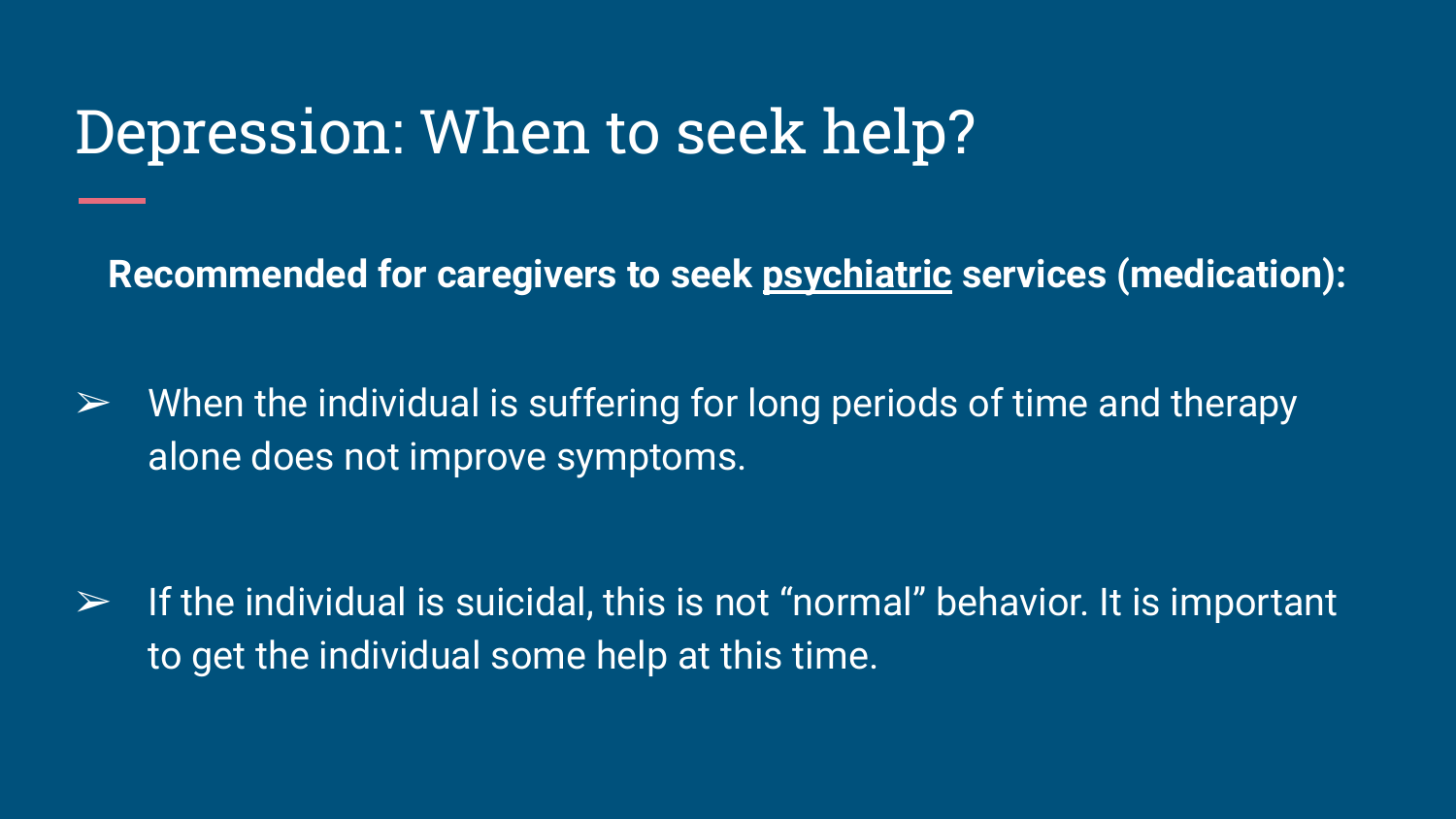#### Depression: Resources

- Many schools have counselors that can provide therapy support
- County of LA Mental Health Department: 800-854-7771
- Suicide Intervention & Prevention Center, LA County: 877-727-4747
- If caregivers have insurance, they can go through insurance provider and request a therapist
- Regional Center Service Coordinator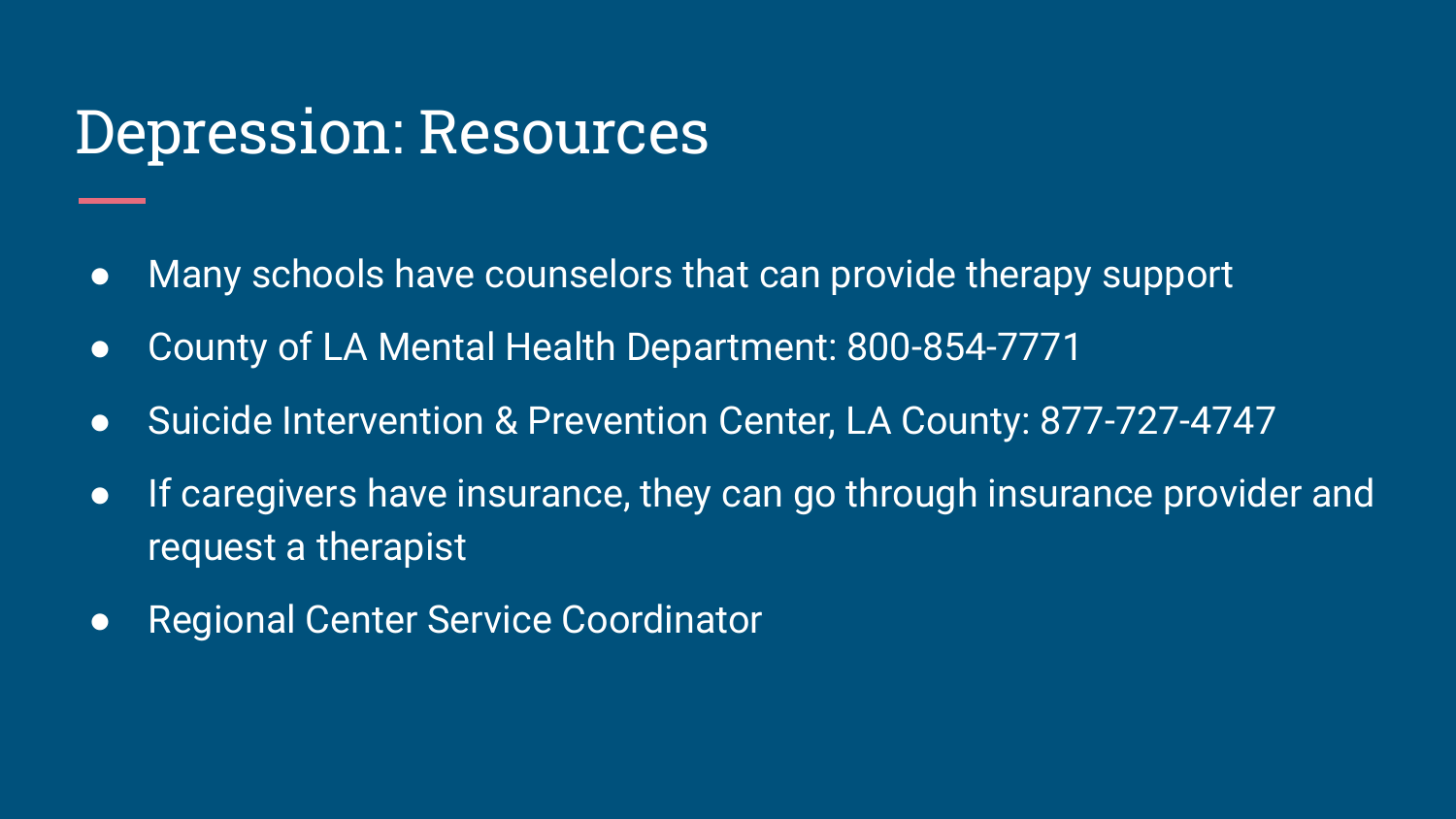# Bipolar

#### ● Simple Definition

○ Extreme mood swings. The mood swings (*highs and lows*) include depression and mania or elevated mood.

#### ● What can I look for?

- Extreme mood swings: moods of depression and mania.
- *Depression*: Sad, hopeless, lost of interest in most activities. The mood will change to mania or emotional highs.
- *Mania*: Emotional highs, euphoric, full of energy, unusually irritable, thinking that you can do anything (grandiose), risky behaviors, unable to sleep or needing minimum sleep, talking really fast, suicidal talk, substance abuse, sexual promiscuity.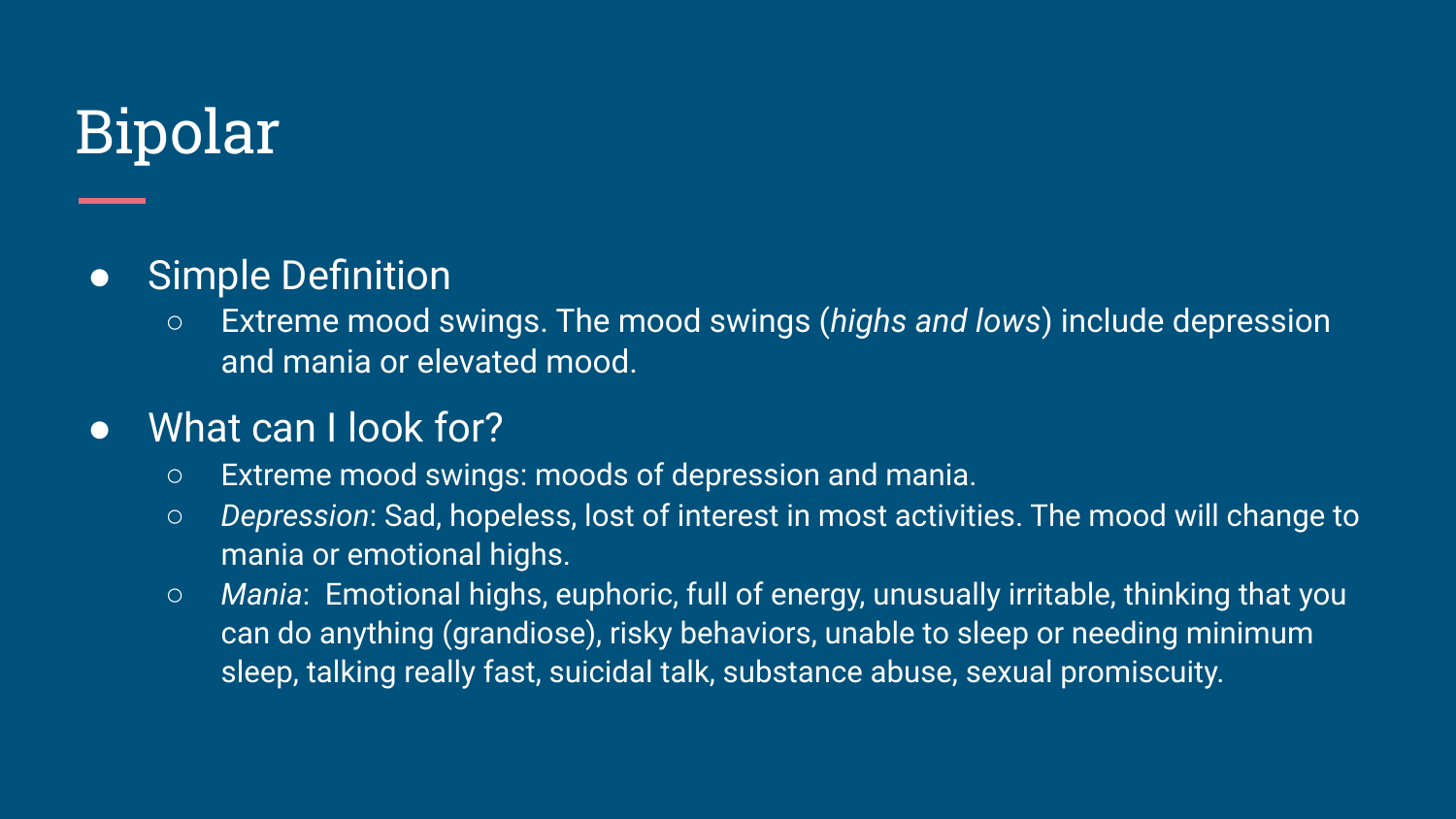#### Bipolar: What can I look for?

- Individual will *cycle* back and forth throughout lifetime. Bipolar is a *lifelong* condition. Bipolar does not go away and it is not situational (e.g., women's menstrual cycle or a breakup).
- Another symptom to look for is the use of *substance abuse*, especially amphetamines or "uppers." When a individual with bipolar is cycling from mania to depression, it feels overwhelming to them. Many will engage in *"self medicating"* by using substances.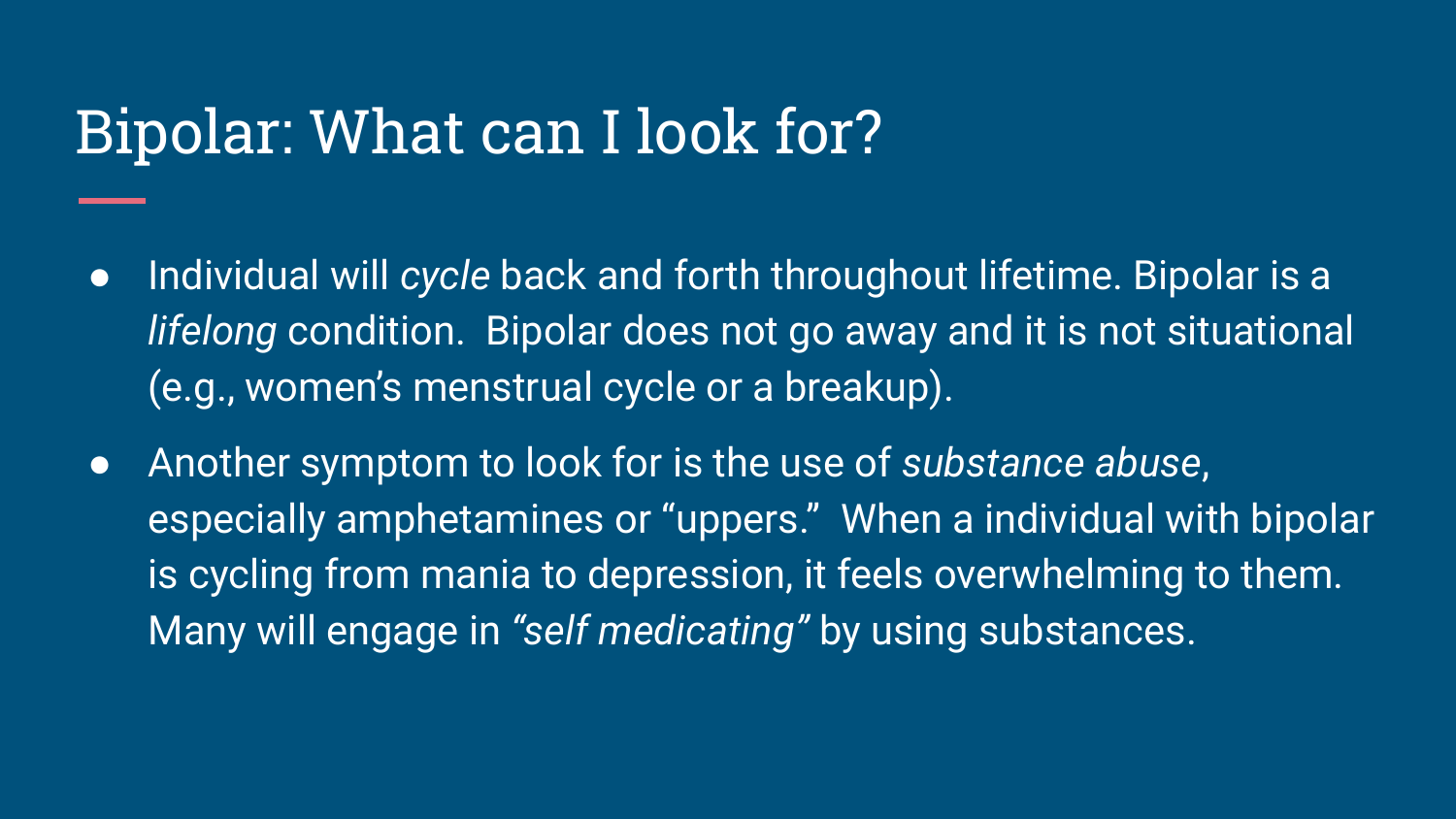### Bipolar: What can I do?

- Bipolar is a *biological* disorder (like a chronic illness). It is best to have the client complete a psychiatric evaluation for confirmation of the diagnosis.
- The client and family would benefit from *psychotherapy*, family therapy, *stress* reduction, and *medication* support.
- It is important for caregivers to know that stress increases symptoms, so evaluation of *stressors* in the individual's life must be addressed to minimize stress.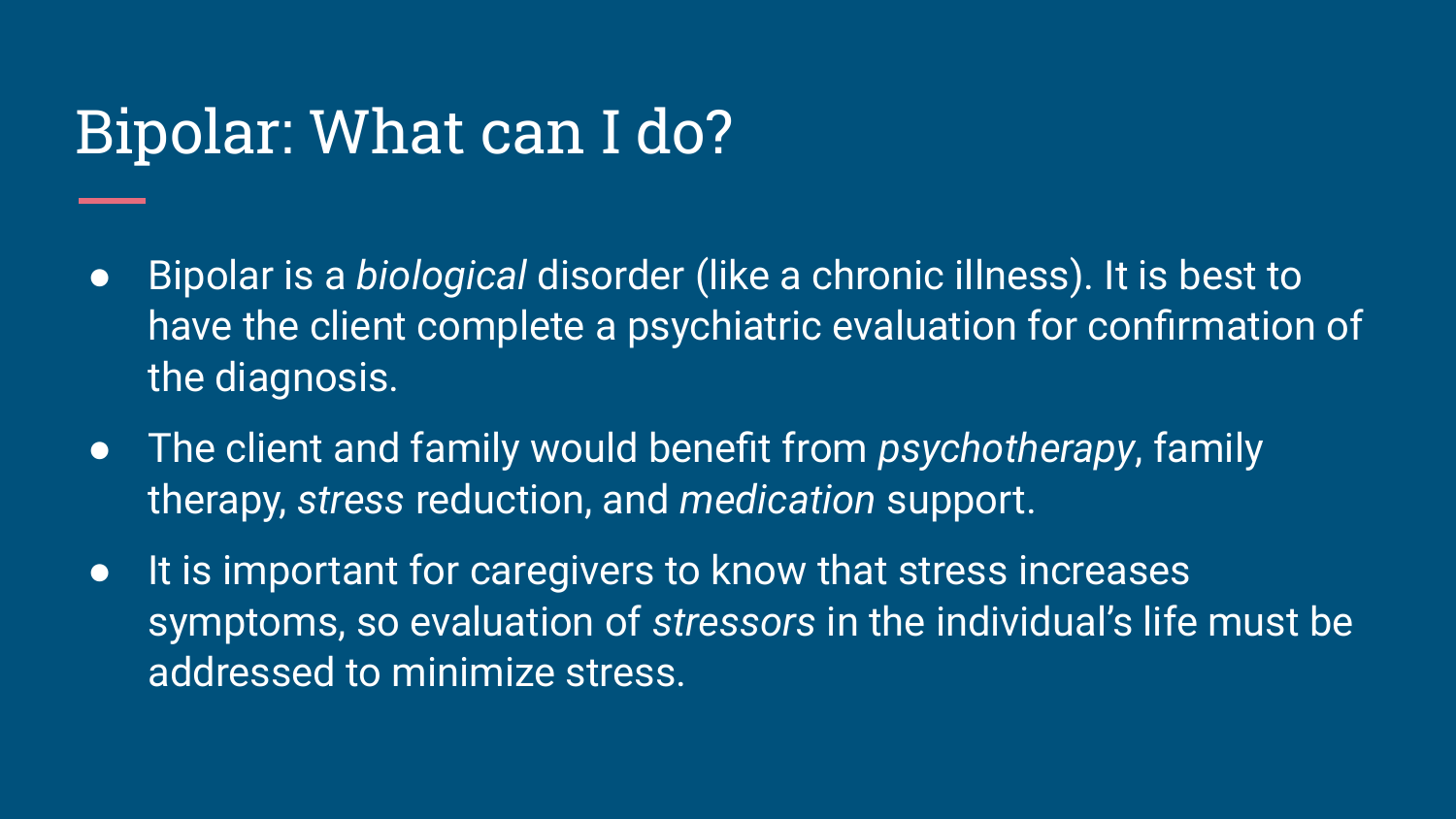# Bipolar: When to seek help?

- When *sleep* patterns change, that is a sign that the individual is going to *cycle*  into depression or mania. Monitor the individual's sleep patterns.
- Alcohol or substance use *deletes* the effects of any medication and makes symptoms worse.

#### **Recommended for caregivers to seek psychiatric services (medication):**

- ➢ When symptoms are *unmanageable* and it is impacting the client's ability to be in relationships, manage their emotions of sadness, attend school or program.
- $\triangleright$  When the client engages in risky behaviors or becomes suicidal.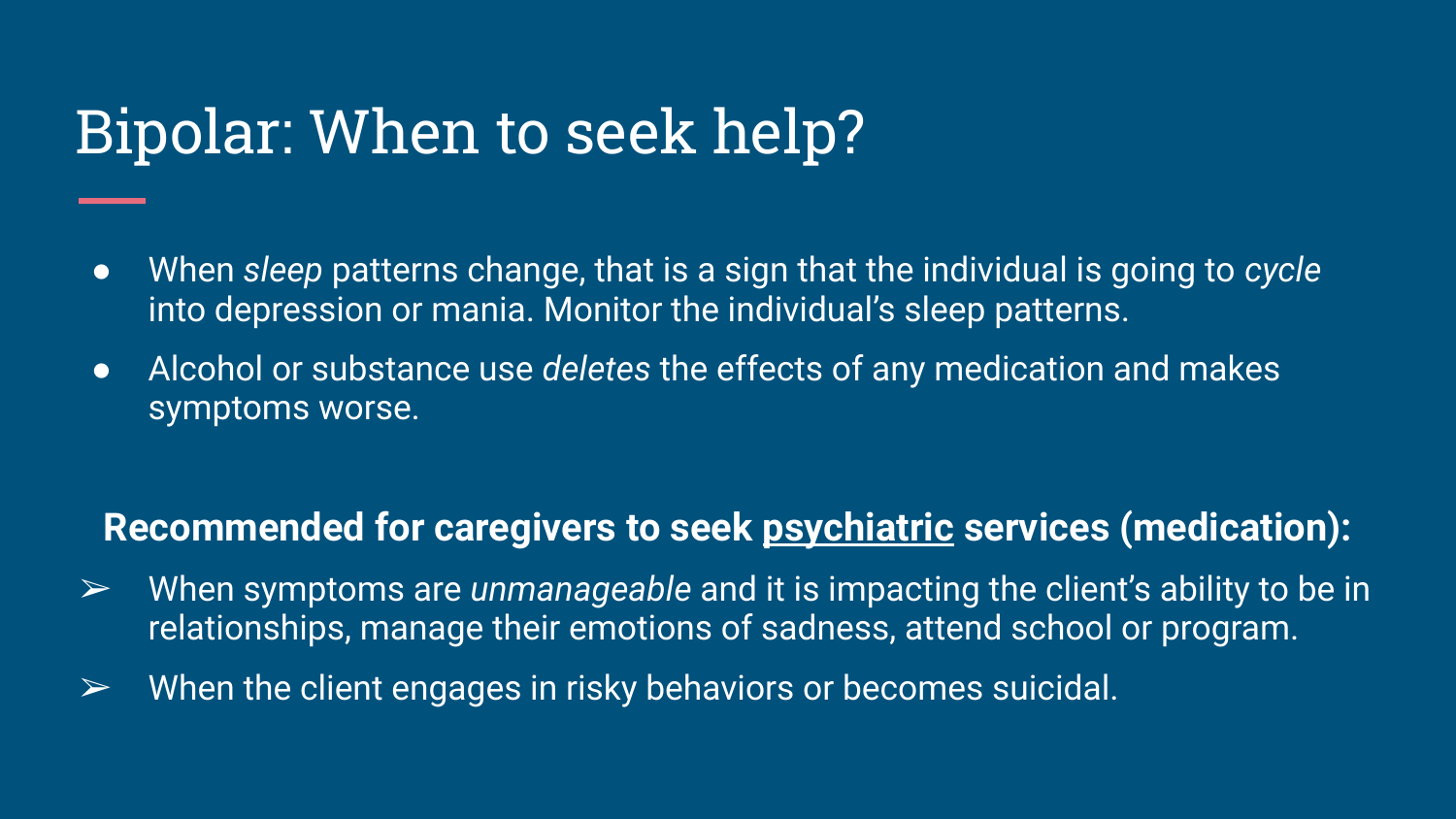#### Bipolar: Resources

- NAMI National Association of Mental Illness: www.nami.org
- Depression and Bipolar Support Alliance, South LA: 213-316-6568
- Bipolar Disorder Support Groups: Dial 211
- Warmline (Telephone support): 1-855-952-9276
- Compton Family Mental Health Services: 310-668-6800
- Didi Hirsch Community Mental Health Center: 1-310-677-7808
- Regional Center Service Coordinator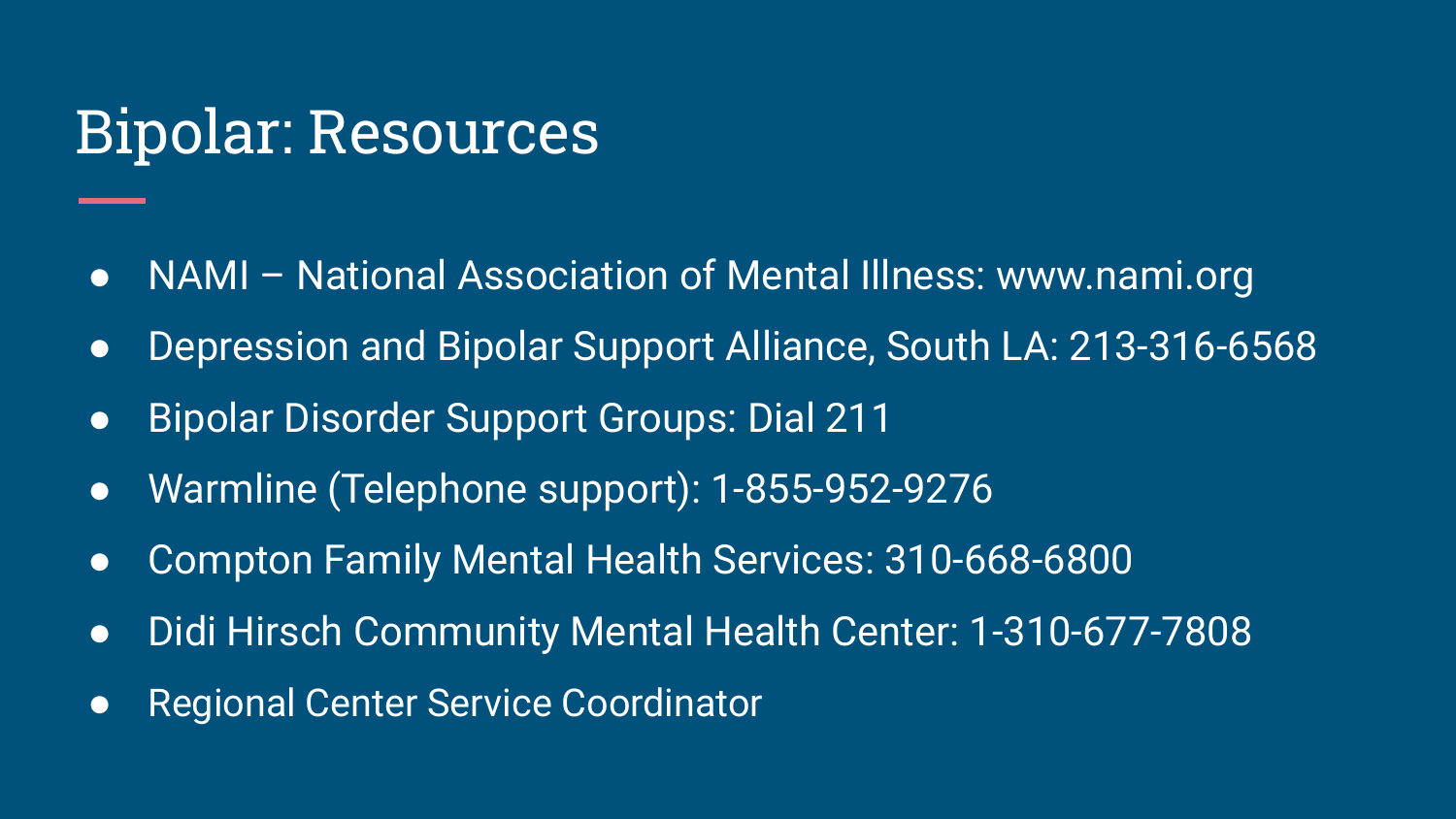#### Attention Deficit Hyperactivity Disorder (ADHD)

#### ● Simple Definition

- Attention Deficit means difficulty *focusing* and paying *attention*. Usually the individual is easily *distracted* and cannot stay on task.
- Difficulty with organization and *thinking* before they act.
- *Hyperactivity* is the behavior seen in ADHD. This is seen in excess movement and impulsivity. For example, the individual cannot sit still or *constantly* interrupts and cannot wait his/her turn.
- ADHD is a *biological* disorder, meaning that an individual is born with it.
- ADHD causes can include brain injury, extreme stress during pregnancy, or being born premature.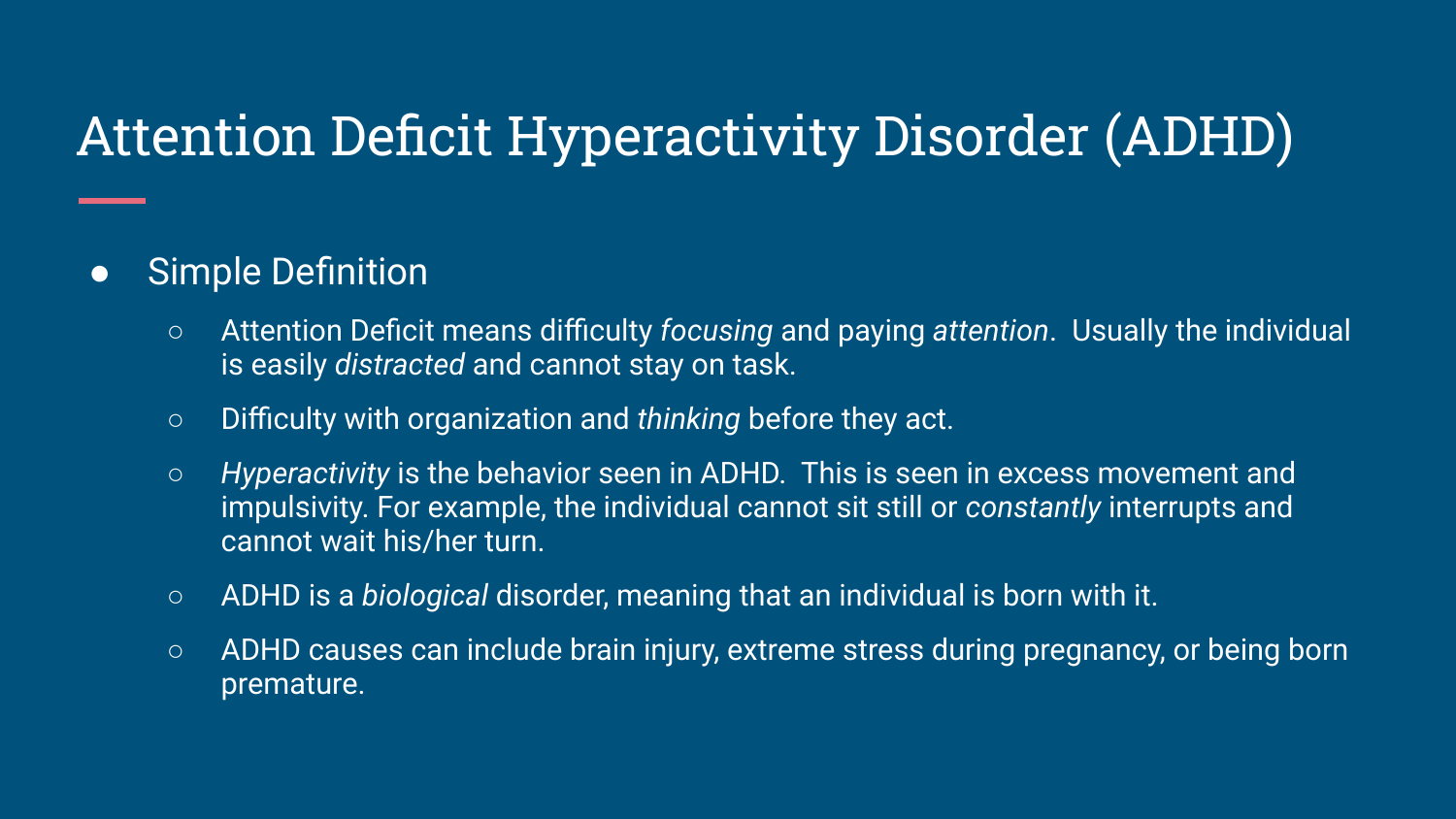#### ADHD: What can I look out for?

- High activity levels that are disorganized or *disruptive*. Difficulty sitting still for long periods of time and difficulty paying attention and with *focus*.
- ADHD symptoms are seen in the school setting and in the home. They must be present in *both* settings for it to be ADHD.
- In school, the individual will usually get in trouble on a *consistent* basis and might be labeled as "disruptive and not following the rules."
- Many individuals with ADHD are very intelligent, but become *bored* easily.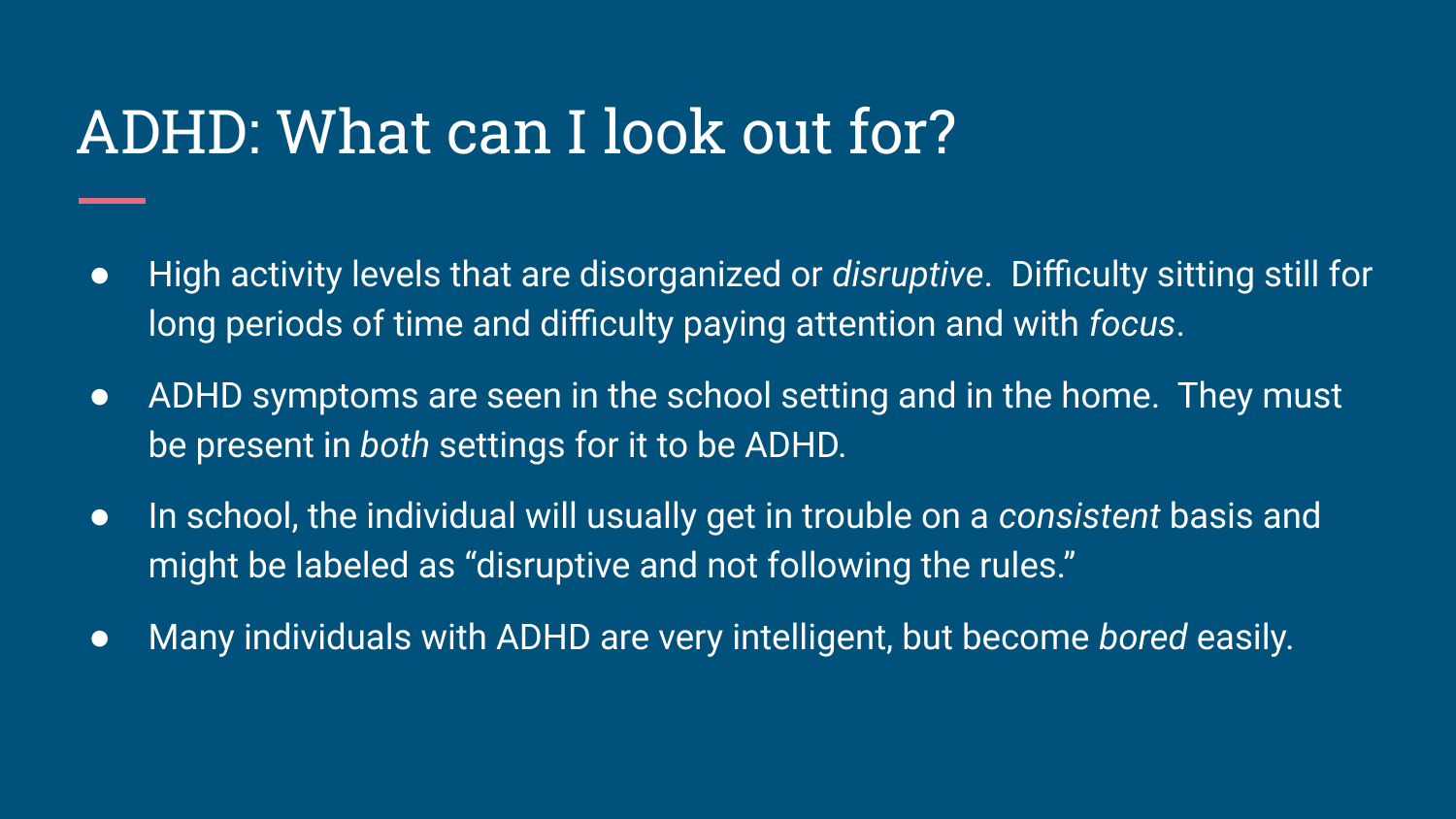## ADHD: What can I do?

- Caregivers can ask schools, doctors, and therapist to complete an *evaluation* to see if the individual has ADHD.
- Behavioral *training* can support the individual by learning ways to focus and control impulsivity.
- Students with ADHD qualify under Disabilities Education Act for special education and *support* academically.
- Caregivers can also support the individual by monitoring the *environment*. This would include teaching the individual to have a structured schedule and providing a safe place where he/she can use up their energy, such as running, jumping, etc.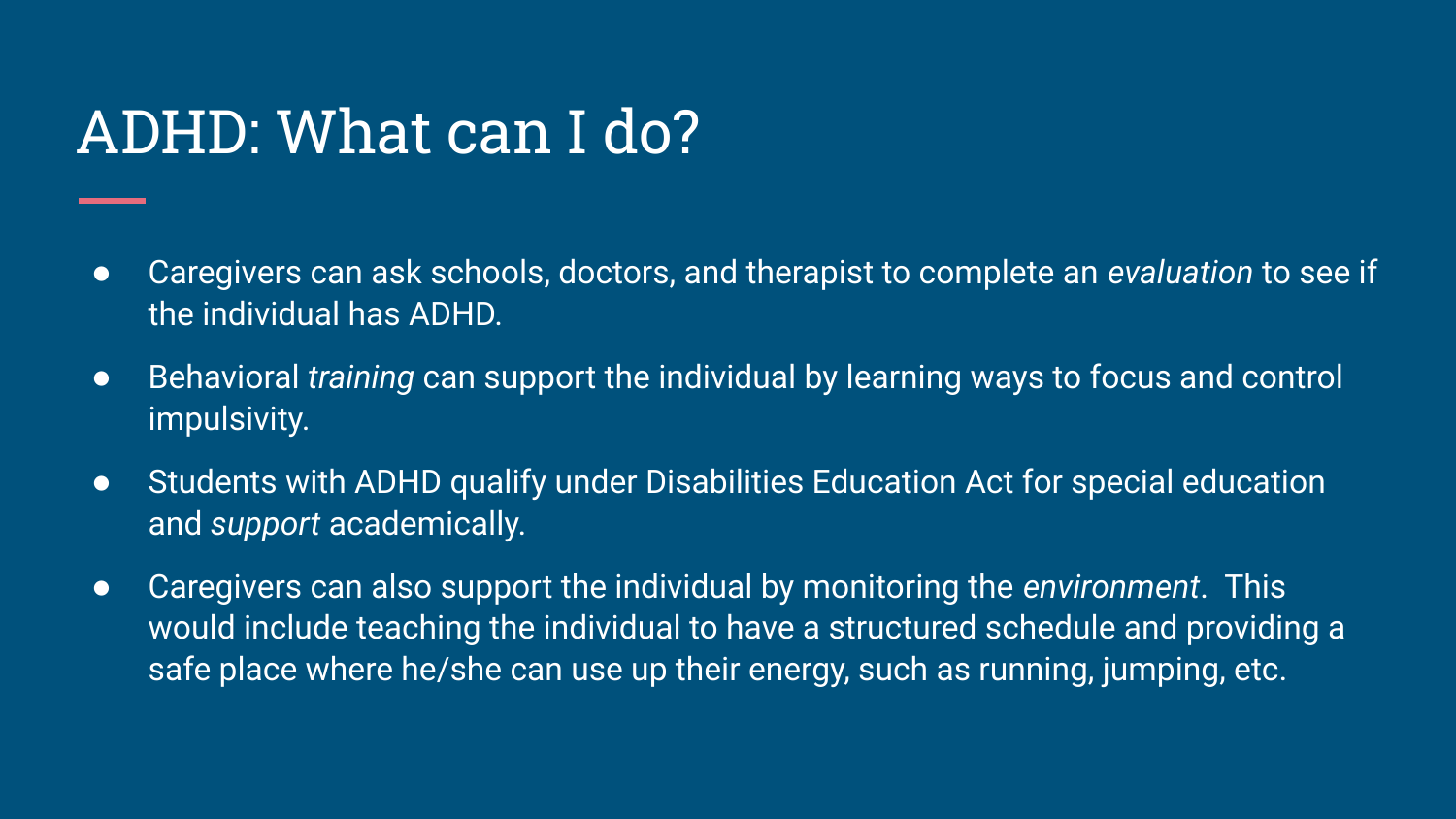### ADHD: When to seek help?

**Recommended for caregivers to seek psychiatric services (medication):**

- ➢ If the individual starts to have *difficulty* in school academically or behaviorally and are starting to be labeled as "problem," it is important to get the individual help.
- ➢ Many times, *psychiatric* support (medication) helps individuals thrive in school.
- $\triangleright$  Many individuals with ADHD are labeled as "bad or disruptive." This can have a negative influence on life course. *Early* intervention is critical.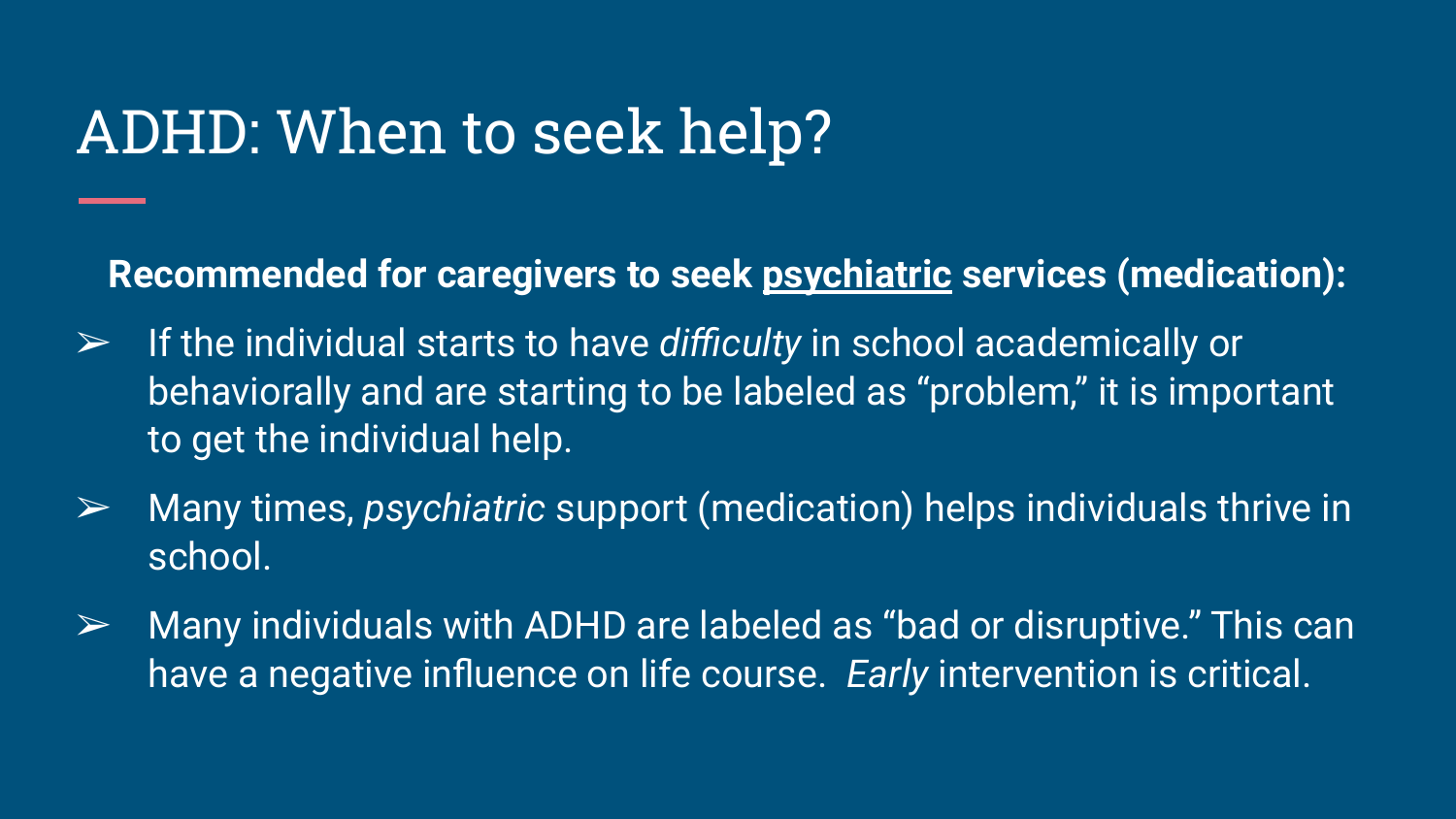#### ADHD: Resources

- ADHD Support Groups CHADD: 1-866-200-8098
- Los Angeles Learning Disabilities Association (ADD/ADHD): https://lalda.org/
- ADDitude Directory: https://directory.additudemag.com/
- ADHD Coaches Association: www.adhdcoaches.org
- Council of Parent Attorneys and Advocates: www.copaa.org
- Regional Center Service Coordinator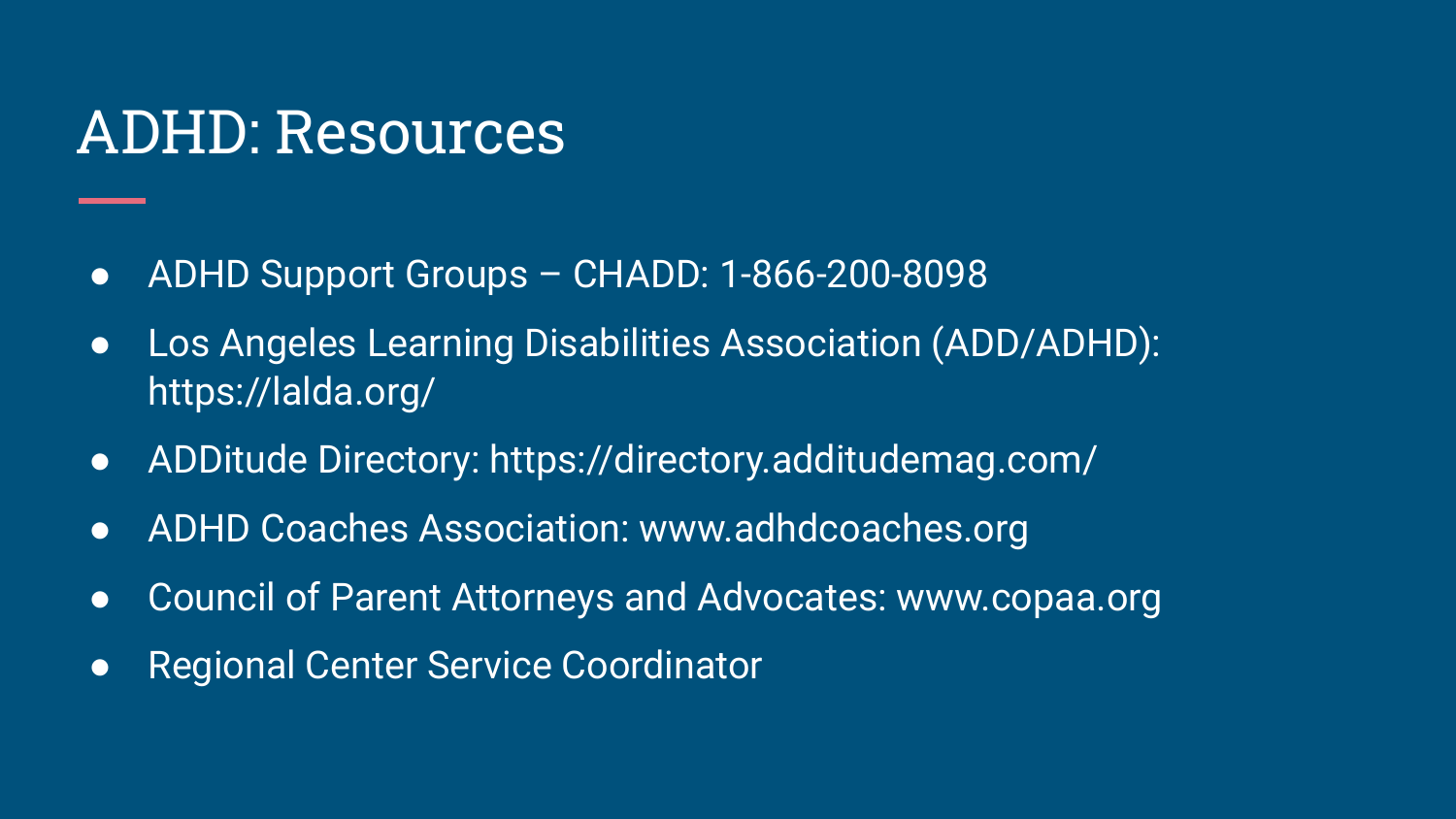# Generalized Anxiety Disorder (GAD)

#### ● Simple Definition

- Excessive *worry* and anxiety, *happening* more days than not, about multiple different situations and activities.
- The individual may often appear on edge, be *irritable*, have difficulty concentrating, and/or may often have difficulties with sleeping at night.
- If this continues for at least *six* months, it is recommended for the individual to receive a mental health assessment.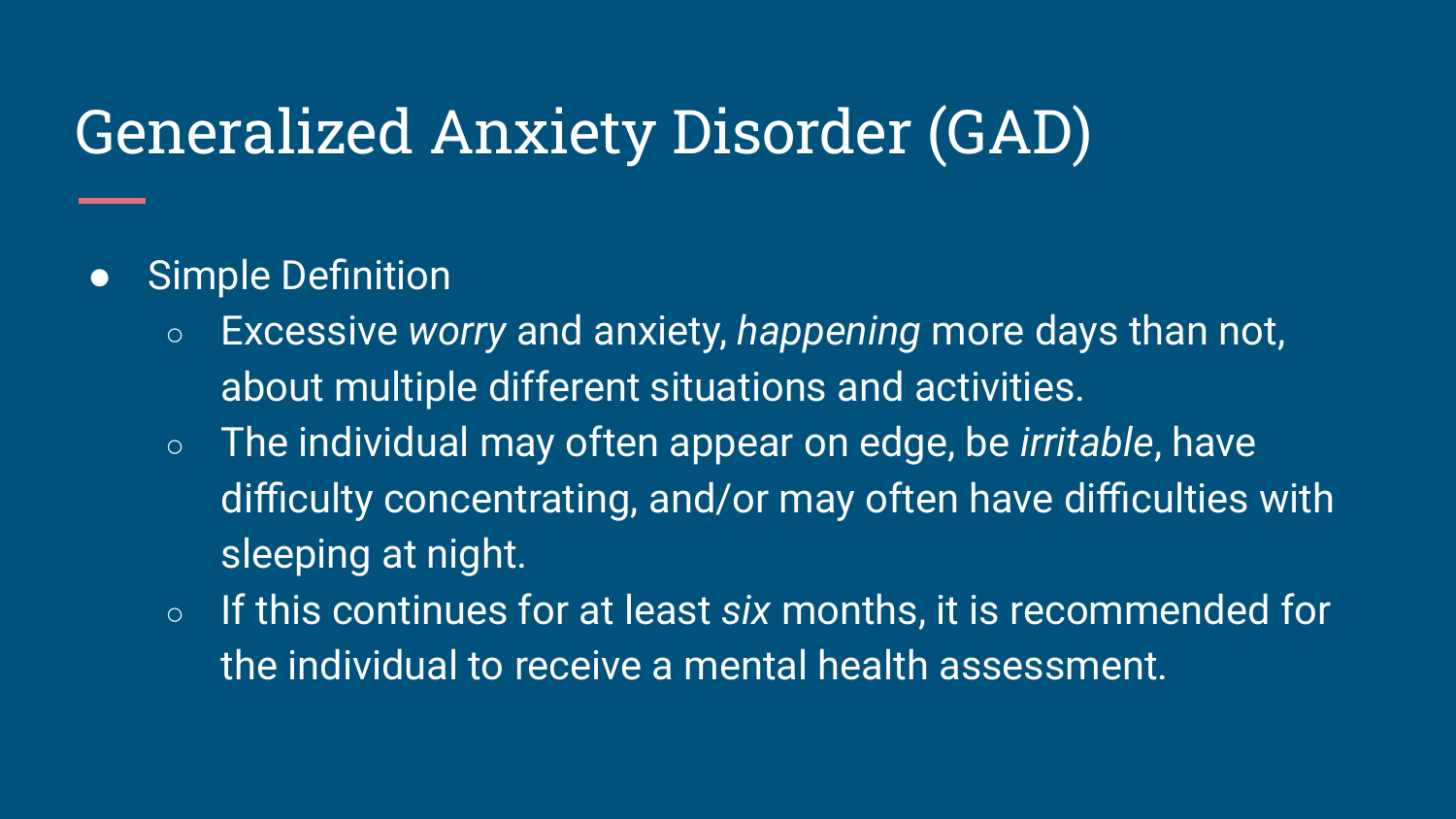### GAD: What can I look for?

- Individual may often appear worried, scared, and or irritable throughout the day. This happens *more* days than not.
- Individual may not be *completing* tasks individual used to before.
- Individual may show a change in *sleep* patterns
	- $\circ$  Trouble falling asleep at night, getting up often throughout the night, having nightmares, appearing distressed/worried at night, expressing not wanting to sleep independently (if previously slept independently)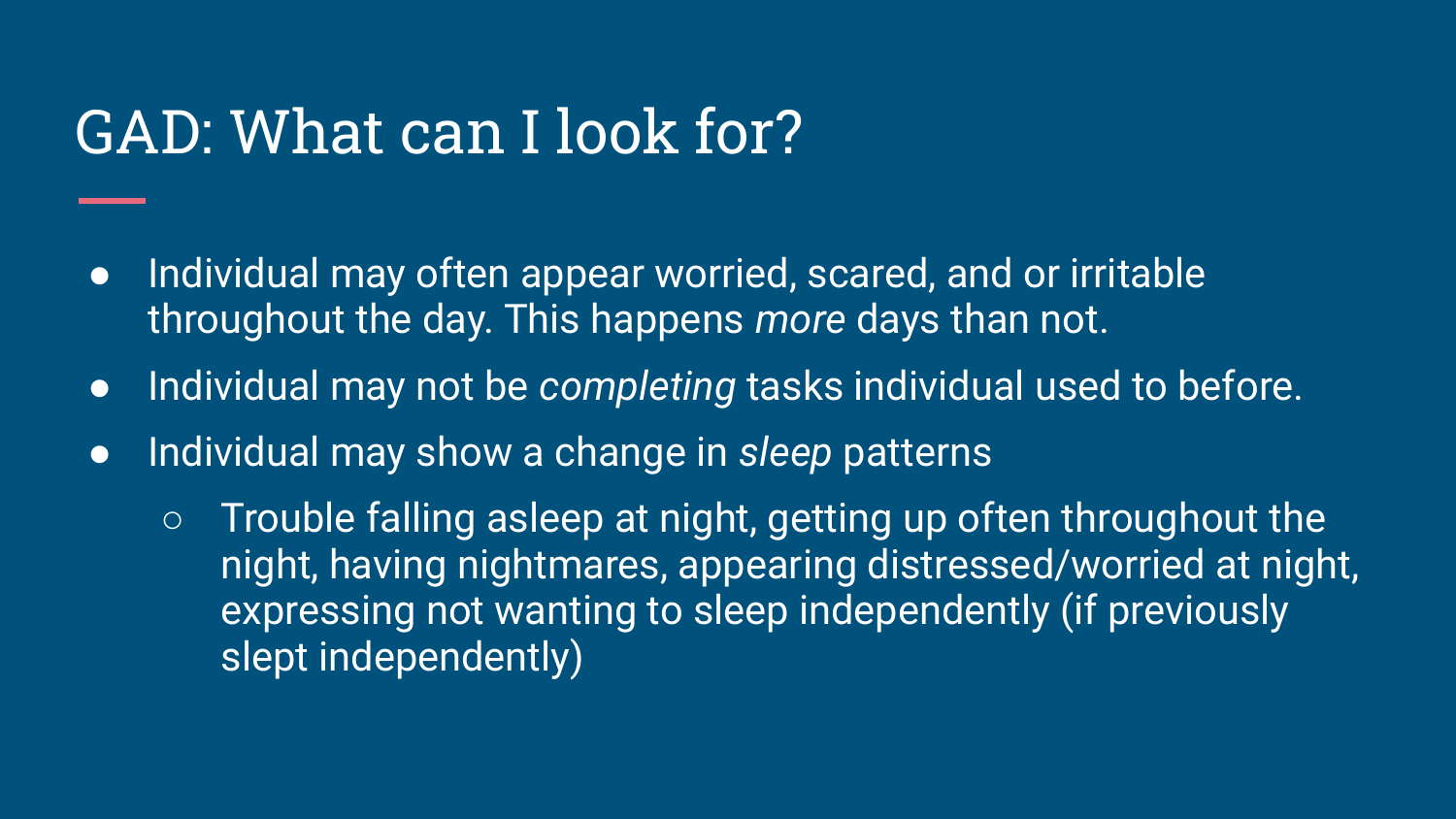### GAD: What can I look for?

- Individual may express *worries* about people, certain situations, the world being unsafe.
- Individual may often appear *distracted*, on edge, tensed up, have a hard time concentrating.
- Individual may have a hard time paying attention, or seem very *preoccupied* with worries.
- Individual may report having *stomachaches*.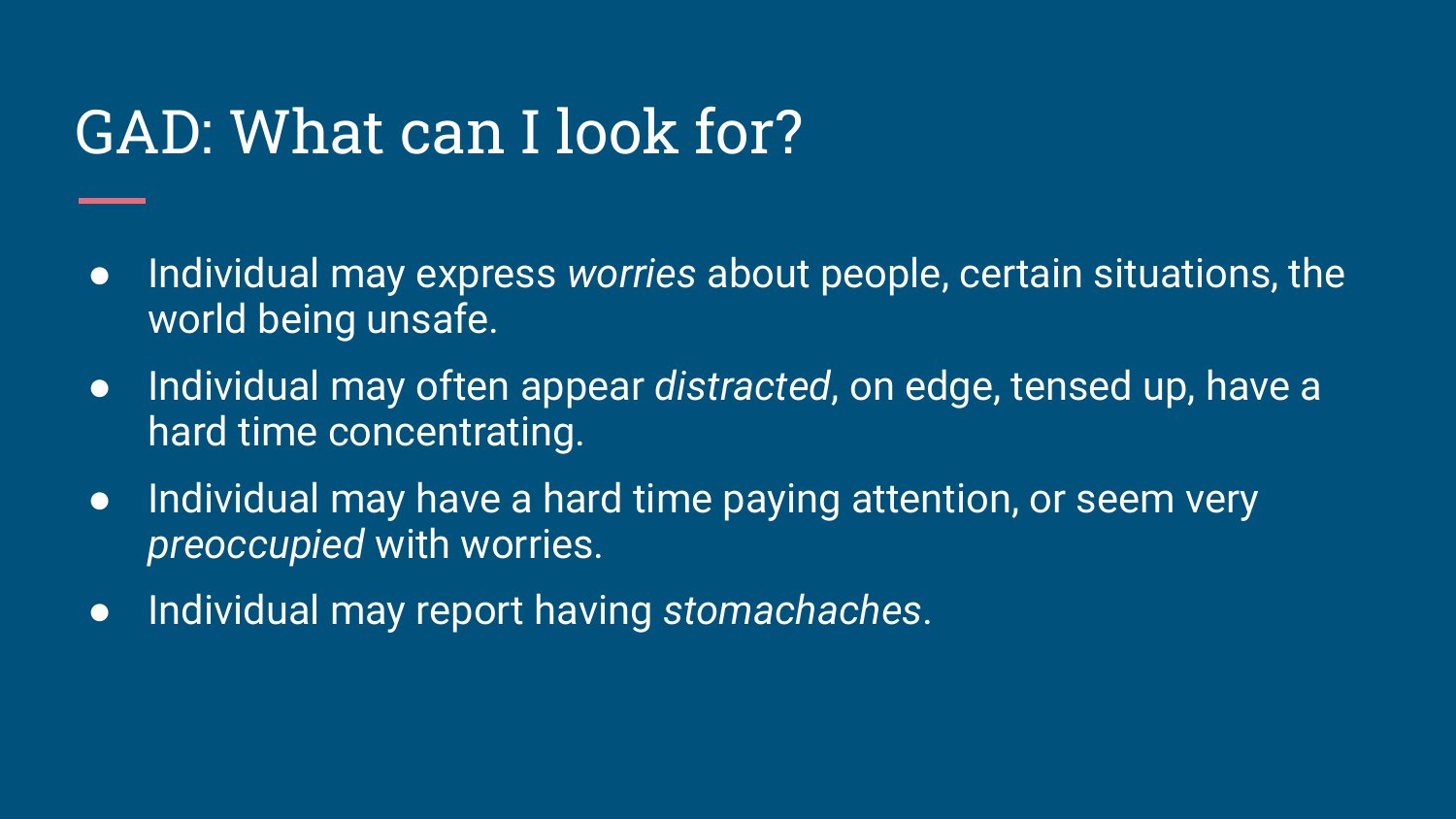## GAD: What can I do?

- Reassure individual that she/he is *safe* and okay.
- Have individual *repeat* the phrase, "I'm safe and okay" out loud with you.
- Try to engage individual in an *enjoyable* activity to distract and shift thoughts and focus.
- Ask individual to share something *positive* they did that day/week.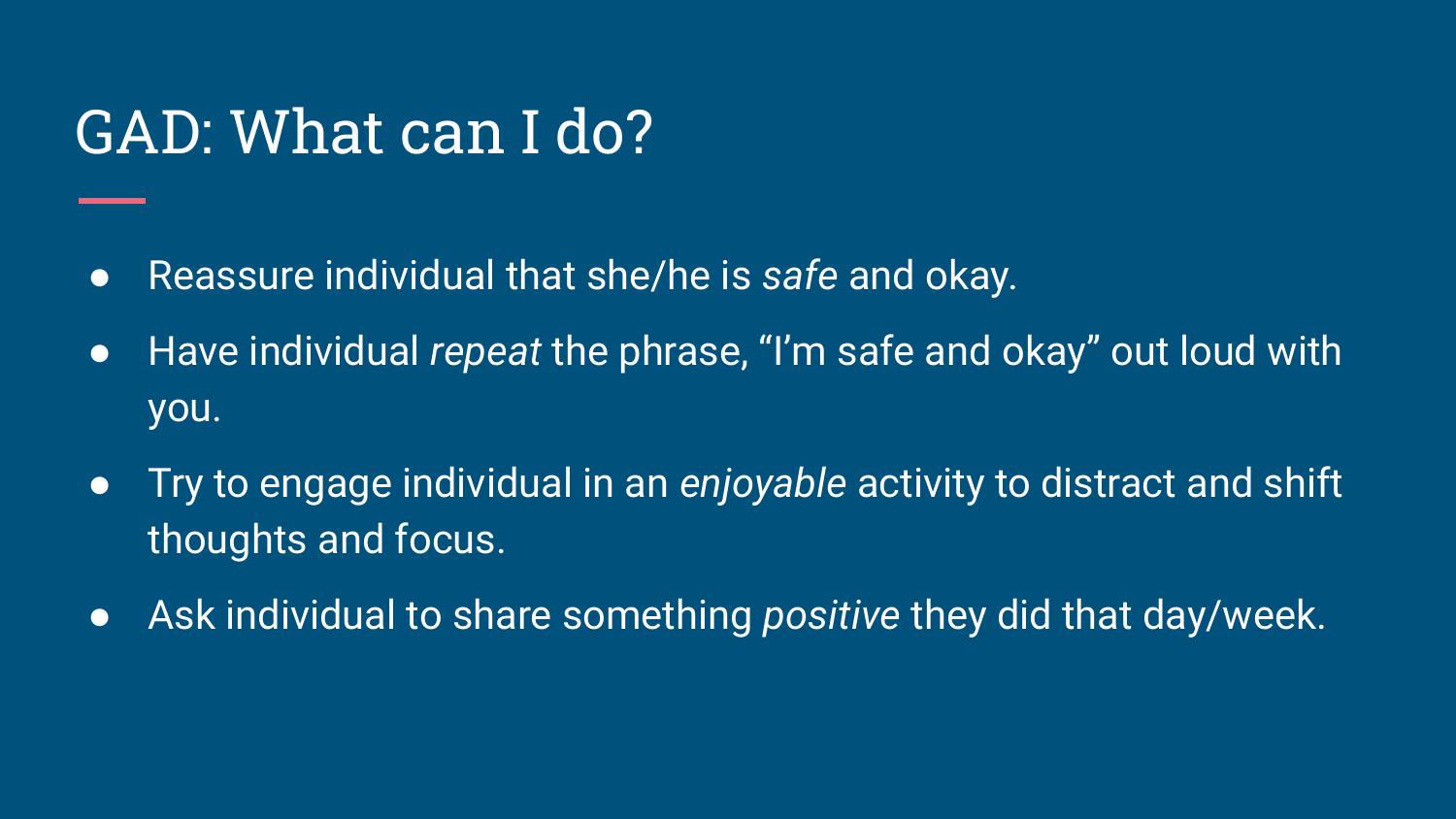#### GAD: What can I do?

- Remind individual of specific ways they are *safe* and of *positive*  things that have happened to the individual, the family, the environment/community.
- If the individual has verbal skills, when individual appears worried/scared, *ask* what individual is worried/scared about. Provide any *reassurance* if possible about their worries/fears.
- If the individual is having sleep disturbances, try to do a *soothing*/relaxing activity together before bed.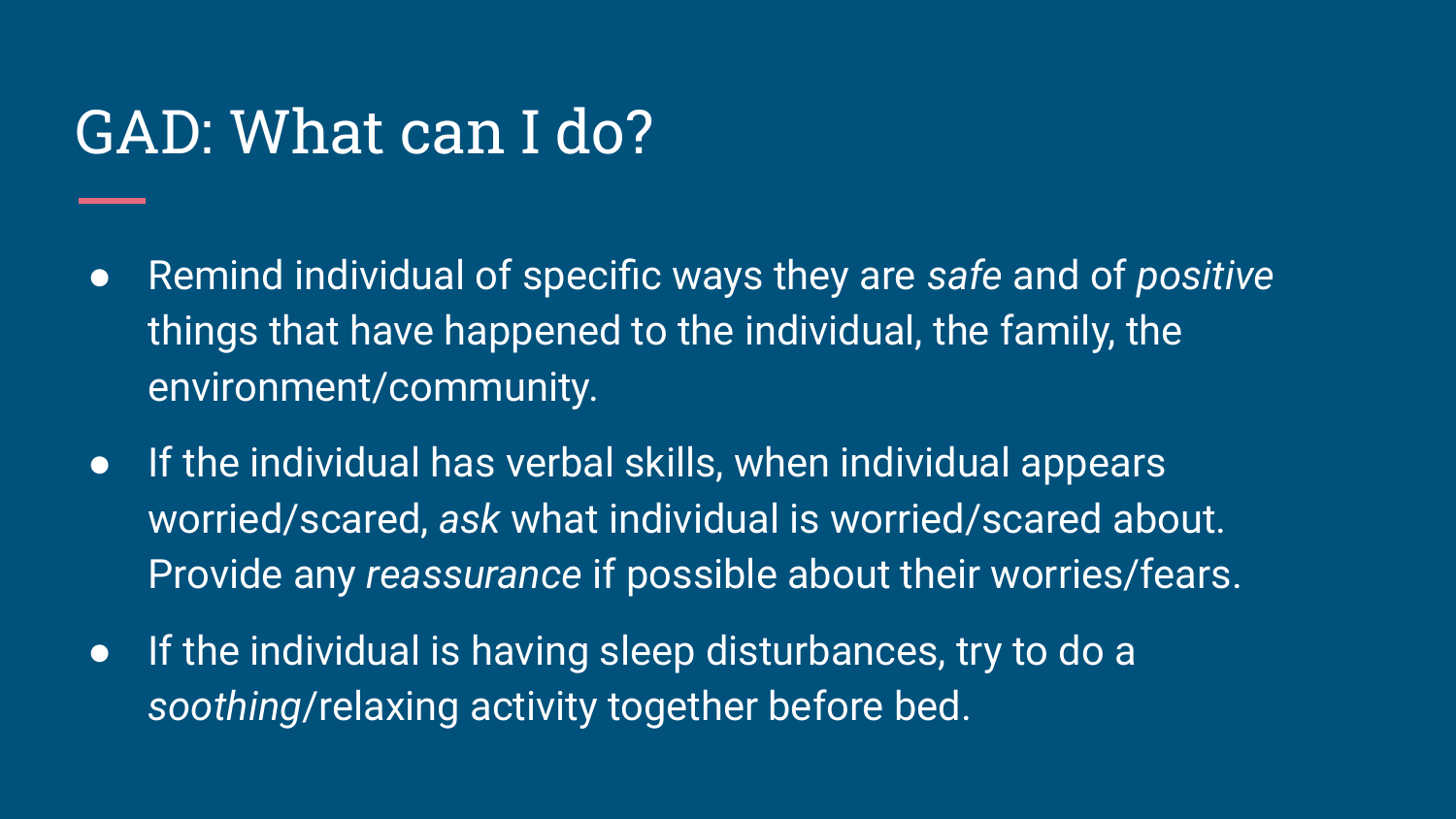### GAD: When to seek help?

- $\triangleright$  If the individual appears anxious, worried, or scared more days than not, and this continues for at least *six* months, please seek a mental health assessment.
- $\triangleright$  If any of the above behaviors are causing problems at school/program and/or home, or if the individual is often *isolating* themselves or having frequent *conflicts* with others.
- ➢ Depending on the severity of the individual's symptoms, *psychiatric treatment (medication)* can be helpful. During the mental health assessment, discuss the need and benefit for a psychiatric evaluation.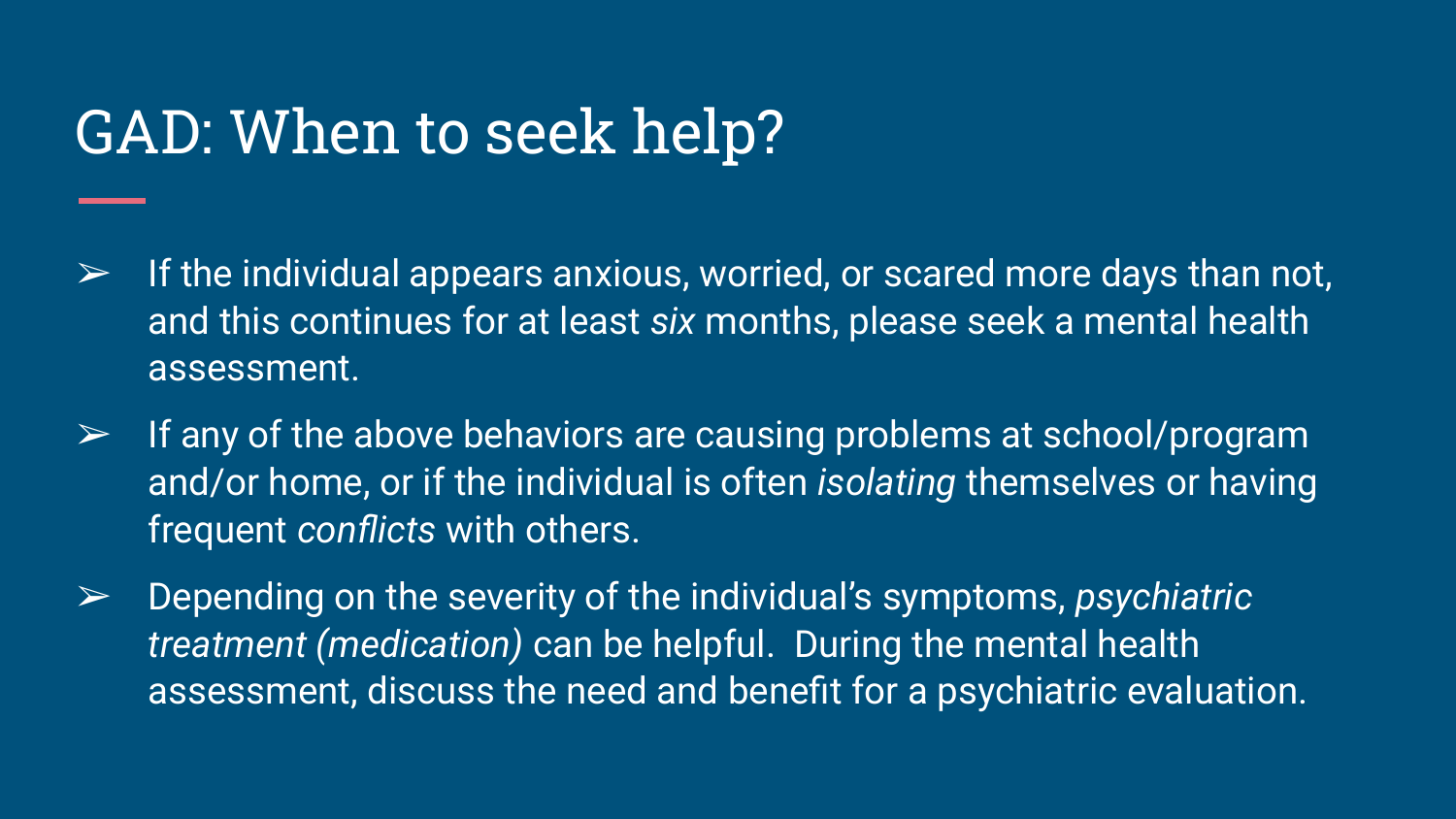#### GAD: Resources

#### ● The Autism Response Team (ART): 1-888-AUTISM2

- Español: 1-888-772-9050
- Email: help@autismspeaks.org
- Institute for Multicultural Counseling & Education Services: 213-381-1250
- UCLA Psychology Clinic: 310-825-2305
- Los Angeles County Department of Mental Health Help Line (Available 24/7): 800-854-7771
- Regional Center Service Coordinator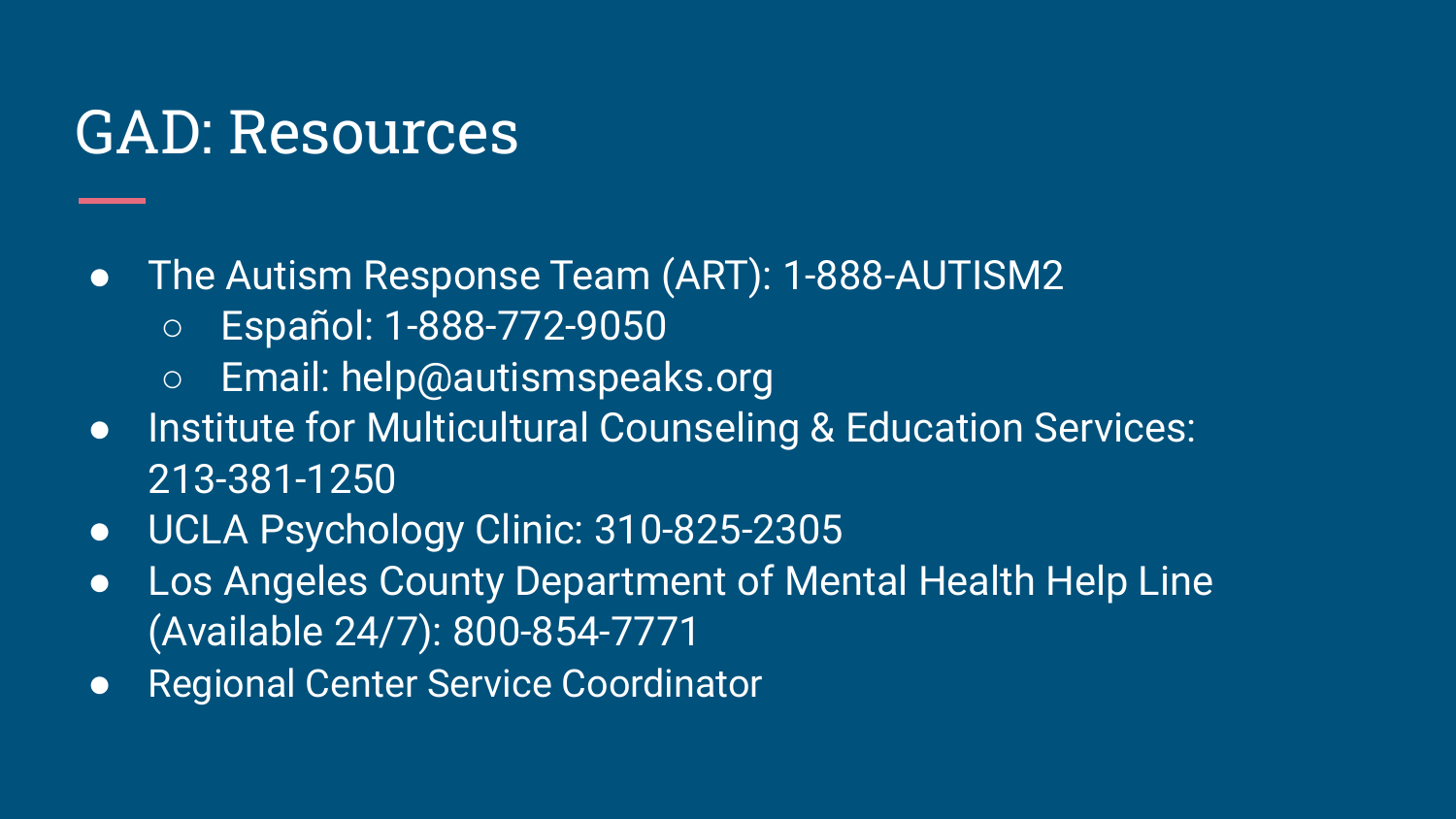### Obsessive Compulsive Disorder (OCD)

- Simple Definition: Consists of *obsessions* or *compulsions* or both
	- o Obsessions are urges and/or thoughts that cause significant anxiety/distress. These urges/thoughts are *unwanted* and continuously come up.
	- Compulsions are repetitive behaviors that are related to the obsessions, and these repetitive behaviors are not *rational*.
	- These compulsions are time *consuming*, and or cause problems in the individual's functioning.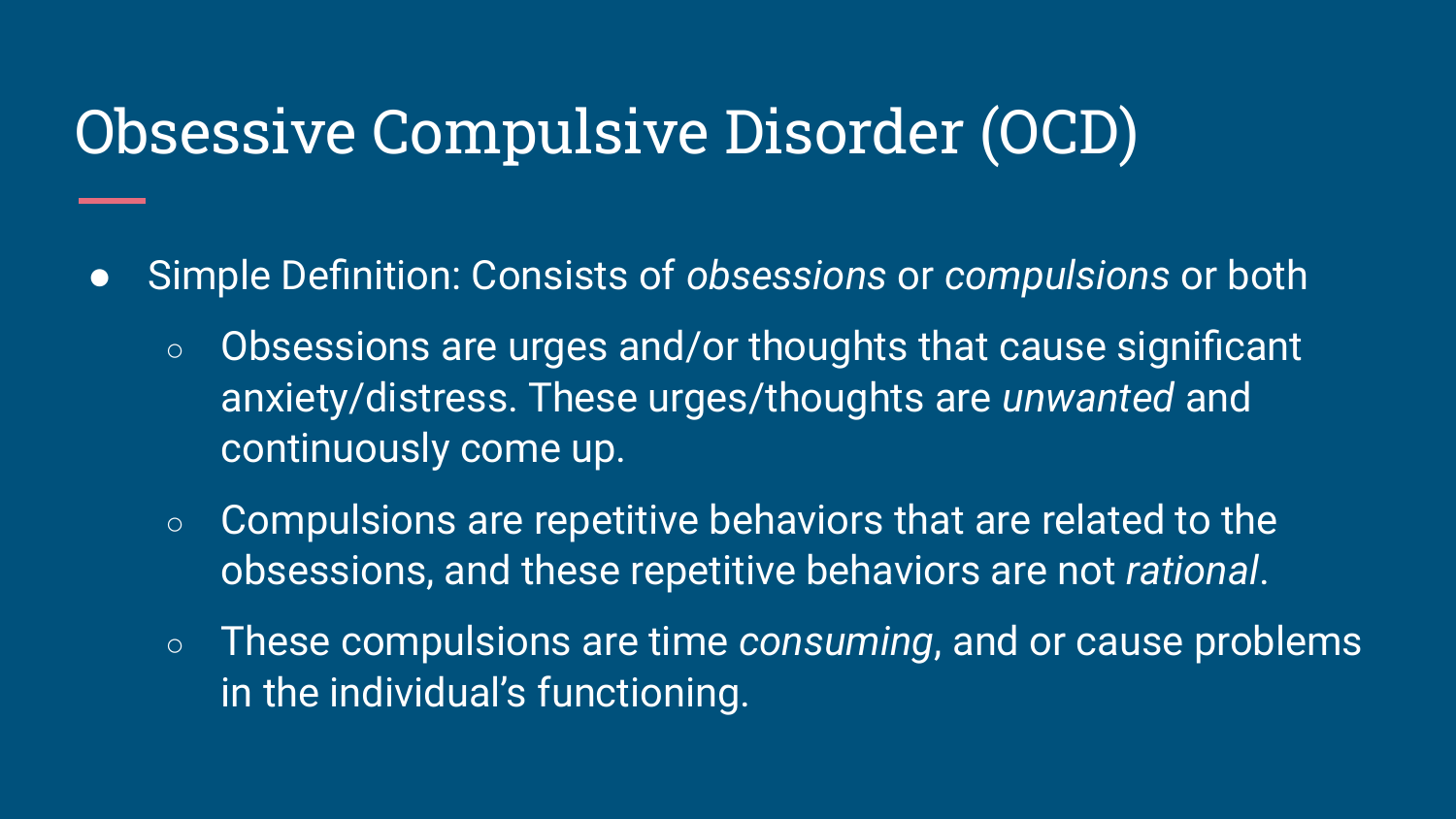# OCD: What can I look for?

- In individuals with autism, *repetitive* behaviors are usually driven by sensory needs or obsessive interests, or by anxiety or excitement. The repetitive behaviors may soothe or provide some enjoyment to an individual with autism. However, with OCD, the repetitive behaviors are driven by the obsessive thoughts and urges, and performed in efforts to *reduce* the significant anxiety and distress.
- With OCD, the individual may appear very *distressed*, worried, and/or scared when doing the repetitive behaviors. The individual may also become more demanding and *rigid* with having to do this repetitive behavior in a certain way or at certain times.
- Look for any new repetitive behaviors that cause a lot of *distress* for the individual, or for any new repetitive behaviors that start around the time the individual verbalizes any fears/worries.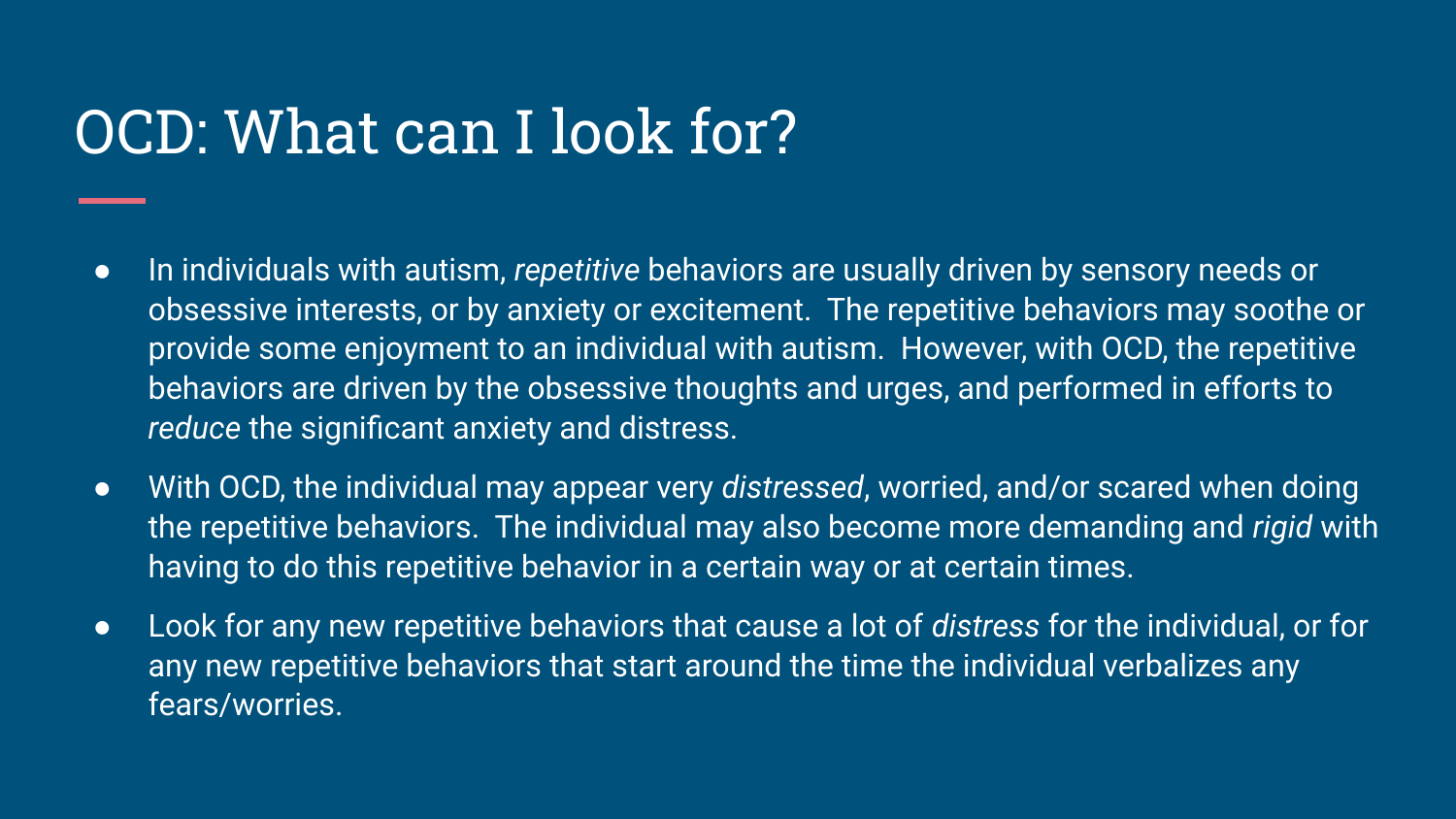## OCD: What can I look for?

- Look out for any repetitive behaviors that *worsen*/intensify in frequency and duration.
- An individual with OCD may share that the individual is doing this repetitive behavior to prevent something *bad* from happening, or believes they have to do this behavior for something to go well or be okay.
- The individual may also share that it has to be done in a certain/specific way (can make sense or not) and be very rigid and *demanding* about this.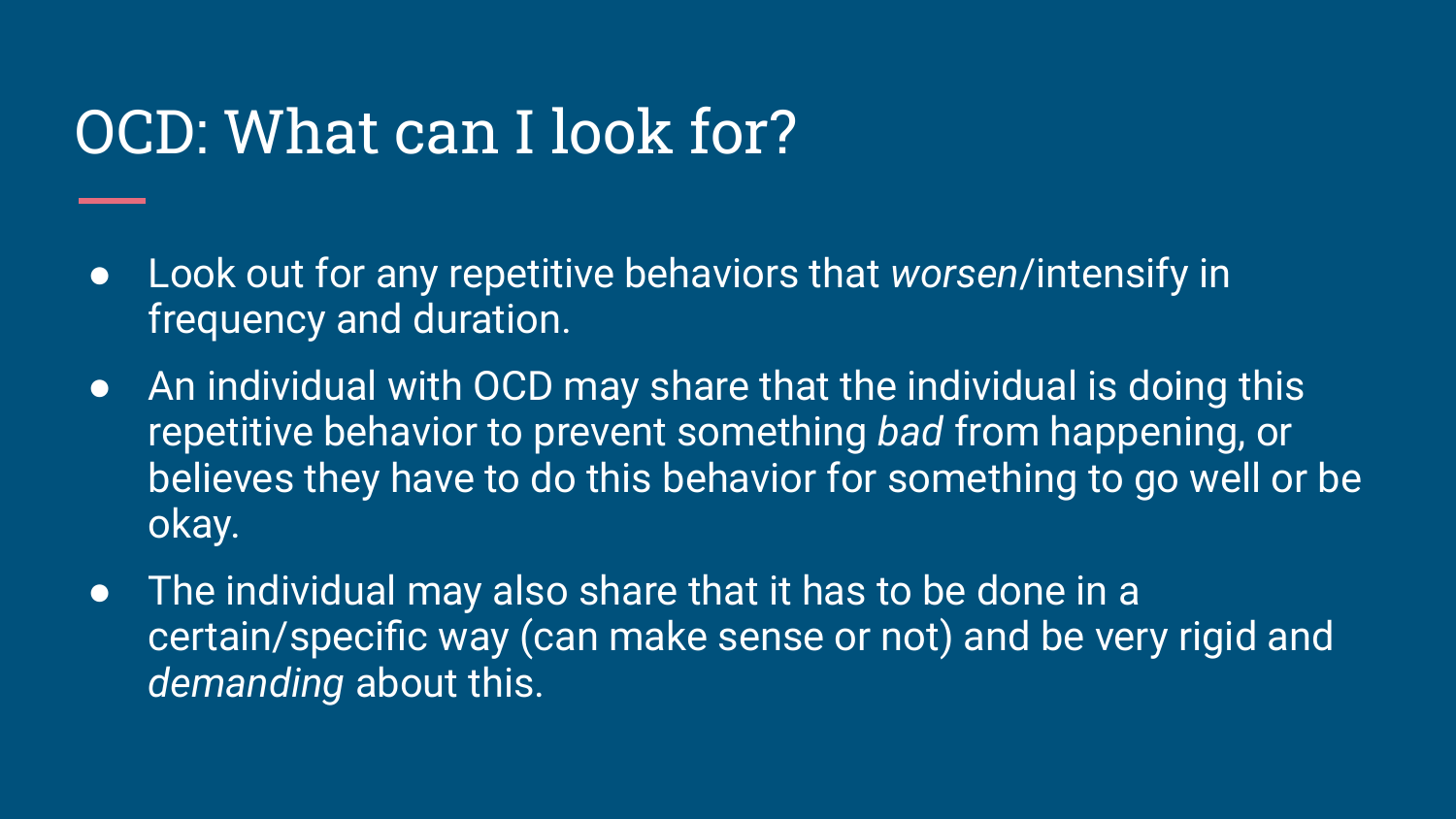# OCD: What can I look for?

- Changes in the individual's behavior when the new repetitive behavior starts:
	- Is the individual having more *outbursts*?
	- Is the individual *isolating* more?
	- $\circ$  Is there any significant increase in the individual wanting to be around you or having to know exactly where you are?
	- $\circ$  Is the individual all of a sudden becoming upset if they do not know where you are?
	- Does the individual seem more fearful and *anxious* throughout the day?
	- Does the individual appear more worried about caregivers?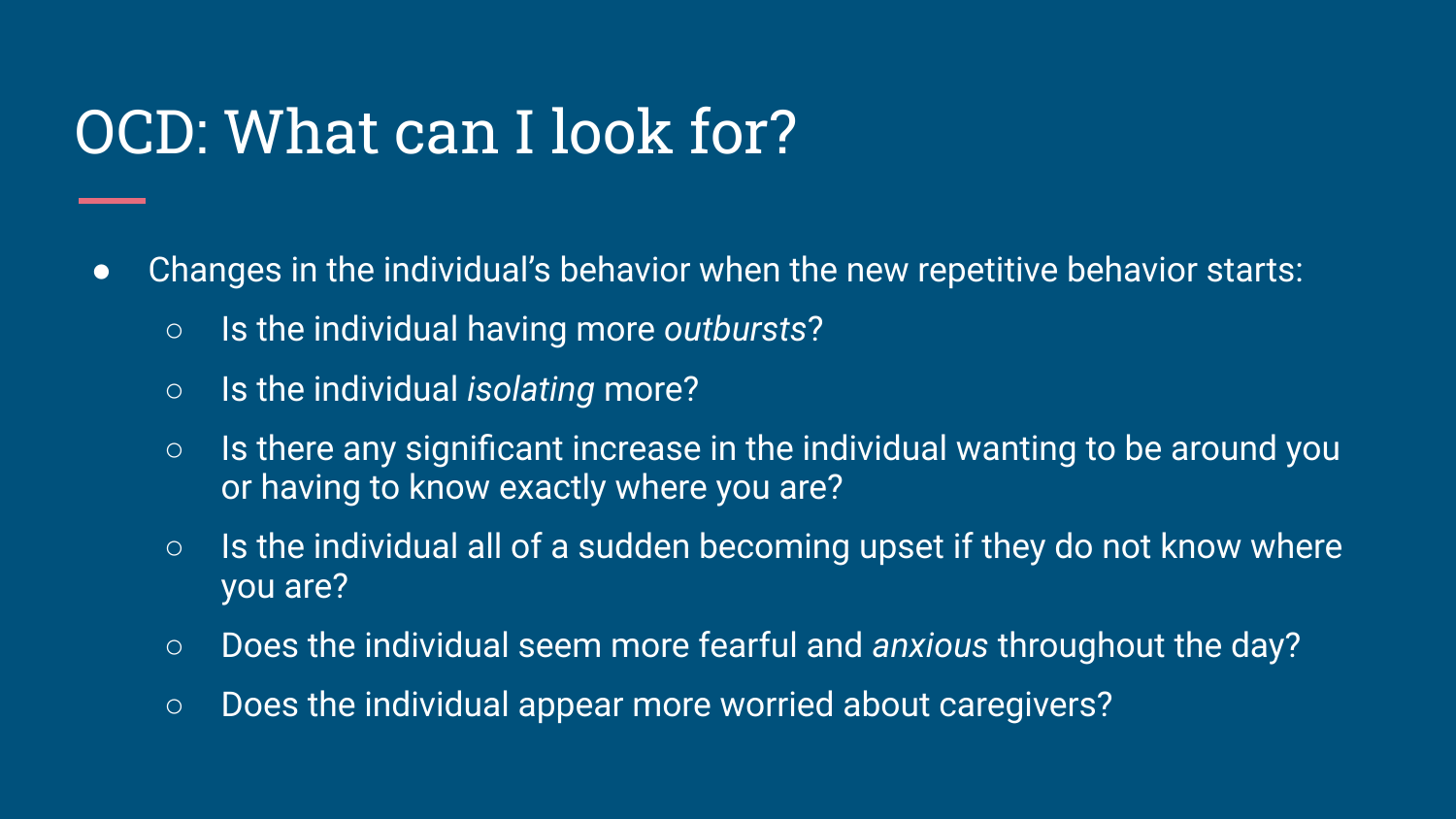# OCD: What can I do?

- If the individual has verbal skills, try *asking* why the individual is performing the repetitive behaviors. Ask if anything distresses or scares the individual.
- It is very common for individuals to not be able to verbalize why the individual is acting out these repetitive behaviors. If the individual says, "I don't know" or does not say anything, *try not to push* the individual or keep asking excessively.
- When the individual is doing the repetitive behavior, remind the individual he/she is *safe* with you, and that everything is okay.
- **•** If the individual appears upset when doing this repetitive behavior, and is not able to verbalize what the individual is upset about, *redirect* to positive things.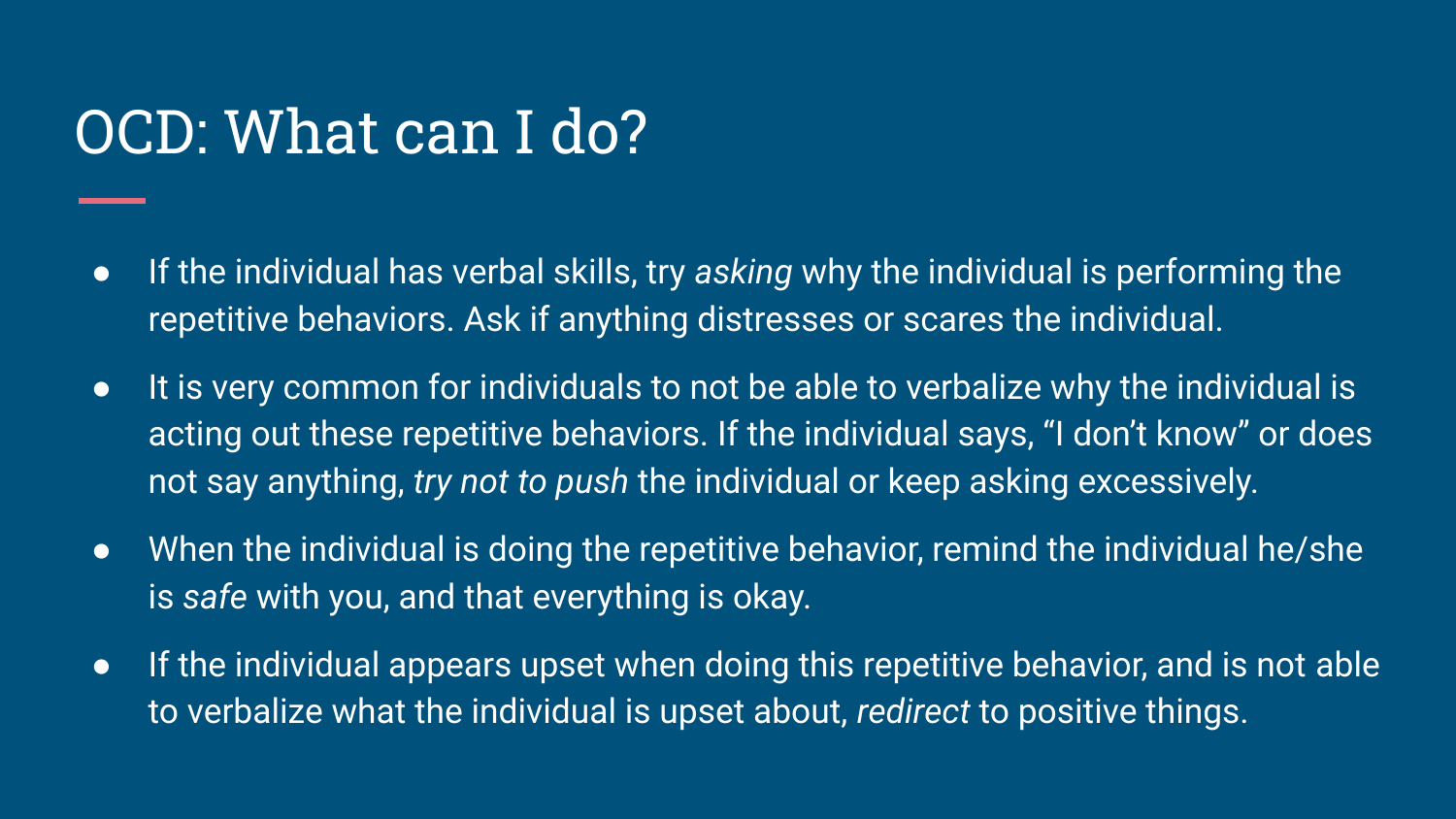### OCD: What can I do?

- Refrain from making any *negative* comments about the repetitive behavior or about the individual doing this behavior.
- When the individual is engaging in the repetitive behavior, try offering an *alternative* behavior or try to engage/switch them to another task/activity. If they react in a very distressed manner, do not push it and stop redirecting.
- After the individual completes the repetitive behavior, help them engage in something that soothes/*relaxes* them, or engage in an enjoyable activity with them.
- Monitor these repetitive behaviors; *track* when and how often they happen.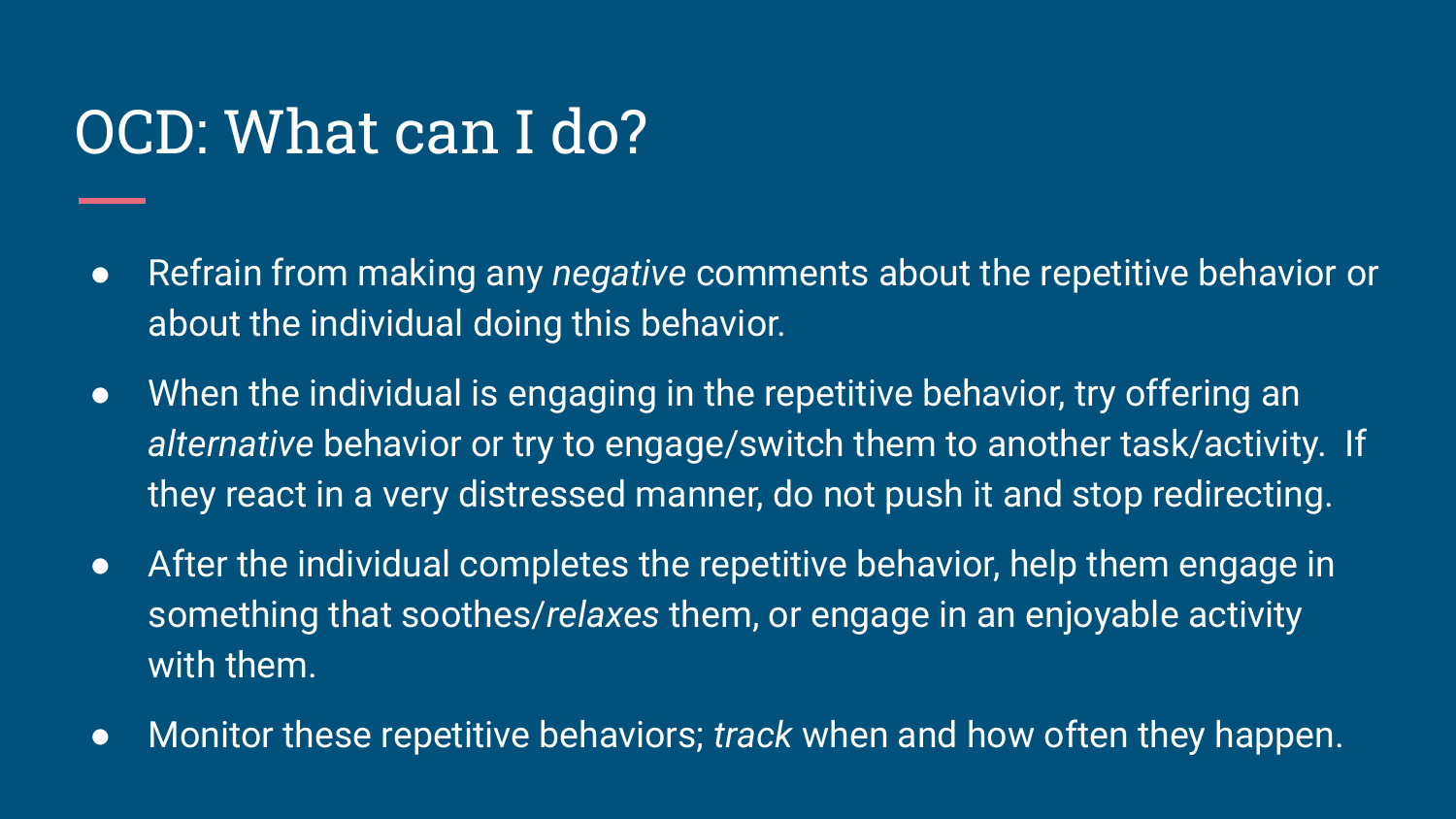### OCD: When to seek help?

- ➢ Symptoms of OCD can become problematic and *worsen*/intensify without appropriate mental health treatment.
- $\triangleright$  Seek mental health services when you start noticing that the individual appears very *distressed*, terrified/worried when doing these repetitive behaviors especially if this persists and consistently happens for a few weeks.
- $\triangleright$  With OCD, it is helpful to also receive a psychiatric evaluation by a psychiatrist to see if psychotropic *medications* are beneficial/recommended for the individual.
- ➢ There is a lot of overlap and similarities with symptoms of *autism* and OCD, so it may be helpful to seek a psychiatrist and therapist that has experience working with autism and OCD.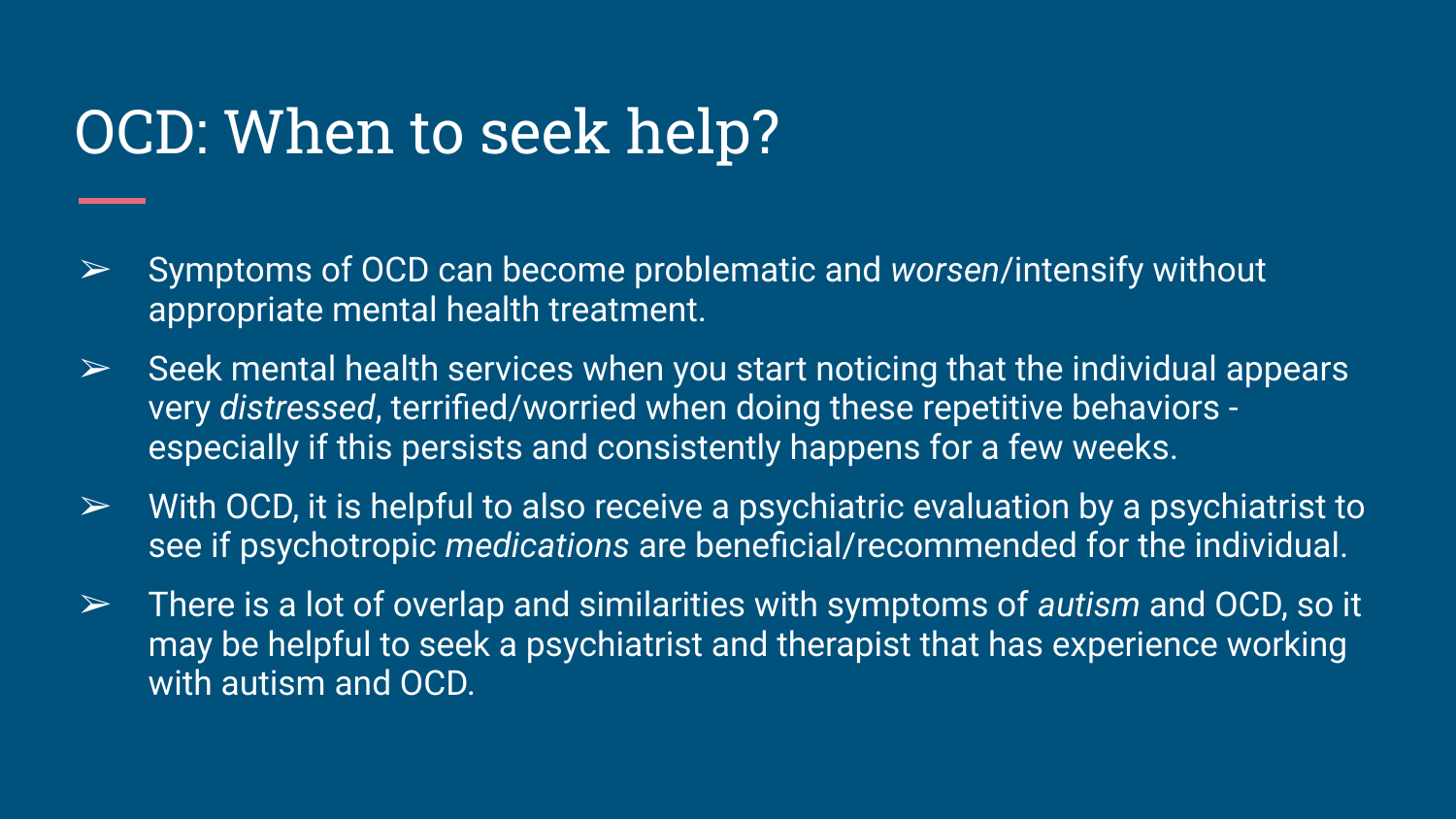#### OCD: Resources

#### ● The Autism Response Team (ART): 1-888-AUTISM2

- Español: 1-888-772-9050
- Email: help@autismspeaks.org
- Institute for Multicultural Counseling & Education Services: 213-381-1250
- UCLA Psychology Clinic: 310-825-2305
- Los Angeles County Department of Mental Health Help Line (Available 24/7): 800-854-7771
- Regional Center Service Coordinator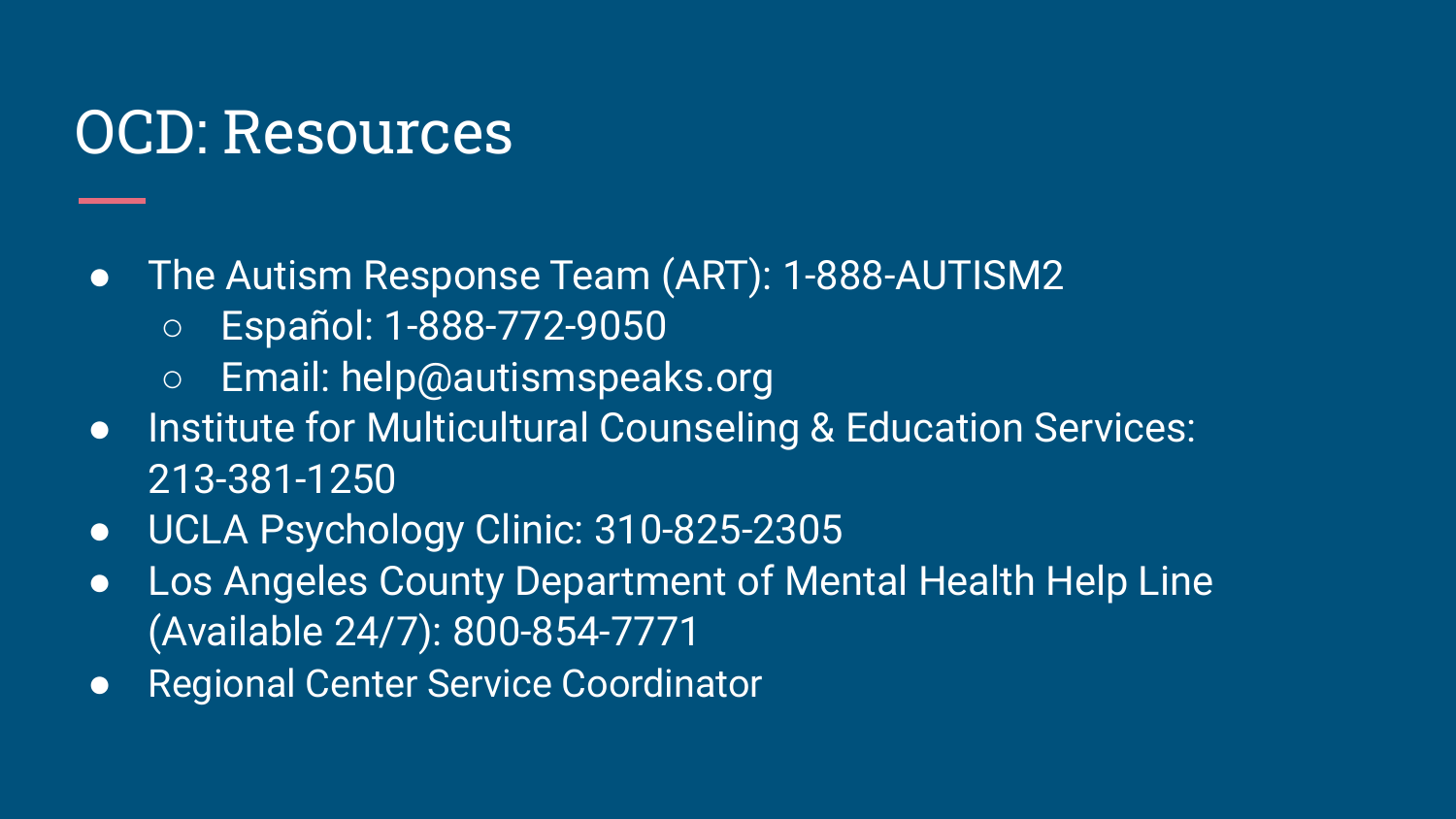# Schizophrenia

- Simple Definition
	- Schizophrenia is a serious mental illness. With schizophrenia, the individual can have *hallucinations* and or odd/false beliefs, and may also talk in a manner that does not make sense.
	- Symptoms of schizophrenia can start around late teen years, and may increase in severity in early to mid 20s.
	- Schizophrenia is very *rare* before adolescence.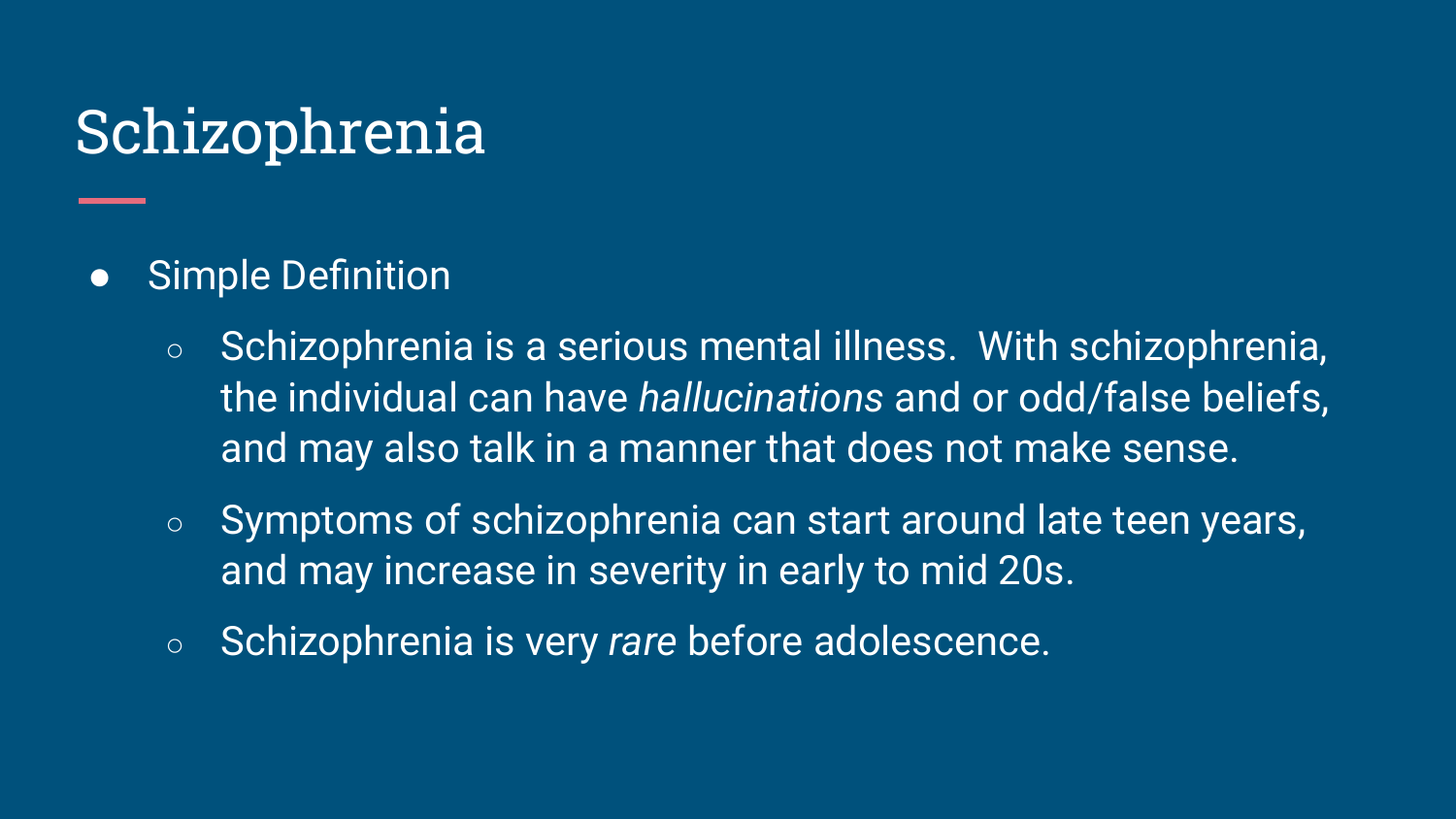# Schizophrenia: What can I look for?

- New odd or *bizarre* behavior.
- Individual verbalizing odd or unrealistic comments, and or any beliefs of someone/an entity being out to *hurt* the individual or *watching* the individual.
- Bizarre beliefs, or any *beliefs* about the individual being someone *famous* or accomplishing things that you know are not true.
- Changes in the individual's social interactions/activities/relationships.
	- Is the individual often *withdrawn* now, not interested in spending time with friends like he/she used to, not wanting to be around others anymore?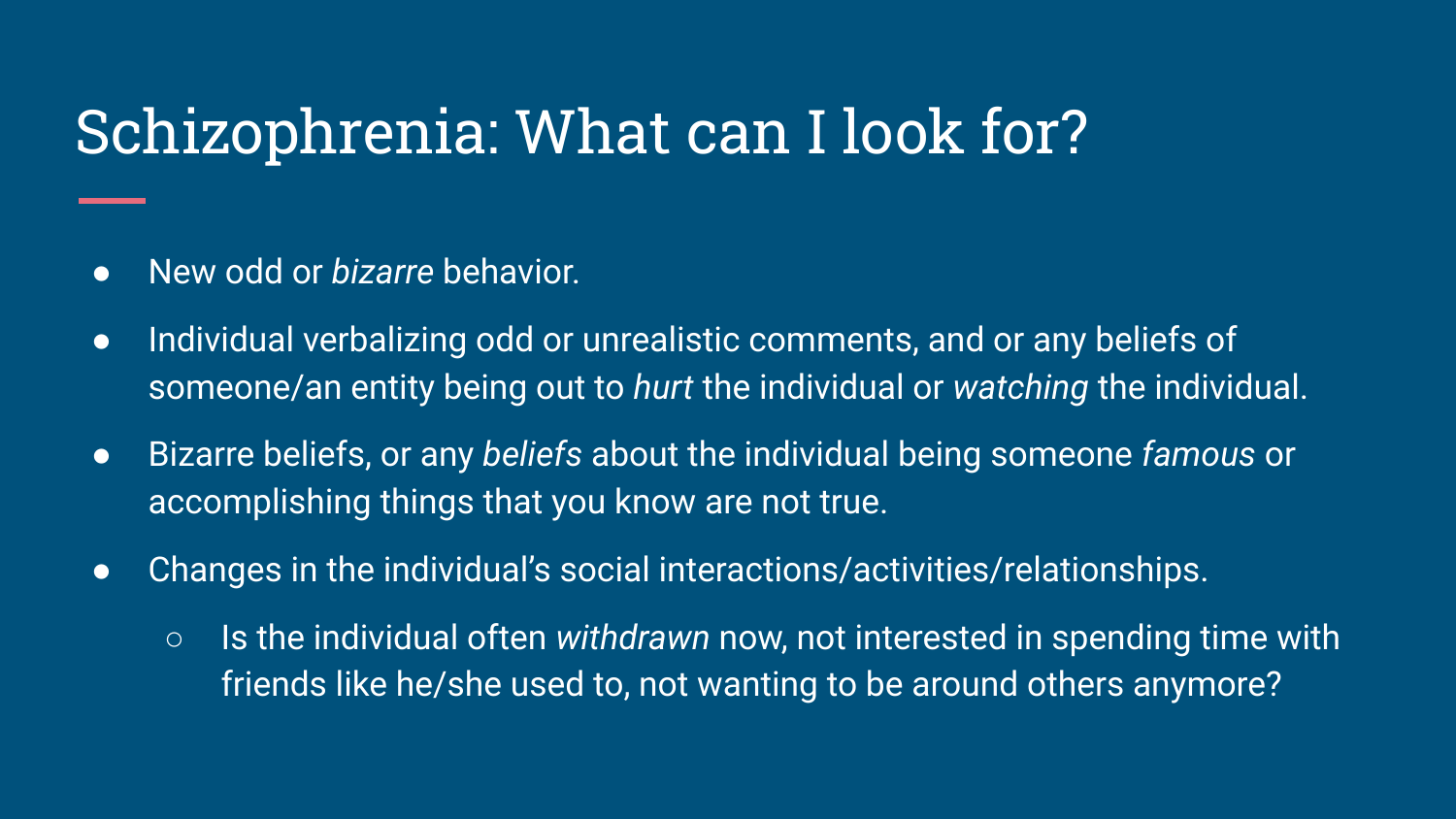### Schizophrenia: What can I look for?

- Recurring events of the individual mumbling to him/herself, or talking out loud as if having a *conversation* with someone who is not there.
- Changes in speech and what the individual talks about. Does the individual talk about things that are not real or very *odd*?
- Recurring events in which the individual appears to be frightened/agitated by something, but you do not *see* or *hear* anything. The individual may be looking around, or point/tell you about something seen.
- Hallucinations tend to be very *scary* for individuals when experienced, they cause distress and individuals do not want them to happen.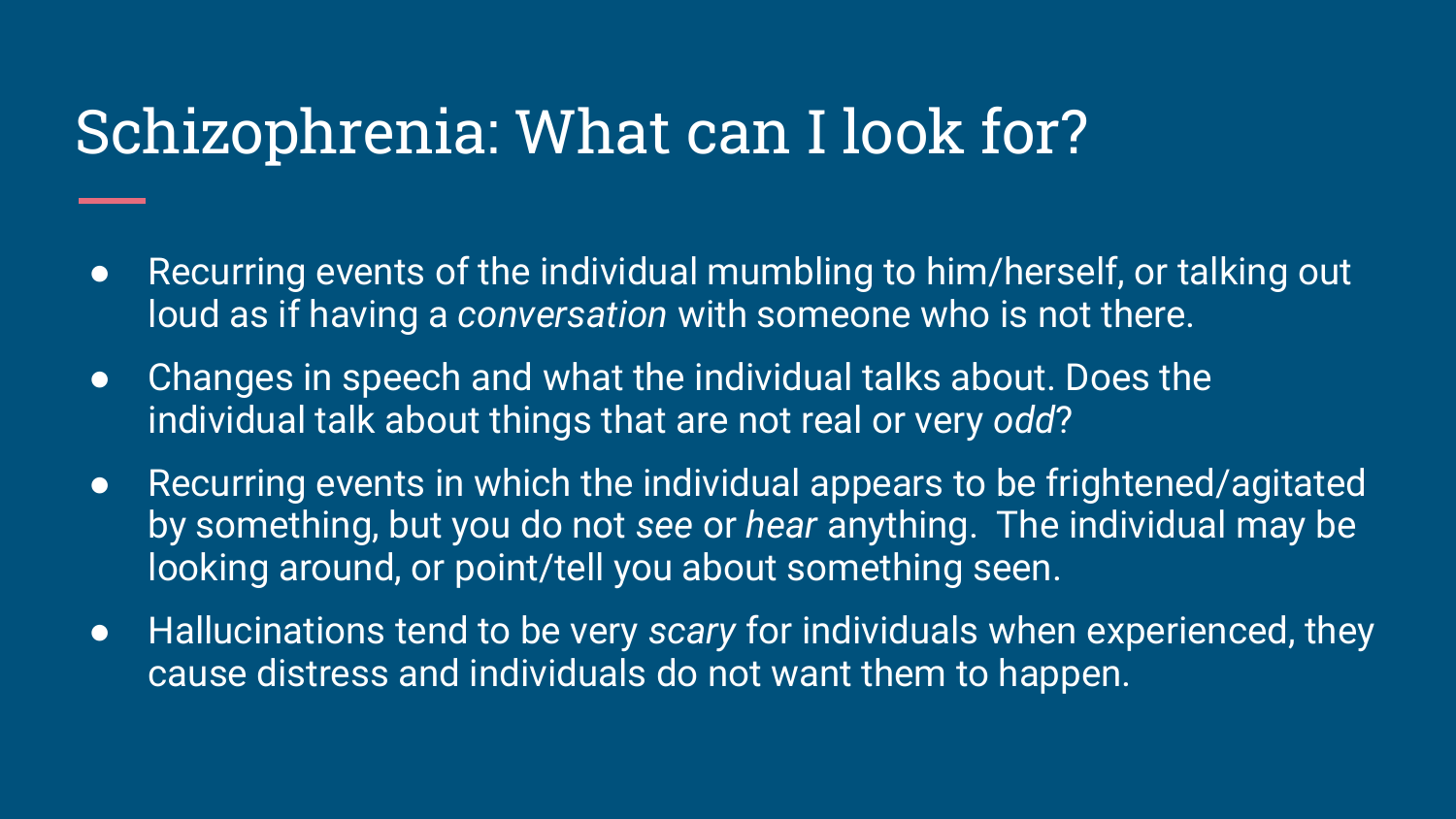#### Schizophrenia: What can I do?

- If the individual appears distressed or frightened, remind where the individual is, what he/she is doing, and that he/she is *alright*.
- If the individual has verbal skills, you can *ask* what was scary or upsetting. If the individual does not say anything, it is best not to push.
- When the individual is talking about something bizarre or not real, try to engage the individual in talking about something that is part of the *real* world. Try to make sure whatever topic you ask about is something the individual likes and is not a *trigger*.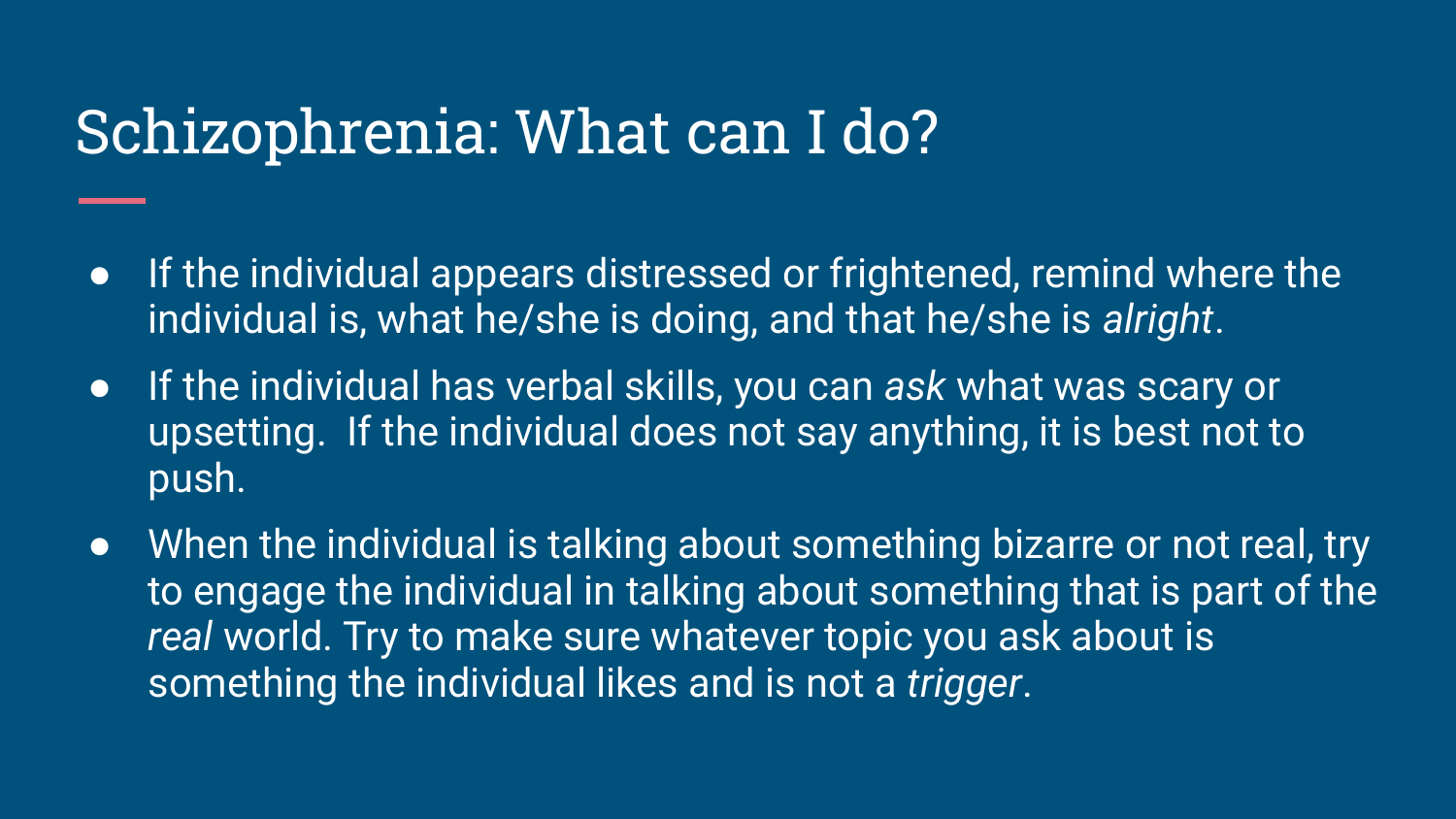#### Schizophrenia: What can I do?

- Try to engage the individual in an *enjoyable* activity.
- If the individual seems preoccupied or appears to be responding to something that you don't hear or see, try to get the individual to *focus*/name something in their environment that he/she can see, hear, or touch.
- Encourage the individual to focus on this specific item for a few minutes, and *tell* you about it, or you *describe* the item to the individual.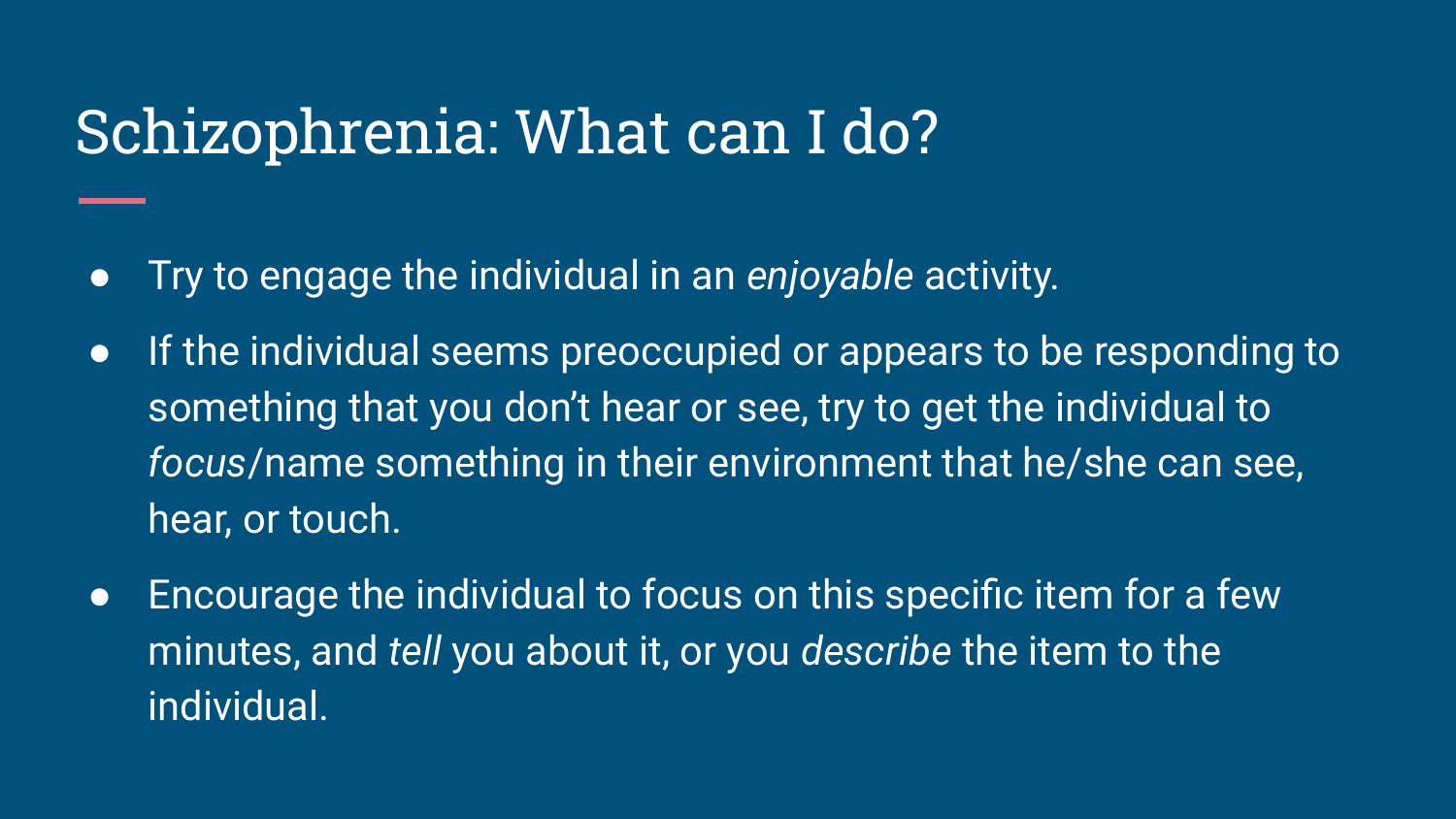### Schizophrenia: When to seek help?

- ➢ When you notice a significant change/*decline* in the individual's social interactions (withdrawal, significant decrease in interest/engagement with others).
- ➢ When the individual starts to exhibit several of the *symptoms*  discussed.
- ➢ When the symptoms are *recurrent* and distressing to the individual, and/or the individual begins to have crisis behaviors.
- ➢ Seek a mental health assessment and a *psychiatric* evaluation for the individual. Medication is often very helpful.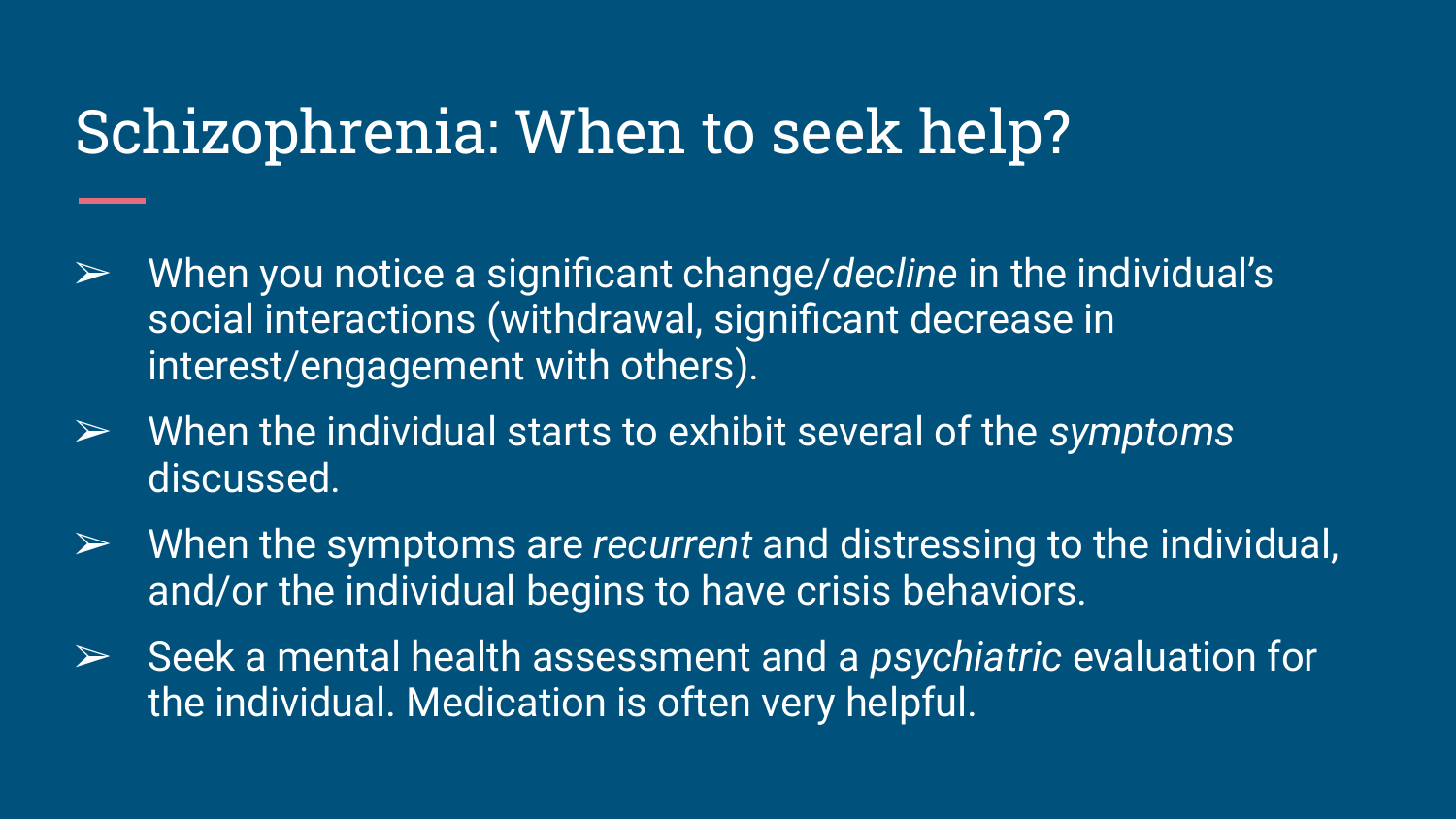#### Schizophrenia: Resources

- The Autism Response Team (ART): 1-888-AUTISM2
	- Español: 1-888-772-9050
	- Email: help@autismspeaks.org
- Institute for Multicultural Counseling & Education Services: 213-381-1250
- UCLA Psychology Clinic: 310-825-2305
- Los Angeles County Department of Mental Health Help Line (Available 24/7): 800-854-7771
- Regional Center Service Coordinator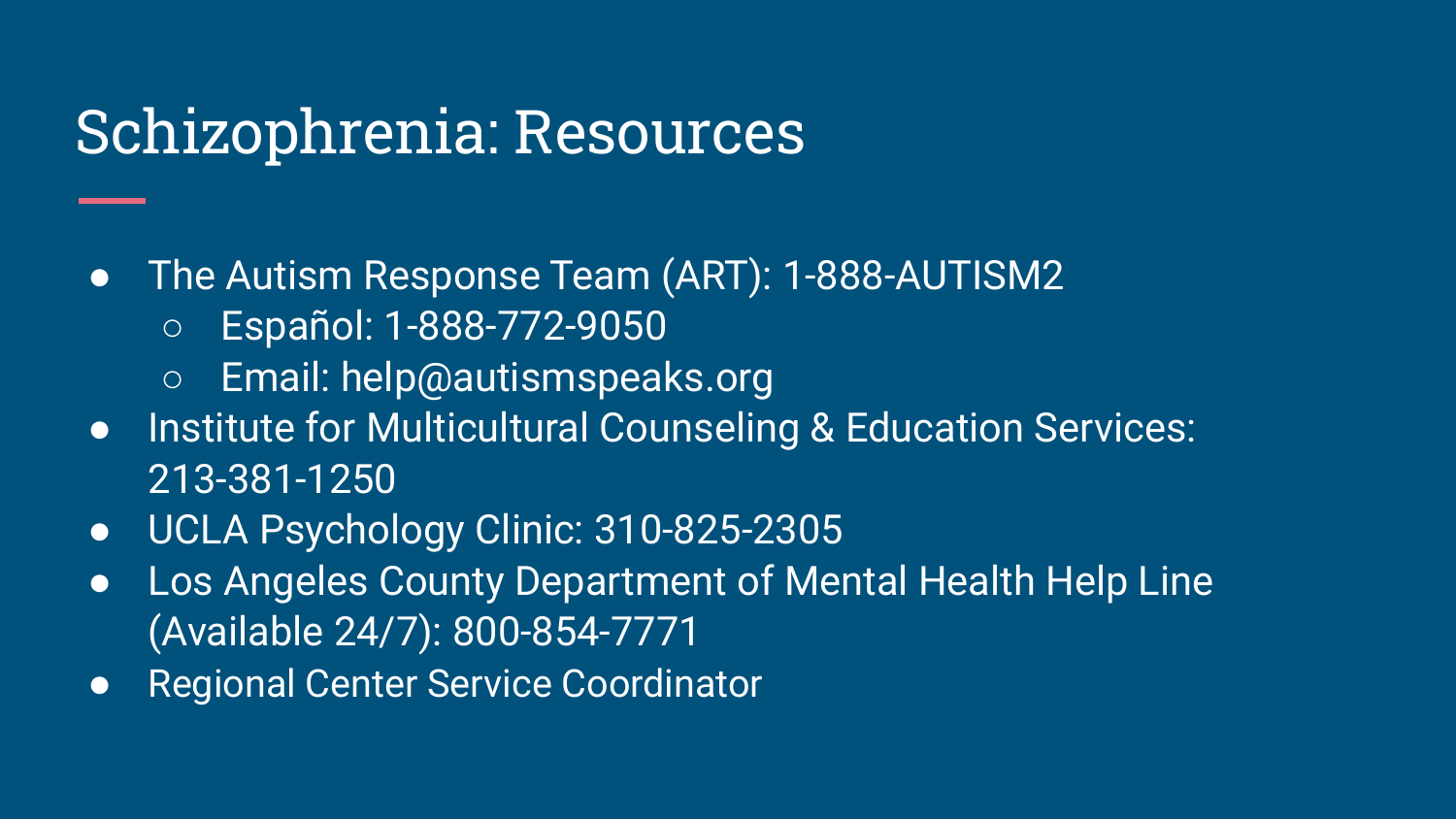#### Crisis Prevention

- Determine what *situations* cause stress for clients
- Identify and *minimize* the amount of high stress situations
- Plan for how you can *control* or minimize these stressful situations
- Minimize the amount of *people* dealing with a crisis
- *People* are more important than property!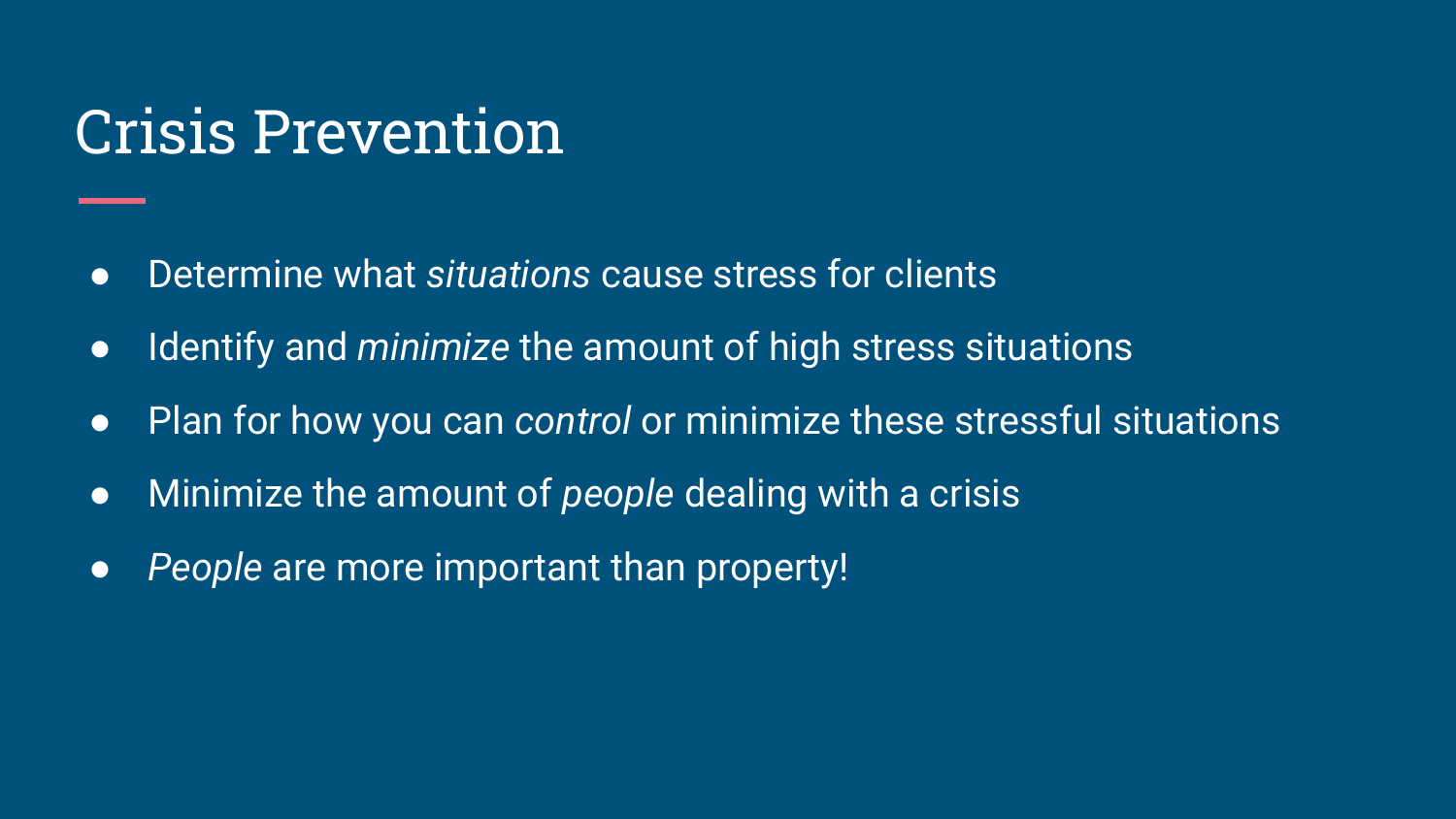# De-Escalation Tips

- Choices
- Reflective listening
- Praise and attention
- Activities
- Redirection
- Space
- Limits/boundaries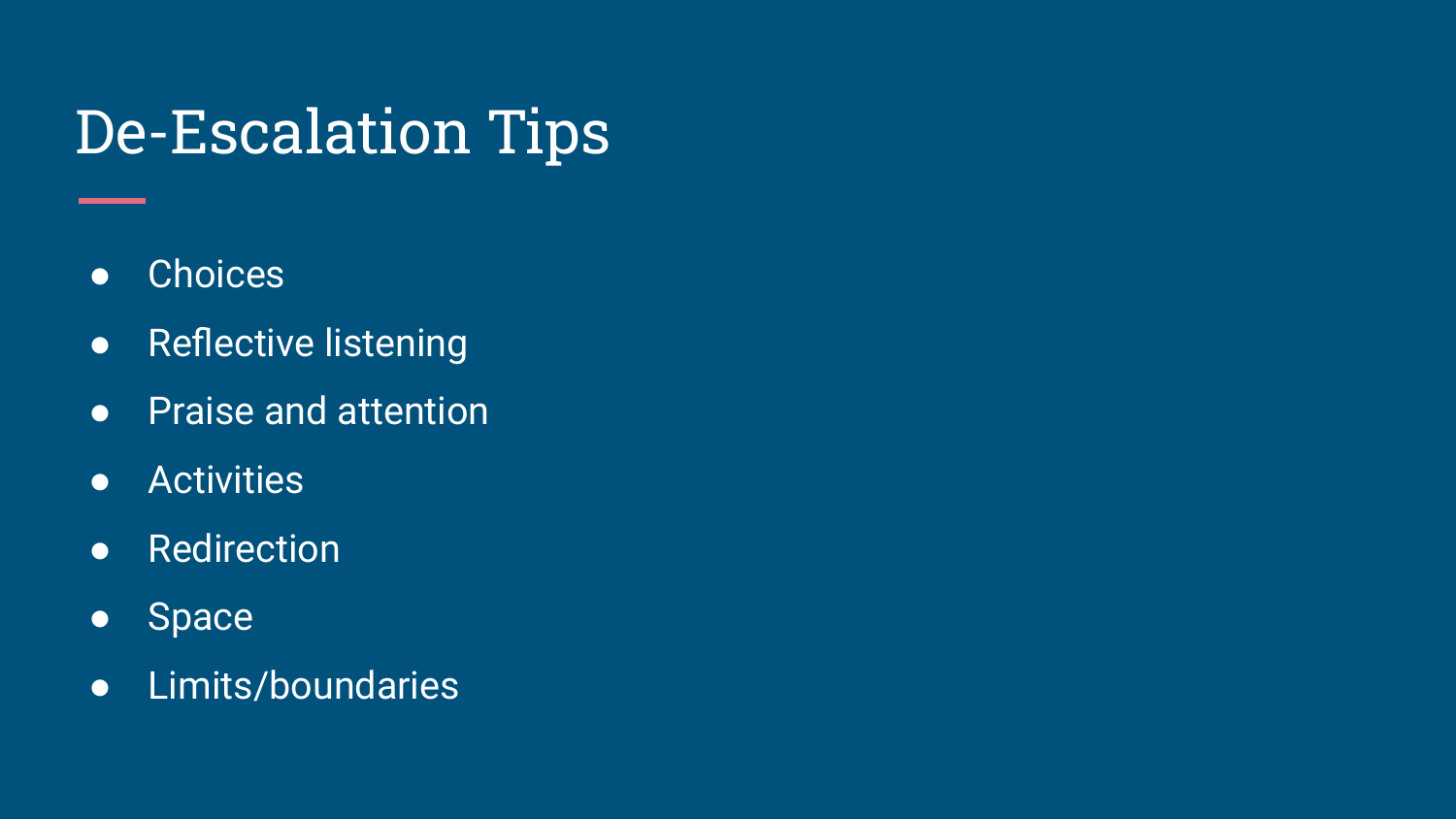# Things to Avoid

- **•** Threats
- Power struggles
- Seclusion
- Physical intimidation
- Invalidation
- Bribery
- Reprimands
- **•** Early clean up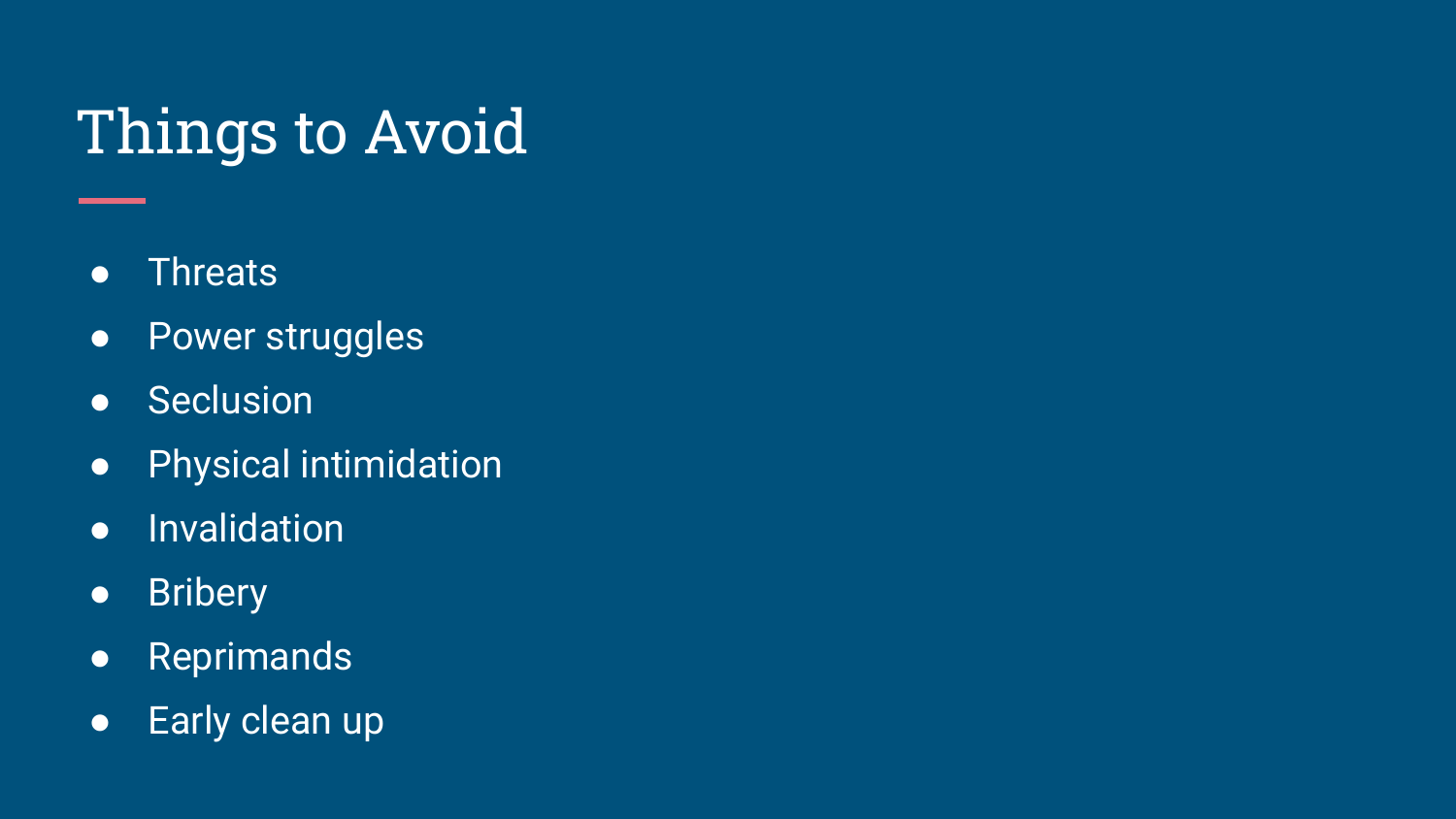#### Police Involvement: When to Contact

- When a consumer is in the *act* of committing suicide or potentially serious assault
- When a consumer is threatening someone with a life threatening *weapon*
- When a consumer has eloped and is *at-risk* in the community
- When a consumer is a *victim* of a crime
- Please contact CRP whenever law enforcement is contacted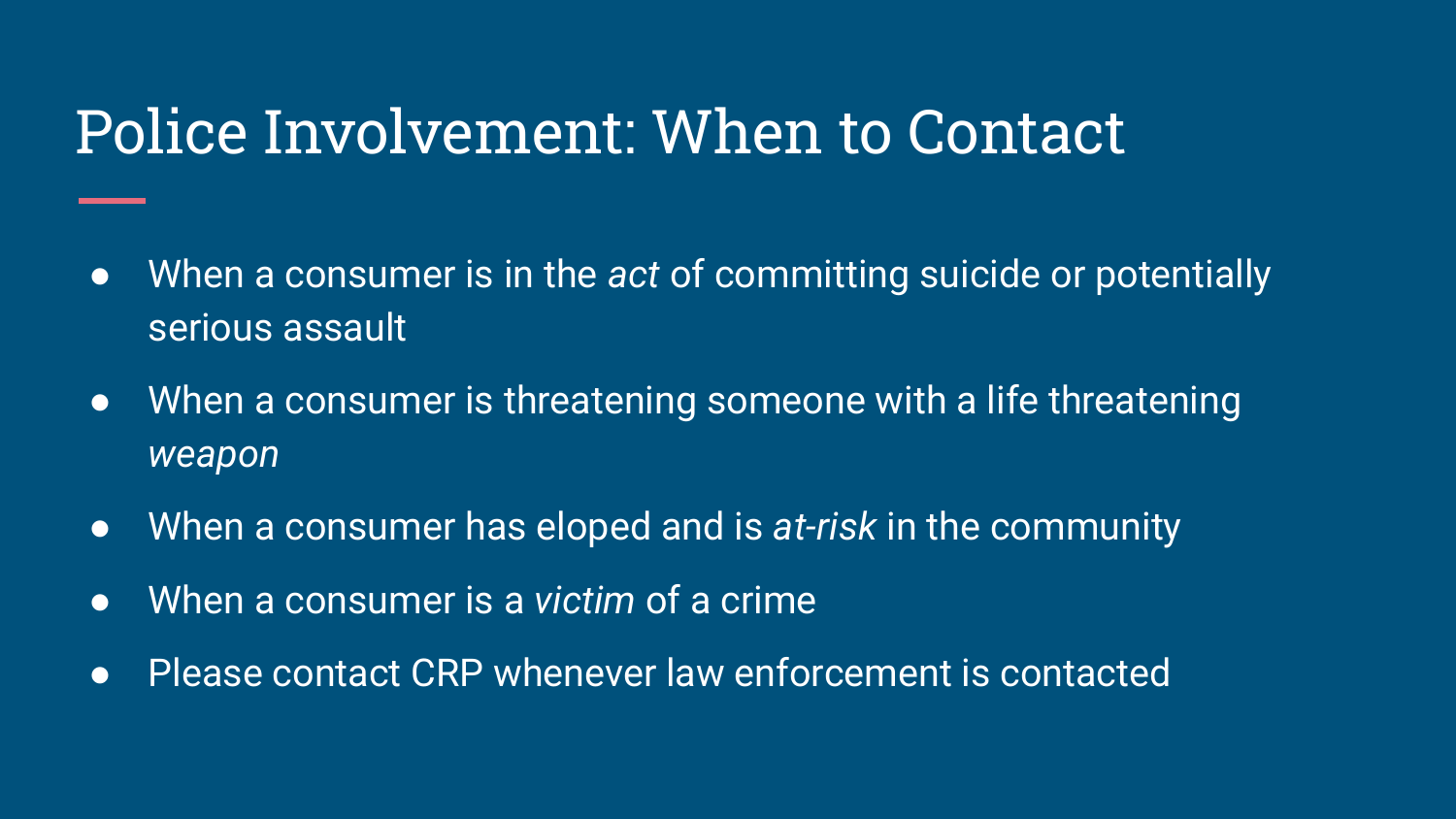# Police: Communicating with Officers

- Remain *calm*
- Gather facts *prior* to calling, if possible
- Be prepared with *identifying* information
- Provide as much *detail* as possible
- Follow *instructions* given by police officers
- Do not ask questions first, but *wait* to be approached by the police officers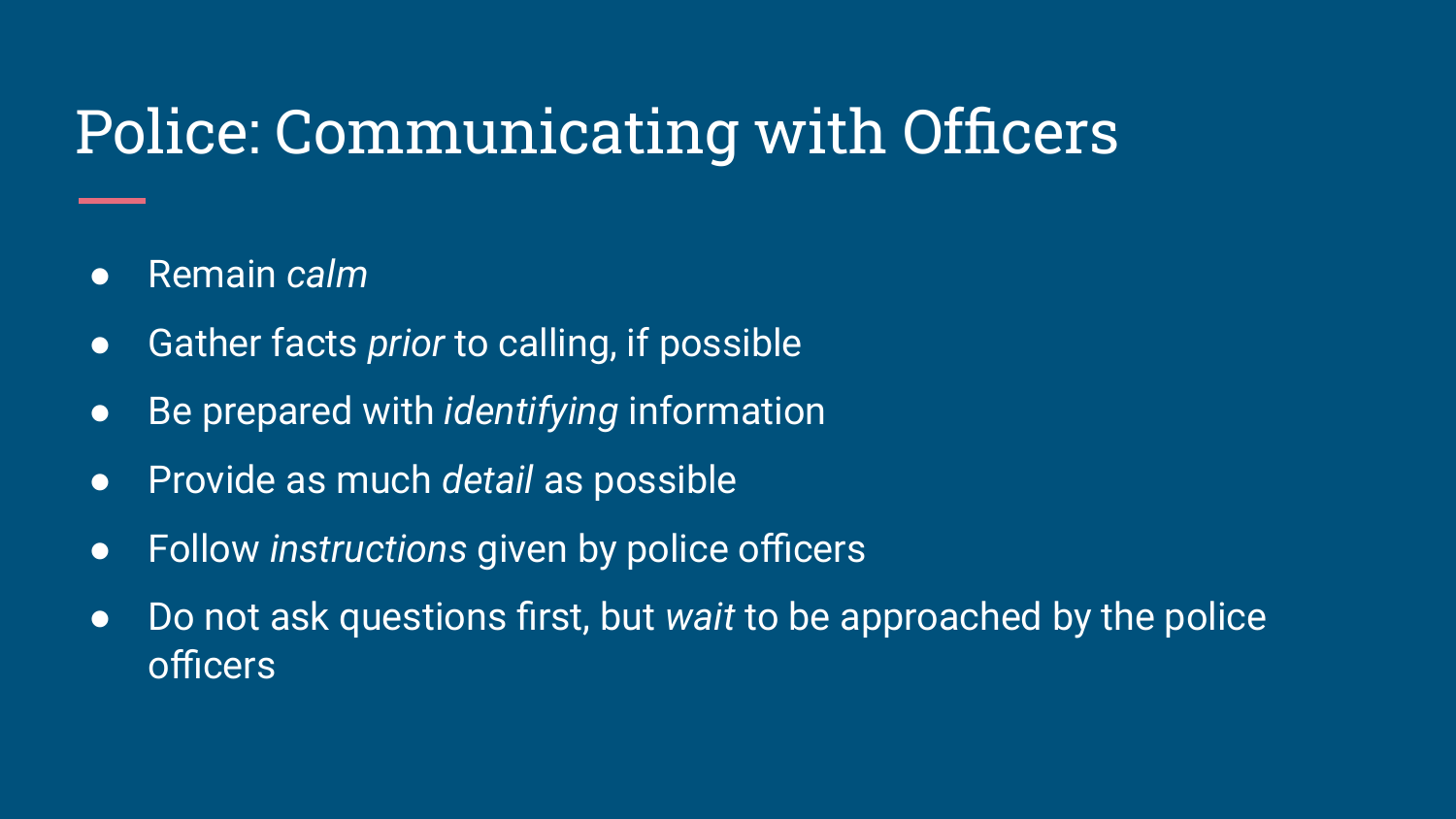# Police: Preparing for Arrival

#### ● Property Destruction/Assault

○ Remove weapons/projectiles, provide client with space in safe area, remove other residents from area, maintain line of site on client

#### **Victim of Crime and/or Abuse**

○ Obtain as much information from client/witnesses as possible, check client's body for marks or bruises

#### • Missing Person/Elopement

- Note client's last location, direction, clothing; search frequently visited locations; obtain most recent photograph of client
- Suicide Ideation
	- Remove weapons/projectiles, maintain line of site on client, ask about suicide plan and access, notify officers of past suicidal ideation history and/or attempts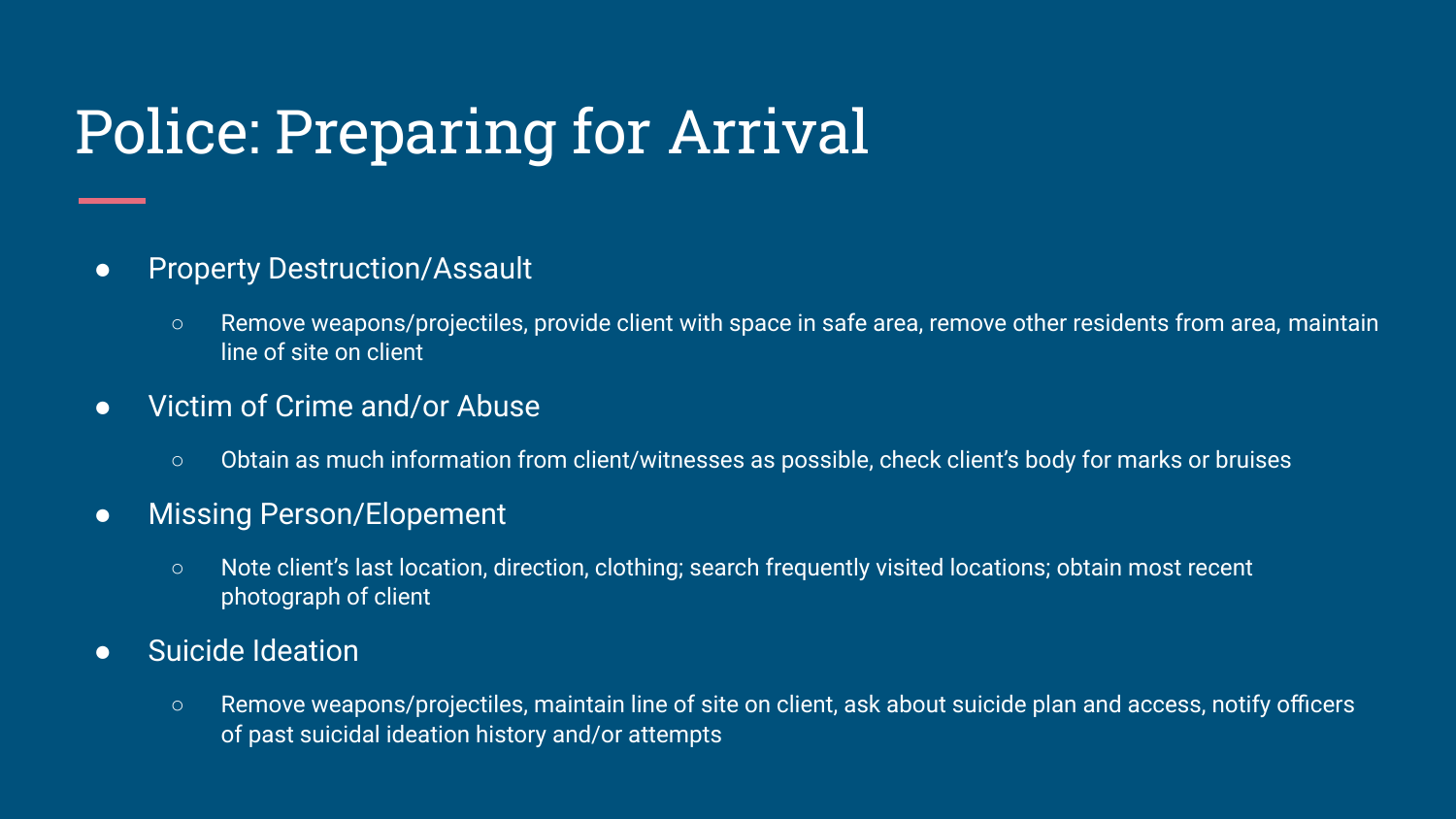# Police: What to Expect

- The 911 operator will dispatch *uniformed patrol officers* to your location.
- Officer may *detain* client, which will include *handcuffing*; this is for the safety of everyone, including the client.
- Officers will conduct a *preliminary* investigation to determine whether a *crime* has occurred.
- Officers will inquire about any potential firearms or other deadly *weapons*, and in most cases will *seize* them for safe-keeping.
- Officers will conduct a preliminary *mental health* investigation to determine whether client is danger to self, others, or gravely disabled. If necessary, officers may notify a Mental Health Evaluation Unit (SMART, MET, MEU, PET) to evaluate for psychiatric *hold.*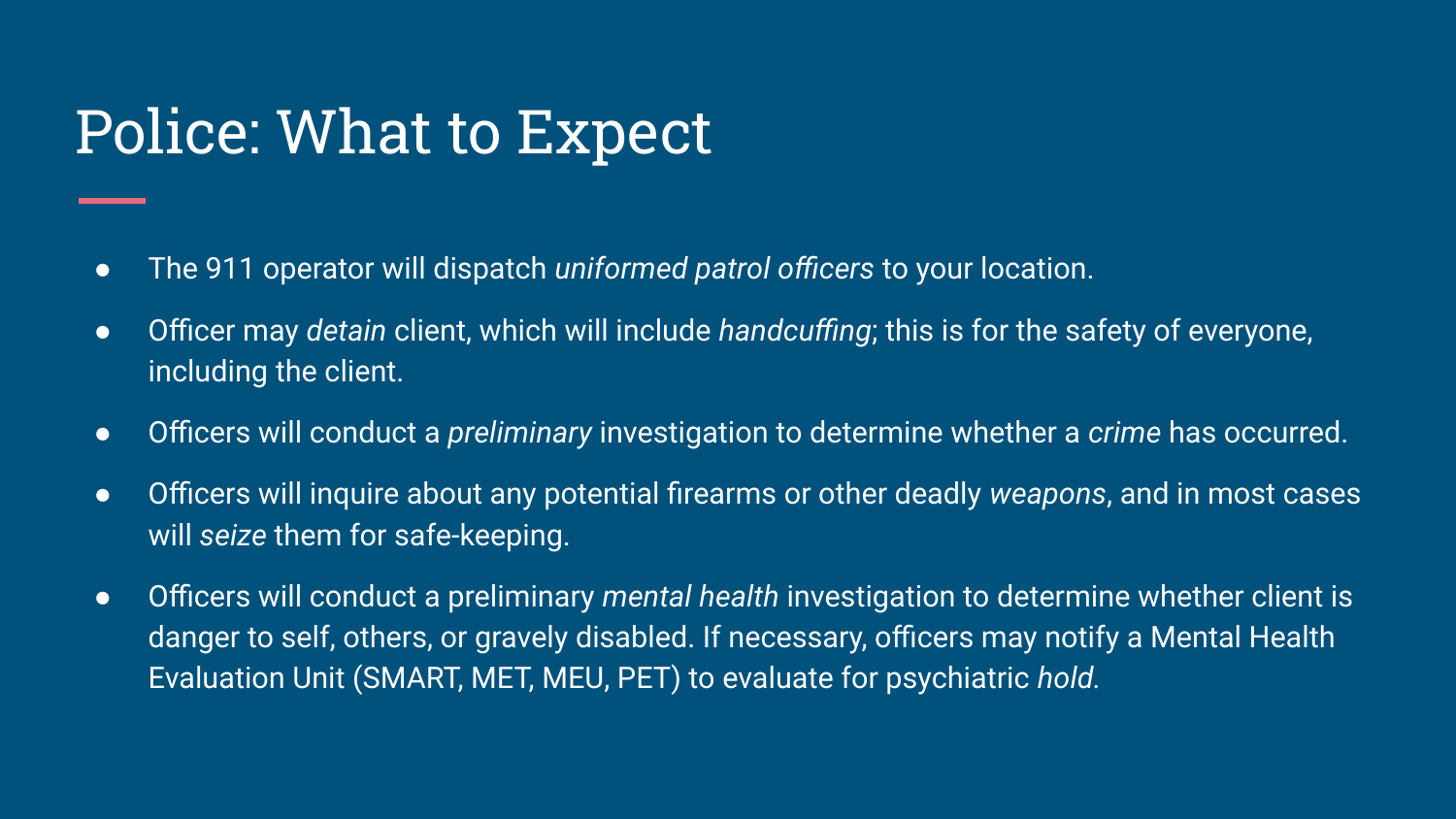### Police: Hospitalization/Imprisonment

- Provide EMT or officer with client *medication* sheet; *contact* sheet
- Ensure client has form of *identification*
- Notify *family* members, as relevant
- Notify *Regional Center*
- *●* Write detailed notes for documentation
- *Follow* client to hospital/jail, if possible
	- If not, obtain client's destination information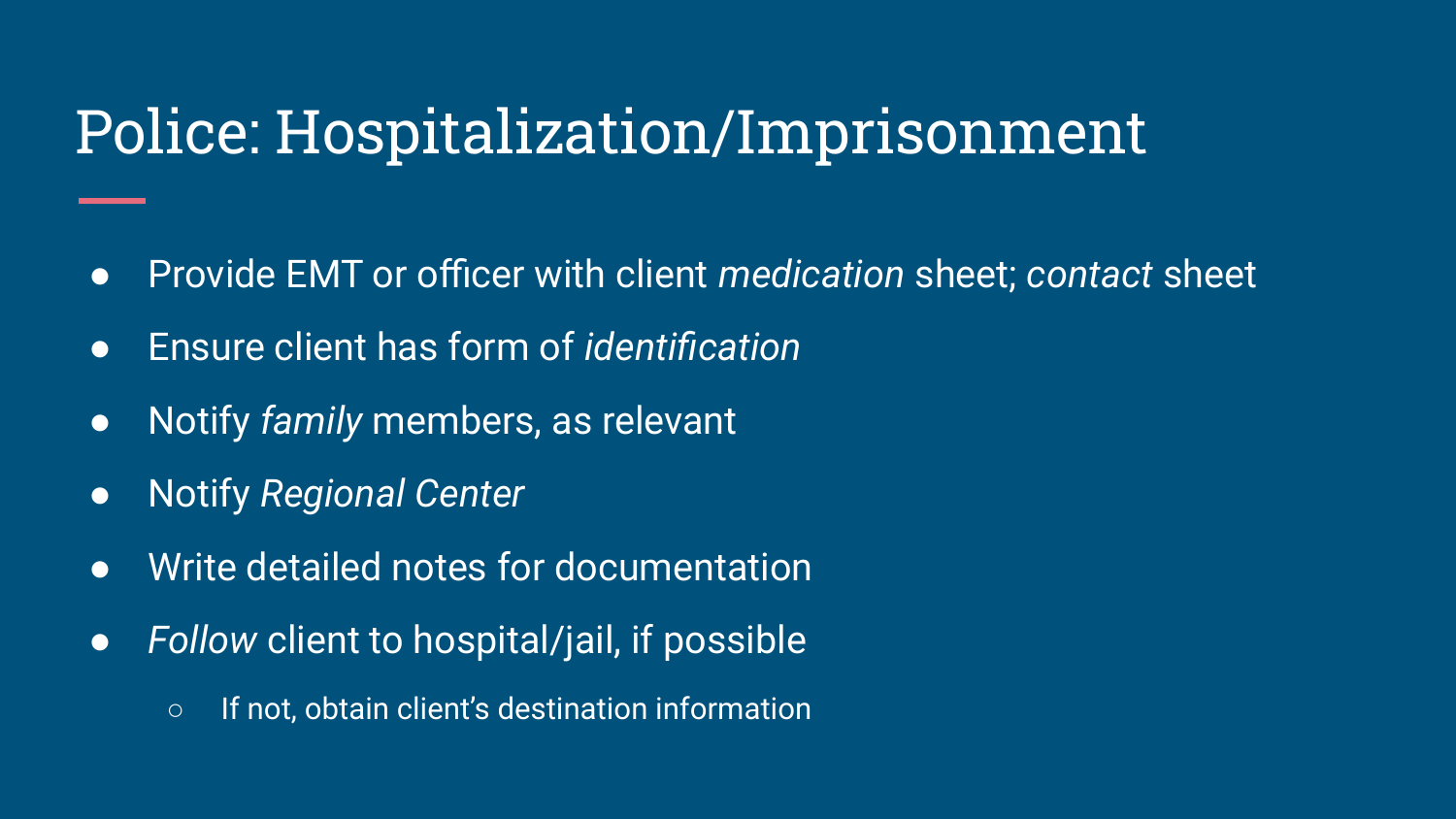#### Self-Care

- Utilize your *supports*
- *Schedule* time for yourself
- Attend support *groups*
- Cultivate *hobbies*
- *Monitor* your self-talk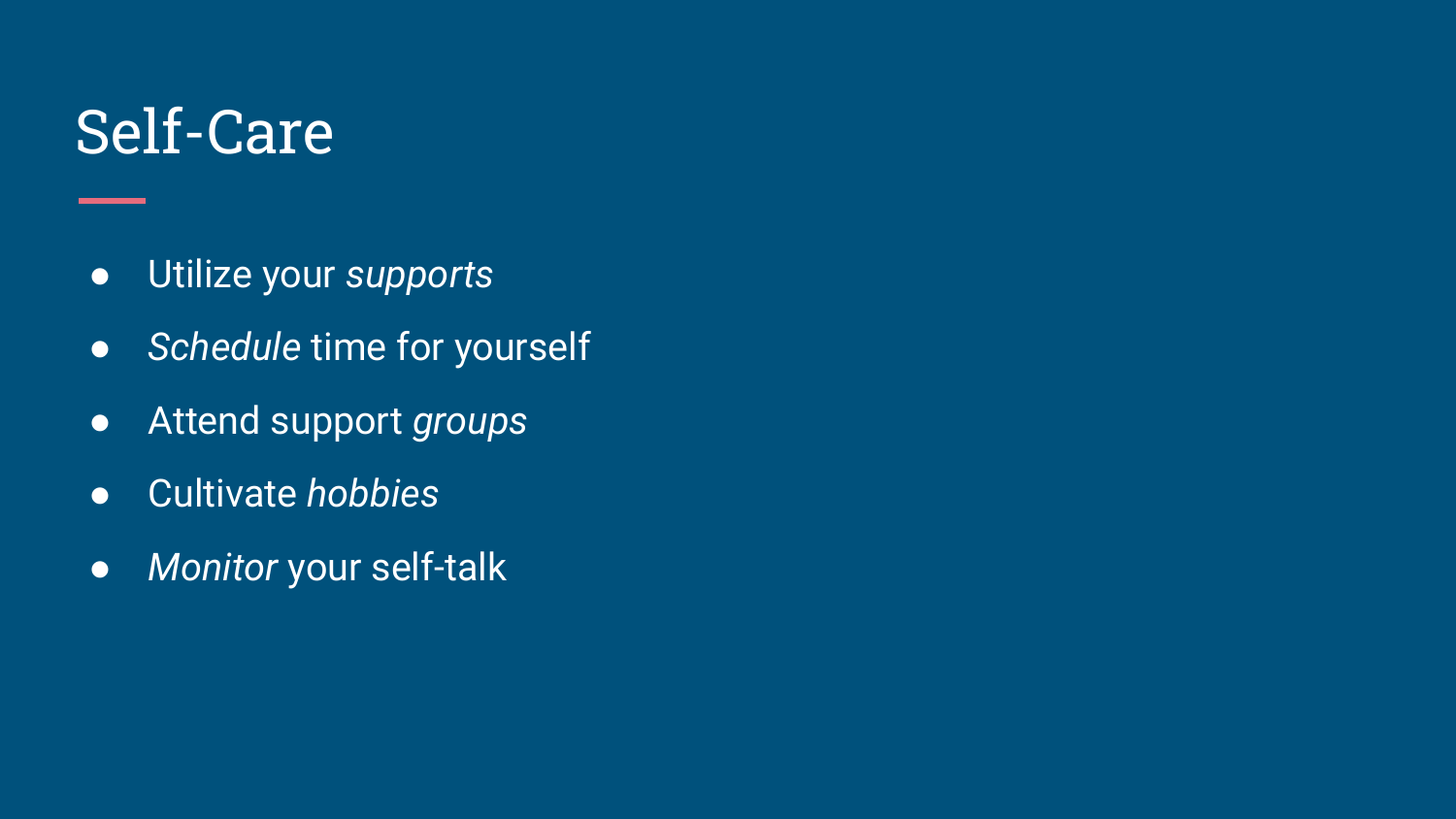#### Self-Care

- Know *yourself*  stress level, size, do you give clear directions?
- Stay calm. Energy multiplies *energy*.
- Identify your own *warning* signs. Recognizing your own warning signs will help you learn how to stay in control.
- If you find yourself becoming too upset, *walk* away.
- Use CRP as a support.